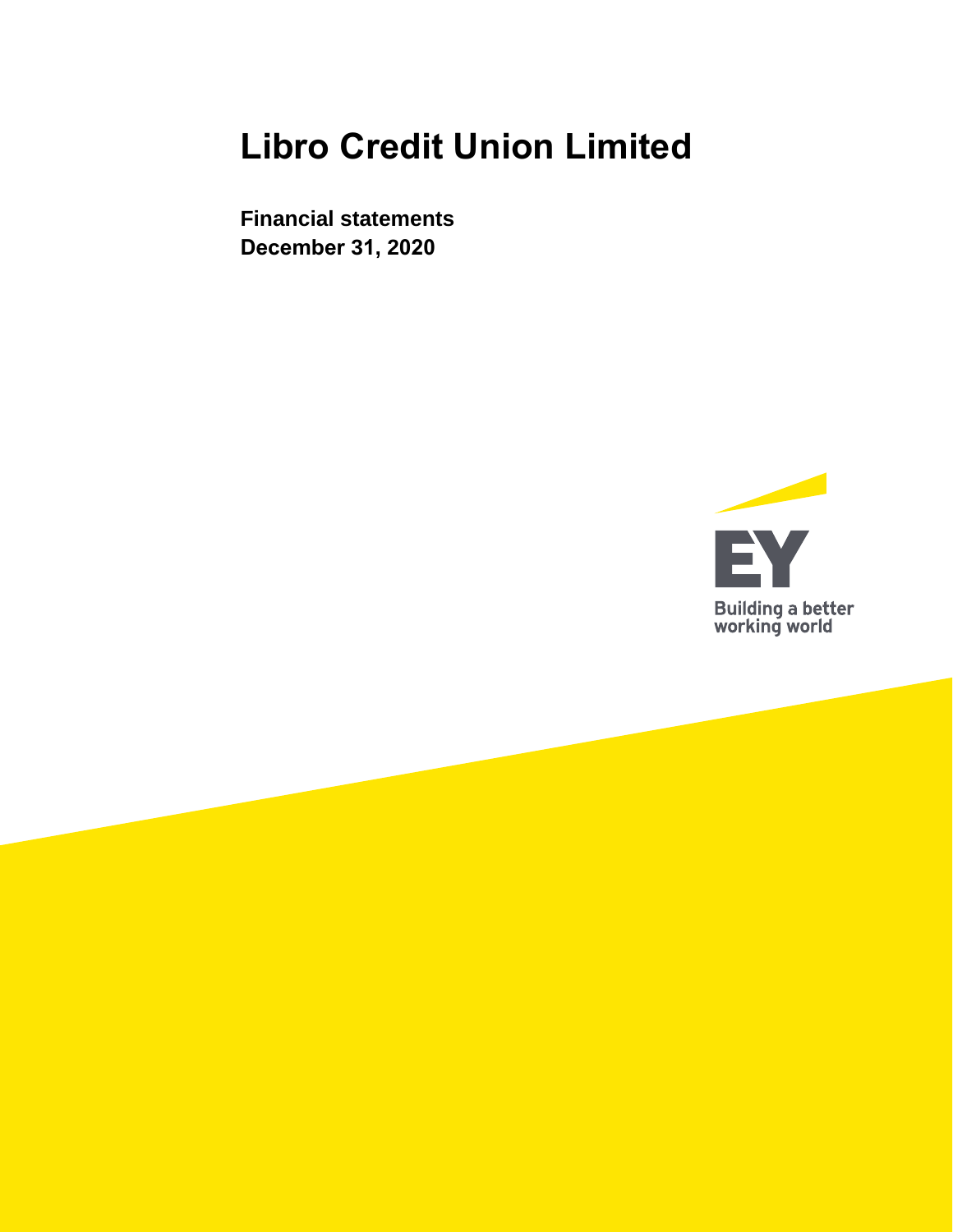### Management's Responsibility for Financial Reporting

The accompanying financial statements of Libro Credit Union Limited and all the information in this annual report are the responsibility of Management and have been approved by the Board of Directors (the "Board").

The financial statements have been prepared by Management in accordance with International Financial Reporting Standards. When alternative accounting methods exist, Management has chosen those it deems most appropriate in the circumstances. Financial statements are not precise since they include certain amounts based on estimates and judgments. Management has determined such amounts on a reasonable basis in order to ensure that the financial statements are presented fairly, in all material respects. Management has prepared the financial information presented elsewhere in the annual report and has ensured that it is consistent with the financial information presented in the financial statements.

Libro maintains systems of internal accounting and administrative controls of high quality, consistent with reasonable cost. Such systems are designed to provide reasonable assurance that the financial information is relevant, reliable and accurate and that the credit union's assets are appropriately accounted for and adequately safeguarded.

The Board is responsible for ensuring that Management fulfills its responsibilities for financial reporting and is ultimately responsible for reviewing and approving the financial statements. The Board carries out this responsibility principally through its Audit and Finance Committee. The Audit and Finance Committee is appointed by the Board. The Audit and Finance Committee meets periodically with Management, and the external auditor, to discuss internal controls over the financial reporting process, auditing matters and financial reporting issues, to satisfy itself that each party is properly discharging its responsibilities, and to review the annual report, the financial statements and the external auditor's report. The Audit and Finance Committee reports its findings to the Board for consideration when approving the financial statements for issuance to the owners.

The financial statements have been audited by Ernst & Young LLP, the external auditor, in accordance with Canadian generally accepted auditing standards on behalf of the owners. Ernst & Young LLP has full and free access to the Audit and Finance Committee.

Stephen Bolton **Kathleen Grogan** Kathleen Grogan

March 2, 2021

President and Executive Vice President Finance and Chief Executive Officer Chief Financial Officer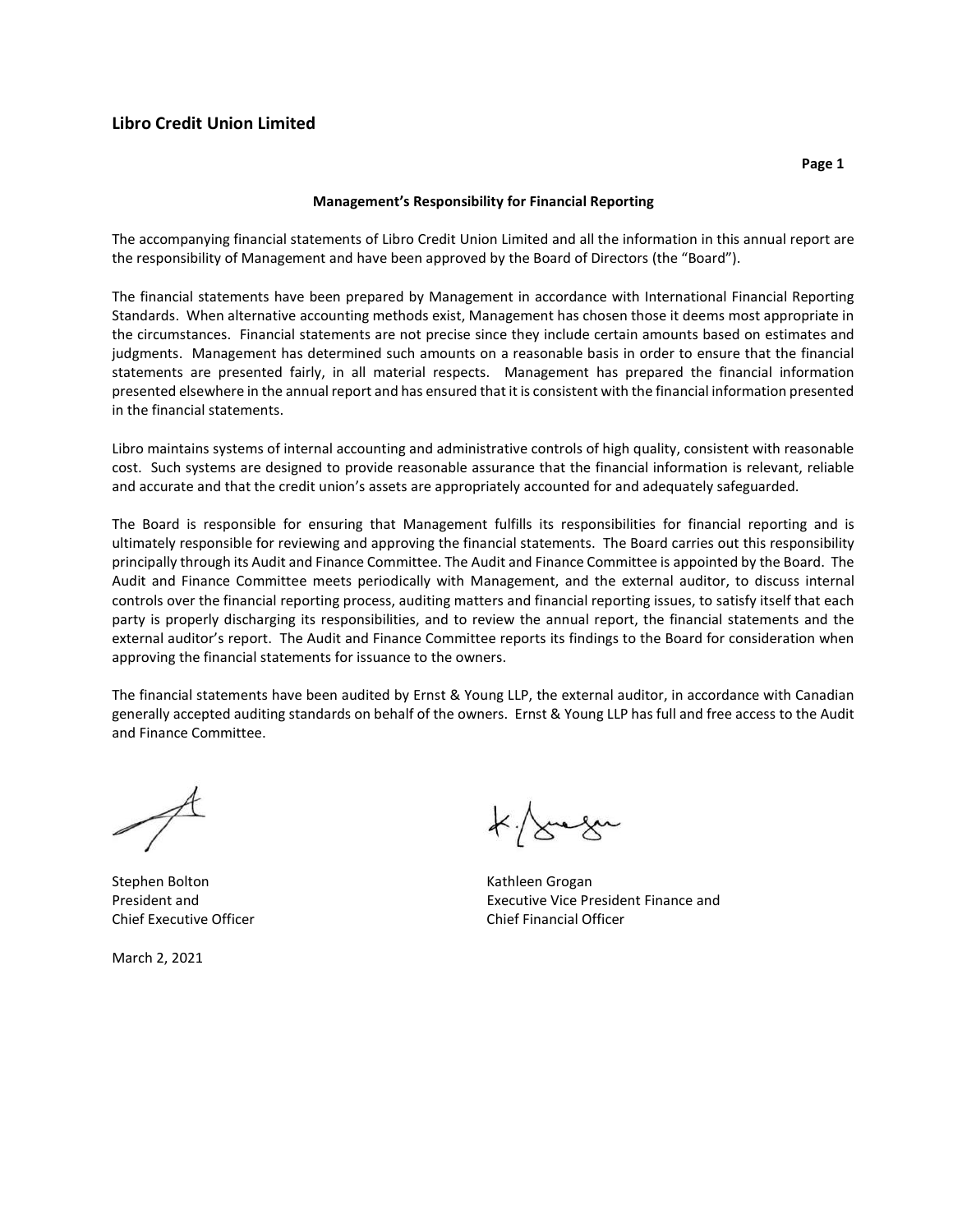### INDEPENDENT AUDITOR'S REPORT

To the Owners of Libro Credit Union Limited

# Opinion

We have audited the financial statements of Libro Credit Union Limited, (the "Credit Union"), which comprise the balance sheet as at December 31, 2020, and the statement of income, statement of comprehensive income, statement of owners' equity and statement of cash flows for the year then ended, and notes to the financial statements, including a summary of significant accounting policies.

In our opinion, the accompanying financial statements present fairly, in all material respects, the financial position of the Credit Union as at December 31, 2020, and its financial performance and its cash flows for the year then ended in accordance with International Financial Reporting Standards ("IFRS").

# Basis of opinion

We conducted our audit in accordance with Canadian generally accepted auditing standards. Our responsibilities under those standards are further described in the Auditor's responsibilities for the audit of the financial statements section of our report. We are independent of the Credit Union in accordance with the ethical requirements that are relevant to our audit of the financial statements in Canada, and we have fulfilled our other ethical responsibilities in accordance with these requirements. We believe that the audit evidence we have obtained is sufficient and appropriate to provide a basis for our opinion.

# Other information included in the Credit Union's 2020 Annual Report

Management is responsible for the other information. The other information comprises the information, other than the financial statements and our auditor's report thereon, in the Annual Report and Management Discussion and Analysis.

Our opinion on the financial statements does not cover the other information and we do not express any form of assurance conclusion thereon. In connection with our audit of the financial statements, our responsibility is to read the other information identified above, and in doing so, consider whether the other information is materially inconsistent with the financial statements or our knowledge obtained in the audit, or otherwise appears to be materially misstated.

We obtained the Annual Report and Management Discussion and Analysis prior to the date of this auditor's report. If, based on the work we have performed on this other information, we conclude that there is a material misstatement of this other information, we are required to report that fact in this auditor's report. We have nothing to report in this regard.

# Responsibilities of management and those charged with governance for the financial statements

Management is responsible for the preparation and fair presentation of the financial statements in accordance with IFRSs, and for such internal control as management determines is necessary to enable the preparation of financial statements that are free from material misstatement, whether due to fraud or error.

In preparing the financial statements, management is responsible for assessing the Credit Union's ability to continue as a going concern, disclosing, as applicable, matters related to going concern and using the going concern basis of accounting unless management either intends to liquidate the Credit Union or to cease operations, or has no realistic alternative but to do so.

Those charged with governance are responsible for overseeing the Credit Union's financial reporting process.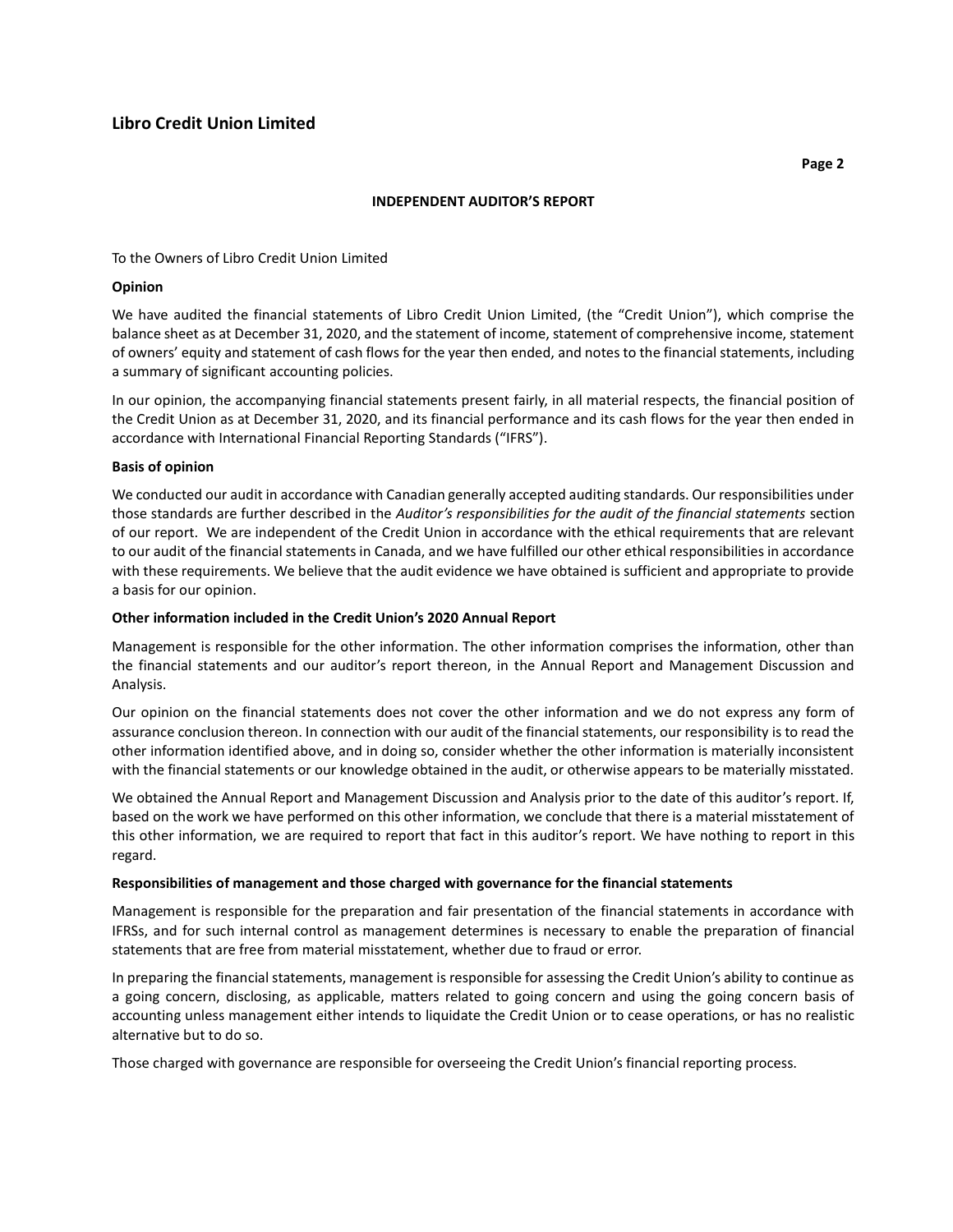#### Auditor's responsibilities for the audit of the financial statements

Our objectives are to obtain reasonable assurance about whether the financial statements as a whole are free from material misstatement, whether due to fraud or error, and to issue an auditor's report that includes our opinion. Reasonable assurance is a high level of assurance, but is not a guarantee that an audit conducted in accordance with Canadian generally accepted auditing standards will always detect a material misstatement when it exists. Misstatements can arise from fraud or error and are considered material if, individually or in the aggregate, they could reasonably be expected to influence the economic decisions of users taken on the basis of these financial statements.

As part of an audit in accordance with Canadian generally accepted auditing standards, we exercise professional judgment and maintain professional skepticism throughout the audit. We also:

- [a] Identify and assess the risks of material misstatement of the financial statements, whether due to fraud or error, design and perform audit procedures responsive to those risks, and obtain audit evidence that is sufficient and appropriate to provide a basis for our opinion. The risk of not detecting a material misstatement resulting from fraud is higher than for one resulting from error, as fraud may involve collusion, forgery, intentional omissions, misrepresentations, or the override of internal control.
- [b] Obtain an understanding of internal control relevant to the audit in order to design audit procedures that are appropriate in the circumstances, but not for the purpose of expressing an opinion on the effectiveness of the Credit Union's internal control.
- [c] Evaluate the appropriateness of accounting policies used and the reasonableness of accounting estimates and related disclosures made by management.
- [d] Conclude on the appropriateness of management's use of the going concern basis of accounting and, based on the audit evidence obtained, whether a material uncertainty exists related to events or conditions that may cast significant doubt on the Credit Union's ability to continue as a going concern. If we conclude that a material uncertainty exists, we are required to draw attention in our auditor's report to the related disclosures in the financial statements or, if such disclosures are inadequate, to modify our opinion. Our conclusions are based on the audit evidence obtained up to the date of our auditor's report. However, future events or conditions may cause the Credit Union to cease to continue as a going concern.
- [e] Evaluate the overall presentation, structure and content of the financial statements, including the disclosures, and whether the financial statements represent the underlying transactions and events in a manner that achieves fair presentation.

We communicate with those charged with governance regarding, among other matters, the planned scope and timing of the audit and significant audit findings, including any significant deficiencies in internal control that we identify during our audit.

Ernet + young LLP

Chartered Professional Accountants Licensed Public Accountants

London, Canada March 2, 2021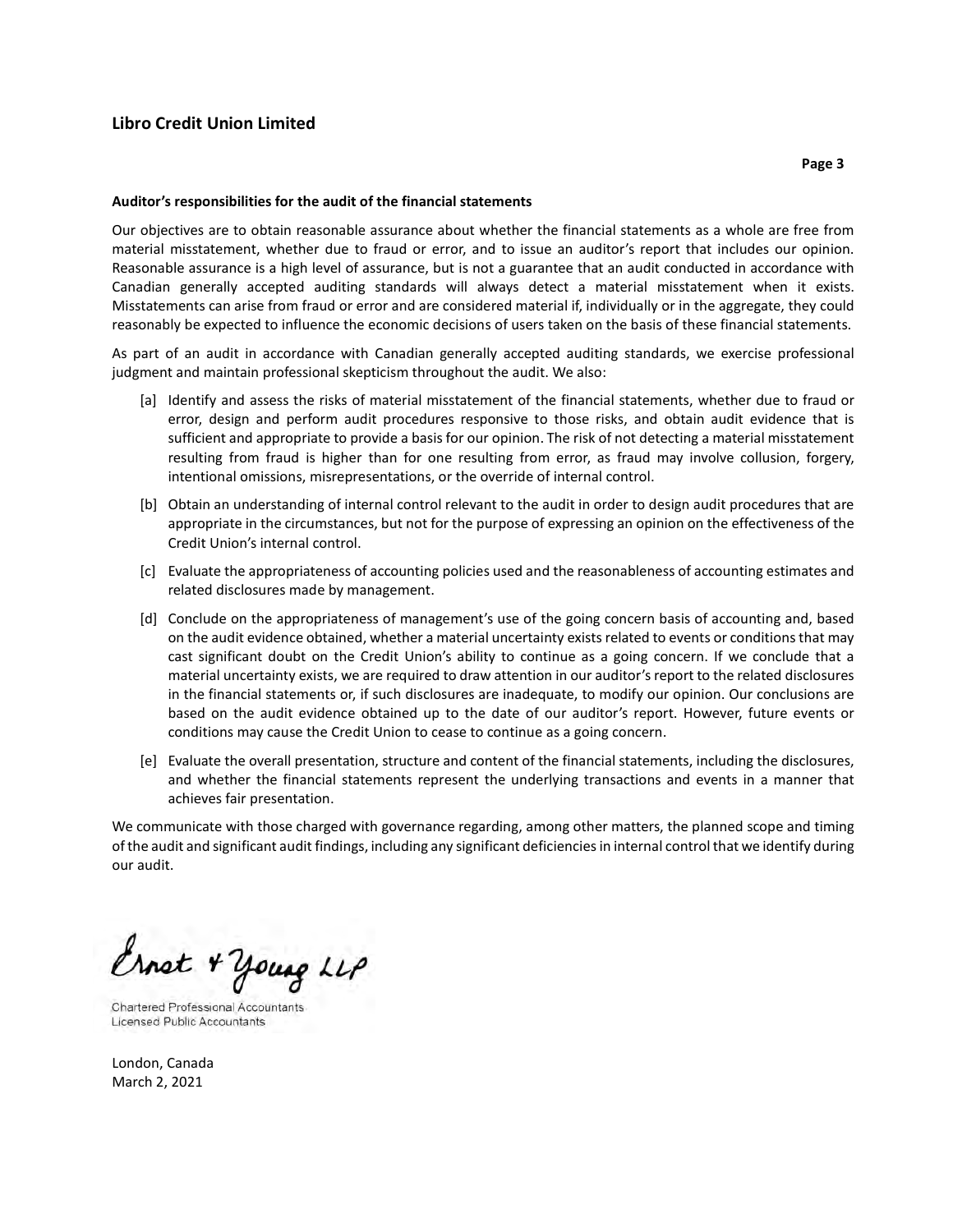# Balance Sheets

| <b>Libro Credit Union Limited</b>            |                         |                  |           |
|----------------------------------------------|-------------------------|------------------|-----------|
|                                              |                         |                  |           |
|                                              |                         |                  | Page 4    |
| <b>Balance Sheets</b>                        |                         |                  |           |
| As at December 31                            |                         |                  |           |
| [thousands of dollars]                       | <b>Note</b>             | 2020             | 2019      |
|                                              |                         |                  |           |
| <b>Assets</b>                                |                         |                  |           |
| Cash and cash equivalents                    | 10                      | 21,209           | 37,659    |
| Accrued interest receivable                  |                         | 9,673            | 8,507     |
| Investments                                  | 4                       | 963,818          | 371,748   |
| Other assets                                 | 9                       | 31,145           | 32,605    |
| Loans to owners                              | 5,6<br>15               | 3,862,404<br>649 | 3,715,848 |
| Derivative financial instruments             |                         |                  | 2,707     |
| Property and equipment                       | $\overline{\mathbf{z}}$ | 58,299           | 57,398    |
| Intangible assets                            | 8                       | 1,592            | 4,124     |
| Deferred tax assets                          | 19                      | 6,725            | 4,636     |
| <b>Total assets</b>                          |                         | 4,955,514        | 4,235,232 |
| Liabilities and owners' equity               |                         |                  |           |
| Owners' deposits                             | 16                      | 4,410,760        | 3,722,786 |
| Accrued interest payable                     |                         | 19,412           | 20,792    |
| Accrued and other liabilities                | 22                      | 17,734           | 16,735    |
| Income taxes payable                         | 19                      | 945              | 79        |
| Pension and other employee obligations       | 13                      | 25,730           | 17,531    |
| Derivative financial instruments             | 15                      | 4,367            | 922       |
| Securitization liabilities                   | 20[b]                   | 140,617          | 127,177   |
|                                              |                         | 4,619,565        | 3,906,022 |
| Liabilities qualifying as regulatory capital | 12                      |                  |           |
| Owners' capital accounts                     | 11                      | 176,576          | 164,453   |
| Stock dividends payable                      | 11                      | 7,712            | 14,690    |
|                                              |                         | 184,288          | 179,143   |
| <b>Total liabilities</b>                     |                         | 4,803,853        | 4,085,165 |
| Contributed surplus                          |                         | 60,998           | 60,998    |
| Retained earnings                            |                         | 100,856          | 93,568    |
| Accumulated other comprehensive loss         |                         | (10, 193)        | (4, 499)  |
|                                              |                         | 151,661          | 150,067   |
| Total liabilities and owners' equity         |                         | 4,955,514        | 4,235,232 |
|                                              |                         |                  |           |

See accompanying notes

On behalf of the Board of Directors:

Jacquie Davism

Maycachaine Kurch

Ms. J Davison, Chair of the Board Ms. M Kusch, Vice Chair of the Board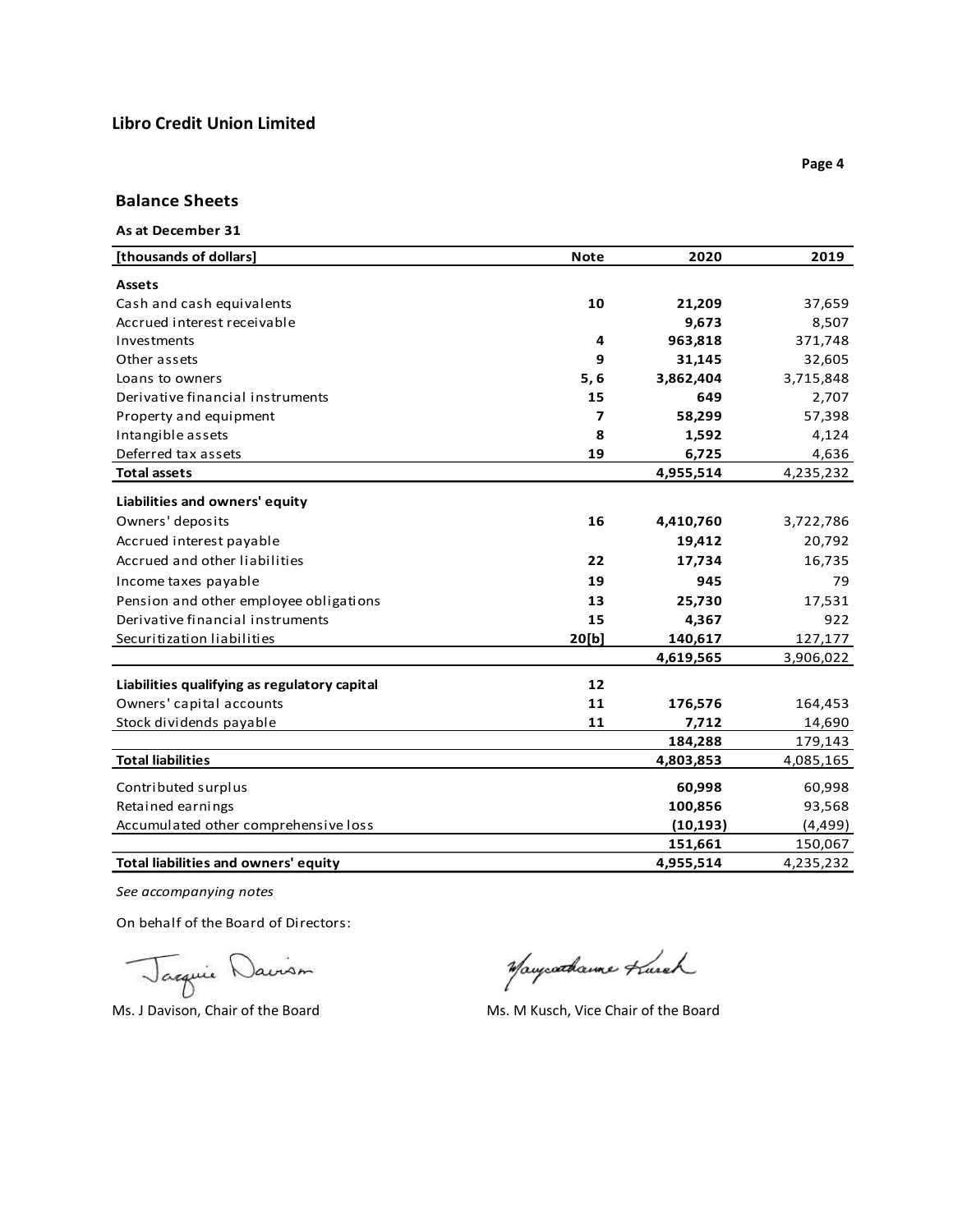# Statements of Income

| <b>Libro Credit Union Limited</b><br><b>Statements of Income</b><br>2020<br>[thousands of dollars]<br><b>Note</b><br>17<br>Interest on loans<br>146,879<br>6,836<br>Investment income<br>153,715<br>Interest on owners' deposits<br>17<br>49,484<br>Dividends on Class I Investment shares<br>5,046<br>11<br>Interest on borrowings<br>4,320<br>58,850<br>94,865<br>Non-interest income<br>17<br>14,194<br>109,059<br>Provision for (recovery of) credit losses<br>6<br>4,146<br>58,969<br>9,690<br>General and administrative<br>Marketing and business development<br>3,744<br>4,178<br>Insurance<br>5,661<br>Systems and technology<br>Occupancy<br>7,934<br>Corporate and branch governance<br>12<br>753<br>Amortization of core deposit intangible<br>8<br>2,143<br>93,072<br>88,838<br>Income before the undernoted<br>11,841<br>25,998<br>2,634<br>Dividends and profit sharing distributions<br>11<br>9,672<br>Income before income taxes<br>9,207<br>16,326<br>Provision for (recovery of) income taxes<br>19<br>2,741<br>Current<br>3,524<br>Deferred<br>19<br>(822)<br>1,919<br>3,154 |                                |       |         |
|--------------------------------------------------------------------------------------------------------------------------------------------------------------------------------------------------------------------------------------------------------------------------------------------------------------------------------------------------------------------------------------------------------------------------------------------------------------------------------------------------------------------------------------------------------------------------------------------------------------------------------------------------------------------------------------------------------------------------------------------------------------------------------------------------------------------------------------------------------------------------------------------------------------------------------------------------------------------------------------------------------------------------------------------------------------------------------------------------|--------------------------------|-------|---------|
|                                                                                                                                                                                                                                                                                                                                                                                                                                                                                                                                                                                                                                                                                                                                                                                                                                                                                                                                                                                                                                                                                                  |                                |       |         |
|                                                                                                                                                                                                                                                                                                                                                                                                                                                                                                                                                                                                                                                                                                                                                                                                                                                                                                                                                                                                                                                                                                  |                                |       |         |
|                                                                                                                                                                                                                                                                                                                                                                                                                                                                                                                                                                                                                                                                                                                                                                                                                                                                                                                                                                                                                                                                                                  |                                |       |         |
|                                                                                                                                                                                                                                                                                                                                                                                                                                                                                                                                                                                                                                                                                                                                                                                                                                                                                                                                                                                                                                                                                                  |                                |       |         |
|                                                                                                                                                                                                                                                                                                                                                                                                                                                                                                                                                                                                                                                                                                                                                                                                                                                                                                                                                                                                                                                                                                  |                                |       |         |
|                                                                                                                                                                                                                                                                                                                                                                                                                                                                                                                                                                                                                                                                                                                                                                                                                                                                                                                                                                                                                                                                                                  |                                |       |         |
|                                                                                                                                                                                                                                                                                                                                                                                                                                                                                                                                                                                                                                                                                                                                                                                                                                                                                                                                                                                                                                                                                                  |                                |       |         |
|                                                                                                                                                                                                                                                                                                                                                                                                                                                                                                                                                                                                                                                                                                                                                                                                                                                                                                                                                                                                                                                                                                  |                                |       | Page 5  |
|                                                                                                                                                                                                                                                                                                                                                                                                                                                                                                                                                                                                                                                                                                                                                                                                                                                                                                                                                                                                                                                                                                  |                                |       |         |
|                                                                                                                                                                                                                                                                                                                                                                                                                                                                                                                                                                                                                                                                                                                                                                                                                                                                                                                                                                                                                                                                                                  | <b>Years ended December 31</b> |       |         |
|                                                                                                                                                                                                                                                                                                                                                                                                                                                                                                                                                                                                                                                                                                                                                                                                                                                                                                                                                                                                                                                                                                  |                                |       | 2019    |
|                                                                                                                                                                                                                                                                                                                                                                                                                                                                                                                                                                                                                                                                                                                                                                                                                                                                                                                                                                                                                                                                                                  | Interest income                |       |         |
|                                                                                                                                                                                                                                                                                                                                                                                                                                                                                                                                                                                                                                                                                                                                                                                                                                                                                                                                                                                                                                                                                                  |                                |       | 148,030 |
|                                                                                                                                                                                                                                                                                                                                                                                                                                                                                                                                                                                                                                                                                                                                                                                                                                                                                                                                                                                                                                                                                                  |                                |       | 7,092   |
|                                                                                                                                                                                                                                                                                                                                                                                                                                                                                                                                                                                                                                                                                                                                                                                                                                                                                                                                                                                                                                                                                                  |                                |       | 155,122 |
|                                                                                                                                                                                                                                                                                                                                                                                                                                                                                                                                                                                                                                                                                                                                                                                                                                                                                                                                                                                                                                                                                                  | Interest expense               |       |         |
|                                                                                                                                                                                                                                                                                                                                                                                                                                                                                                                                                                                                                                                                                                                                                                                                                                                                                                                                                                                                                                                                                                  |                                |       | 54,521  |
|                                                                                                                                                                                                                                                                                                                                                                                                                                                                                                                                                                                                                                                                                                                                                                                                                                                                                                                                                                                                                                                                                                  |                                |       | 4,854   |
|                                                                                                                                                                                                                                                                                                                                                                                                                                                                                                                                                                                                                                                                                                                                                                                                                                                                                                                                                                                                                                                                                                  |                                |       | 3,123   |
|                                                                                                                                                                                                                                                                                                                                                                                                                                                                                                                                                                                                                                                                                                                                                                                                                                                                                                                                                                                                                                                                                                  |                                |       | 62,498  |
|                                                                                                                                                                                                                                                                                                                                                                                                                                                                                                                                                                                                                                                                                                                                                                                                                                                                                                                                                                                                                                                                                                  | Net interest income            |       | 92,624  |
|                                                                                                                                                                                                                                                                                                                                                                                                                                                                                                                                                                                                                                                                                                                                                                                                                                                                                                                                                                                                                                                                                                  |                                |       | 20,125  |
|                                                                                                                                                                                                                                                                                                                                                                                                                                                                                                                                                                                                                                                                                                                                                                                                                                                                                                                                                                                                                                                                                                  | <b>Total revenue</b>           |       | 112,749 |
|                                                                                                                                                                                                                                                                                                                                                                                                                                                                                                                                                                                                                                                                                                                                                                                                                                                                                                                                                                                                                                                                                                  |                                |       | (2,087) |
|                                                                                                                                                                                                                                                                                                                                                                                                                                                                                                                                                                                                                                                                                                                                                                                                                                                                                                                                                                                                                                                                                                  | Non-interest expenses          |       |         |
|                                                                                                                                                                                                                                                                                                                                                                                                                                                                                                                                                                                                                                                                                                                                                                                                                                                                                                                                                                                                                                                                                                  | Salaries and employee benefits |       | 55,691  |
|                                                                                                                                                                                                                                                                                                                                                                                                                                                                                                                                                                                                                                                                                                                                                                                                                                                                                                                                                                                                                                                                                                  |                                |       | 10,293  |
|                                                                                                                                                                                                                                                                                                                                                                                                                                                                                                                                                                                                                                                                                                                                                                                                                                                                                                                                                                                                                                                                                                  |                                |       | 3,956   |
|                                                                                                                                                                                                                                                                                                                                                                                                                                                                                                                                                                                                                                                                                                                                                                                                                                                                                                                                                                                                                                                                                                  |                                |       | 3,396   |
|                                                                                                                                                                                                                                                                                                                                                                                                                                                                                                                                                                                                                                                                                                                                                                                                                                                                                                                                                                                                                                                                                                  |                                |       | 5,001   |
|                                                                                                                                                                                                                                                                                                                                                                                                                                                                                                                                                                                                                                                                                                                                                                                                                                                                                                                                                                                                                                                                                                  |                                |       | 7,378   |
|                                                                                                                                                                                                                                                                                                                                                                                                                                                                                                                                                                                                                                                                                                                                                                                                                                                                                                                                                                                                                                                                                                  |                                |       | 980     |
|                                                                                                                                                                                                                                                                                                                                                                                                                                                                                                                                                                                                                                                                                                                                                                                                                                                                                                                                                                                                                                                                                                  |                                |       | 2,143   |
|                                                                                                                                                                                                                                                                                                                                                                                                                                                                                                                                                                                                                                                                                                                                                                                                                                                                                                                                                                                                                                                                                                  |                                |       |         |
|                                                                                                                                                                                                                                                                                                                                                                                                                                                                                                                                                                                                                                                                                                                                                                                                                                                                                                                                                                                                                                                                                                  |                                |       |         |
|                                                                                                                                                                                                                                                                                                                                                                                                                                                                                                                                                                                                                                                                                                                                                                                                                                                                                                                                                                                                                                                                                                  |                                |       |         |
|                                                                                                                                                                                                                                                                                                                                                                                                                                                                                                                                                                                                                                                                                                                                                                                                                                                                                                                                                                                                                                                                                                  |                                |       |         |
|                                                                                                                                                                                                                                                                                                                                                                                                                                                                                                                                                                                                                                                                                                                                                                                                                                                                                                                                                                                                                                                                                                  |                                |       |         |
|                                                                                                                                                                                                                                                                                                                                                                                                                                                                                                                                                                                                                                                                                                                                                                                                                                                                                                                                                                                                                                                                                                  |                                |       | (370)   |
|                                                                                                                                                                                                                                                                                                                                                                                                                                                                                                                                                                                                                                                                                                                                                                                                                                                                                                                                                                                                                                                                                                  |                                |       |         |
|                                                                                                                                                                                                                                                                                                                                                                                                                                                                                                                                                                                                                                                                                                                                                                                                                                                                                                                                                                                                                                                                                                  | Net income for the year        | 7,288 | 13,172  |

See accompanying notes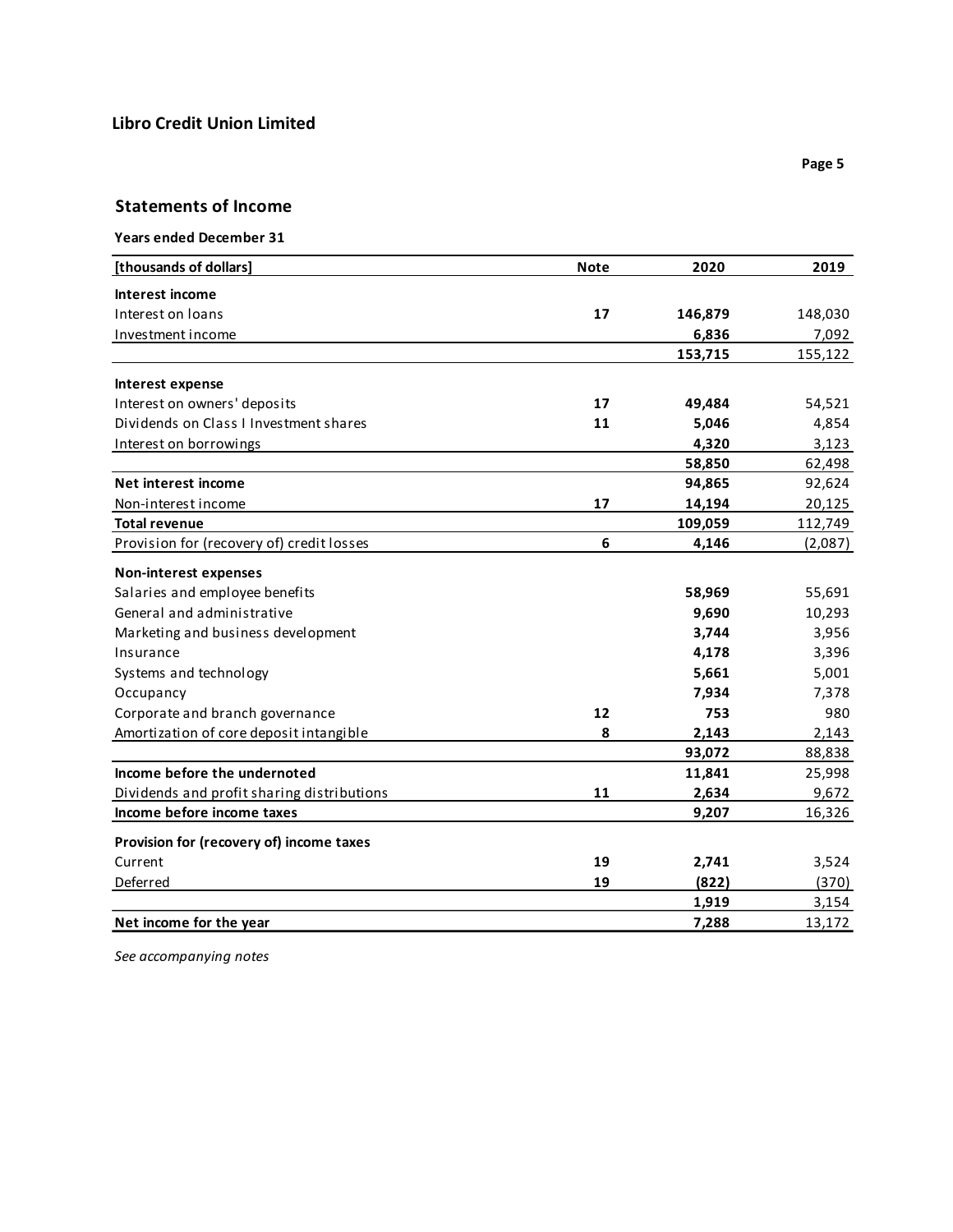# Statements of Comprehensive Income

# Years ended December 31 [thousands of dollars] 2020 2019 Net income for the year 13,172 Other comprehensive loss Items that will not be reclassified to income: Actuarial loss in employee defined benefit plans (6,961) (5,961) (5,961) Related income taxes 1,102 (5,694) (4,859) Items that may be subsequently reclassified to income: Cash flow hedges - effective portion of changes in fair value  $\sim$  81 Related income taxes (12) (and the contract of the contract of the contract of the contract of the contract of the contract of the contract of the contract of the contract of the contract of the contract of the contract of Reclassification to income of gains on cash flow hedges and the control of the control of the control of the control of the control of the control of the control of the control of the control of the control of the control - (39) Other comprehensive loss for the year, net of income taxes (5,694) (4,898) Total comprehensive income for the year, net of income taxes 1,594 8,274

See accompanying notes

# Statements of Owners' Equity

### Years ended December 31

| [thousands of dollars]                                             | 2020      | 2019    |
|--------------------------------------------------------------------|-----------|---------|
| <b>Contributed surplus</b>                                         | 60,998    | 60,998  |
| <b>Retained earnings</b>                                           |           |         |
| Balance as at beginning of year                                    | 93,568    | 80,396  |
| Net income for the year                                            | 7,288     | 13,172  |
| Balance as at end of year                                          | 100,856   | 93,568  |
| Accumulated other comprehensive income (loss), net of income taxes |           |         |
| Balance as at beginning of year                                    | (4,499)   | 399     |
| Other comprehensive loss for the year                              | (5,694)   | (4,898) |
| Balance as at end of year                                          | (10, 193) | (4,499) |
| Total owners' equity as at end of year                             | 151,661   | 150,067 |

See accompanying notes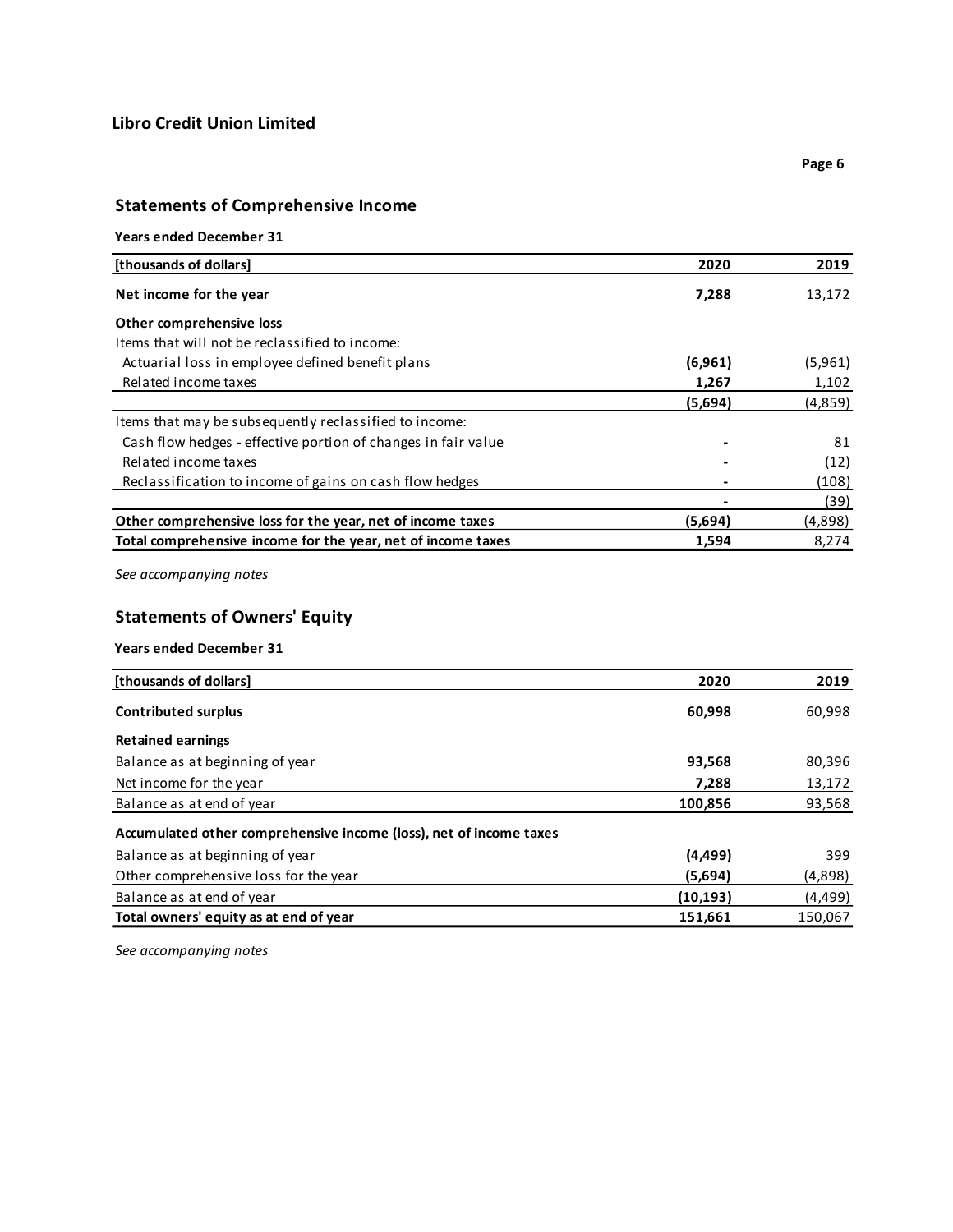# Statements of Cash Flows

Years ended December 31

| [thousands of dollars]                                  | <b>Note</b> | 2020       | 2019       |
|---------------------------------------------------------|-------------|------------|------------|
| Cash provided by (used in)                              |             |            |            |
| <b>Operating activities</b>                             |             |            |            |
| Net income for the year                                 |             | 7,288      | 13,172     |
| Add (deduct) non-cash items:                            |             |            |            |
| Depreciation and amortization                           |             | 9,310      | 9,351      |
| Amortization of discount/premium on loans and deposits  |             |            | 114        |
| Provision for (recovery of) credit losses               |             | 4,146      | (2,087)    |
| Loss on disposal                                        |             |            | 71         |
| Deferred income taxes                                   |             | (2,089)    | (1,460)    |
| Unrealized loss (gain) on interest rate swap agreements |             | 5,503      | (1,027)    |
| Changes in operating assets and liabilities:            |             |            |            |
| Increase (decrease) in stock dividends payable          |             | (6,978)    | 3,055      |
| Increase in accrued interest receivable                 |             | (1, 166)   | (639)      |
| Increase (decrease) in income taxes payable             |             | 866        | (1,579)    |
| Decrease (increase) in other assets                     |             | 1,460      | (2, 202)   |
| Increase in loans to owners                             |             | (150, 702) | (310, 859) |
| Increase in owners' deposits                            |             | 687,974    | 312,093    |
| Increase (decrease) in accrued interest payable         |             | (1, 380)   | 4,128      |
| Increase in accrued and other liabilities               |             | 999        | 1,711      |
| Increase in pension and other employee obligations      |             | 2,505      | 2,216      |
| Proceeds from securitization of loans                   | 20          | 60,135     | 59,623     |
| Repayments of securitization liabilities                |             | (46, 695)  | (10, 176)  |
| Cash provided by operating activities                   |             | 571,176    | 75,505     |
| <b>Financing activities</b>                             |             |            |            |
| Increase in owners' capital accounts                    |             | 12,123     | 9,258      |
| Decrease in loans payable                               |             |            | (18, 447)  |
| Cash provided by (used in) financing activities         |             | 12,123     | (9, 189)   |
| <b>Investing activities</b>                             |             |            |            |
| Increase in investments                                 |             | (592,070)  | (40, 501)  |
| Purchase of property and equipment                      |             | (6,600)    | (6, 721)   |
| Purchase of intangible assets                           |             | (1,079)    | (1,537)    |
| Cash used in investing activities                       |             | (599, 749) | (48, 759)  |
| Net increase (decrease) in cash during the year         |             | (16, 450)  | 17,557     |
| Cash and cash equivalents as at beginning of year       |             | 37,659     | 20,102     |
| Cash and cash equivalents as at end of year             |             | 21,209     | 37,659     |

See accompanying notes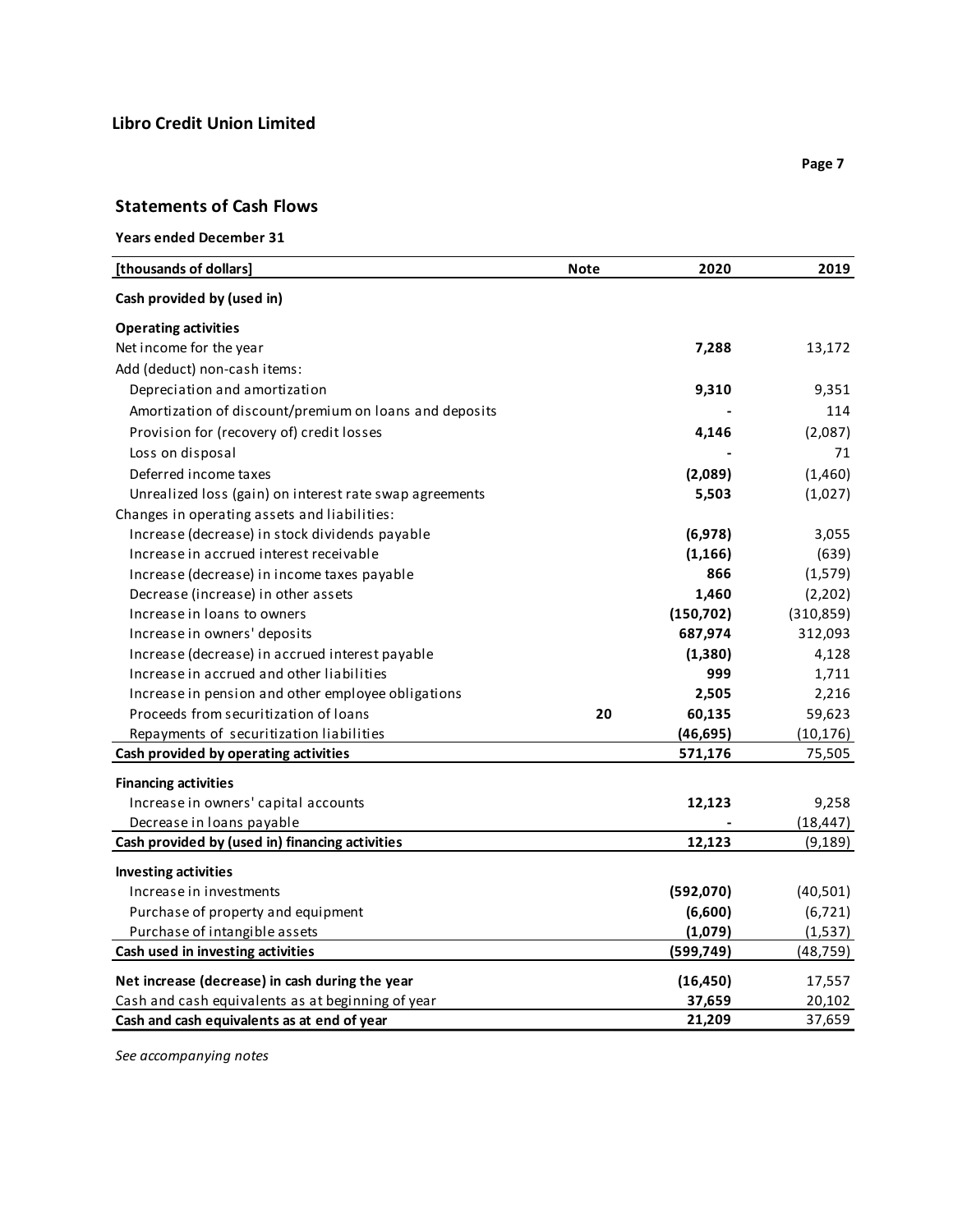# Notes to the Financial Statements December 31, 2020 Page 8 [in thousands of dollars except as noted or per share]

### 1) REPORTING ENTITY

Libro Credit Union Limited ("Libro" or the "credit union") is incorporated under the Credit Unions and Caisses Populaires Act (Ontario) (the "Act") in Canada, is a member of Central 1 Credit Union ("Central 1") and the activities of the credit union are regulated by the Financial Services Regulatory Authority ("FSRA"). The corporate office is located at 217 York Street in London, Ontario.

The credit union is primarily involved in providing a full range of retail, commercial and agricultural financial services to its Member/Owners in southwestern Ontario. The credit union has 36 locations across southwestern Ontario.

### 2) BASIS OF PREPARATION

### [a] Statement of compliance

Libro follows accounting policies appropriate to its activities and governing legislation, which conform, in all material respects, to International Financial Reporting Standards ("IFRS") as issued by the International Accounting Standards Board ("IASB").

The financial statements were authorized for issue by the Board of Directors on March 2, 2021. The Board of Directors has the power to amend the financial statements after issuance only in the case of discovery of an error.

### [b] Basis of measurement

The financial statements have been prepared on the historical cost basis except for the following:

- (i) Derivative financial instruments, fair value through profit ("FVPL") or loss financial assets and fair value through other comprehensive income ("FVOCI") financial assets are measured at fair value; and
- (ii) The liability for defined benefit obligations is recognized as the present value of the defined benefit obligation less the net total of the plan assets.

### [c] Currency

The financial statements are presented in Canadian dollars, which is the credit union's functional currency. All values are rounded to the nearest thousand dollars, except where otherwise indicated.

### 3) SUMMARY OF SIGNIFICANT ACCOUNTING POLICIES

The significant accounting policies adopted by the credit union are summarized below.

### [a] Use of estimates and judgments

The preparation of these financial statements in conformity with IFRS requires management to make judgments and estimates that affect the reported amounts of assets and liabilities and the disclosure of contingent assets and liabilities at the date of the financial statements and the reported amounts of income and expenses during the reporting years. Actual results may differ from those estimates. Estimates and judgments are continually evaluated and are made based on historical experience and other factors, including expectations of future events that are reasonable under the circumstances. The credit union's results and operations have been and will continue to be impacted by the COVID-19 pandemic and related uncertain macroeconomic environment. The breadth and depth of these events and how long they will continue have introduced additional uncertainty around estimates, including a higher degree of uncertainty in determining reasonable and supportable forward-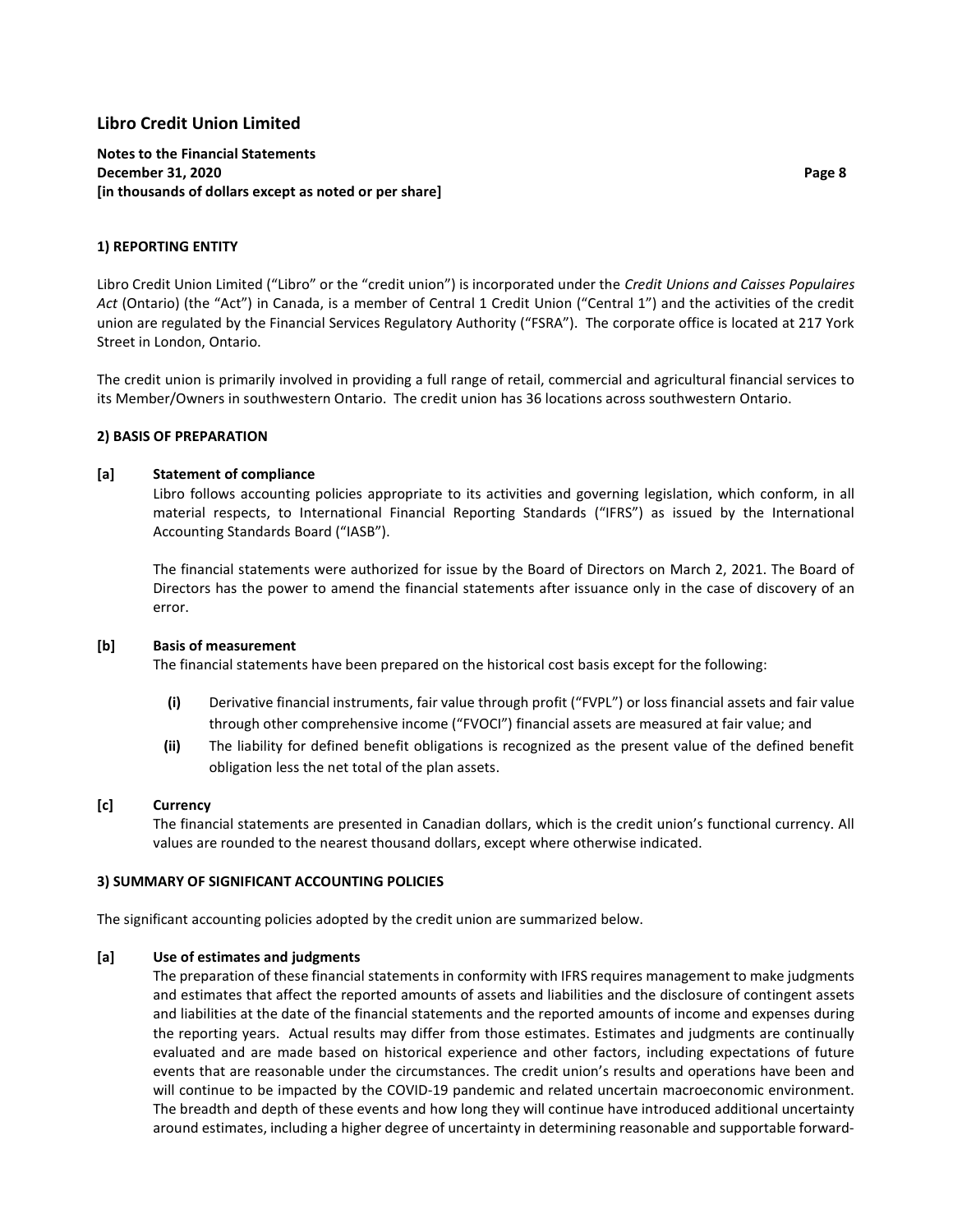# Notes to the Financial Statements December 31, 2020 Page 9 [in thousands of dollars except as noted or per share]

looking information and assessing significant increase in credit risk used in measuring expected credit loss ("ECL").

The most significant uses of estimates and judgments include the following:

### (i) Fair value of financial instruments

Where the fair value of financial assets and liabilities cannot be derived from active markets, Libro uses valuation techniques that include inputs derived from either observable market data or management's judgment. Note 18 provides detailed information about the determination of the fair value of financial instruments.

### (ii) Impairment losses on financial assets

The measurement of impairment losses under IFRS 9, Financial Instruments ("IFRS 9") requires judgment, in particular, the estimation of the amount and timing of future cash flows and collateral values when determining impairment losses and the assessment of a significant increase in credit risk. These estimates are driven by a number of factors, changes in which can result in different levels of allowances. The credit union's ECL allowance calculations are outputs of complex models with a number of underlying assumptions. Note 3[e] and note 6 further describe elements of the ECL models that require judgments and estimates.

# (iii) Retirement benefit obligations

Libro estimates the present value of employee retirement benefit obligations that depend on a number of factors that are determined on an actuarial basis using a number of assumptions. The actuarial valuation involves assumptions including discount rates, future salary increases, mortality rates, and other cost increases. Note 13 provides detailed information about the employee retirement benefit obligations.

### [b] Foreign currency translation

Assets and liabilities denominated in foreign currencies, primarily US dollars, are translated into Canadian dollars at rates prevailing at the year-end date. Income and expenses are translated at the exchange rates in effect on the date of the transactions. Exchange gains and losses arising on the translation of monetary items are included in net income for the year.

### [c] Interest income and expense

Interest income and expense is recognized in the Statements of Income for all interest-bearing financial instruments using the effective interest rate ("EIR") method.

The EIR method is a method of calculating the amortized cost of a financial asset or liability and allocating the interest income or expense over the relevant period. The EIR is the rate that exactly discounts the expected future cash payments or receipts through the expected life of the financial instrument to the net carrying amount of the financial instrument. The application of this method has the effect of recognizing income and expense on the instrument evenly in proportion to the amount outstanding over the period to maturity or repayment.

In calculating the effective interest, the credit union estimates cash flows (using projections based on its experience of owners' behaviour) considering all contractual terms of the financial instruments but excluding future credit losses. Fees, including those for early redemption, are included in the calculation to the extent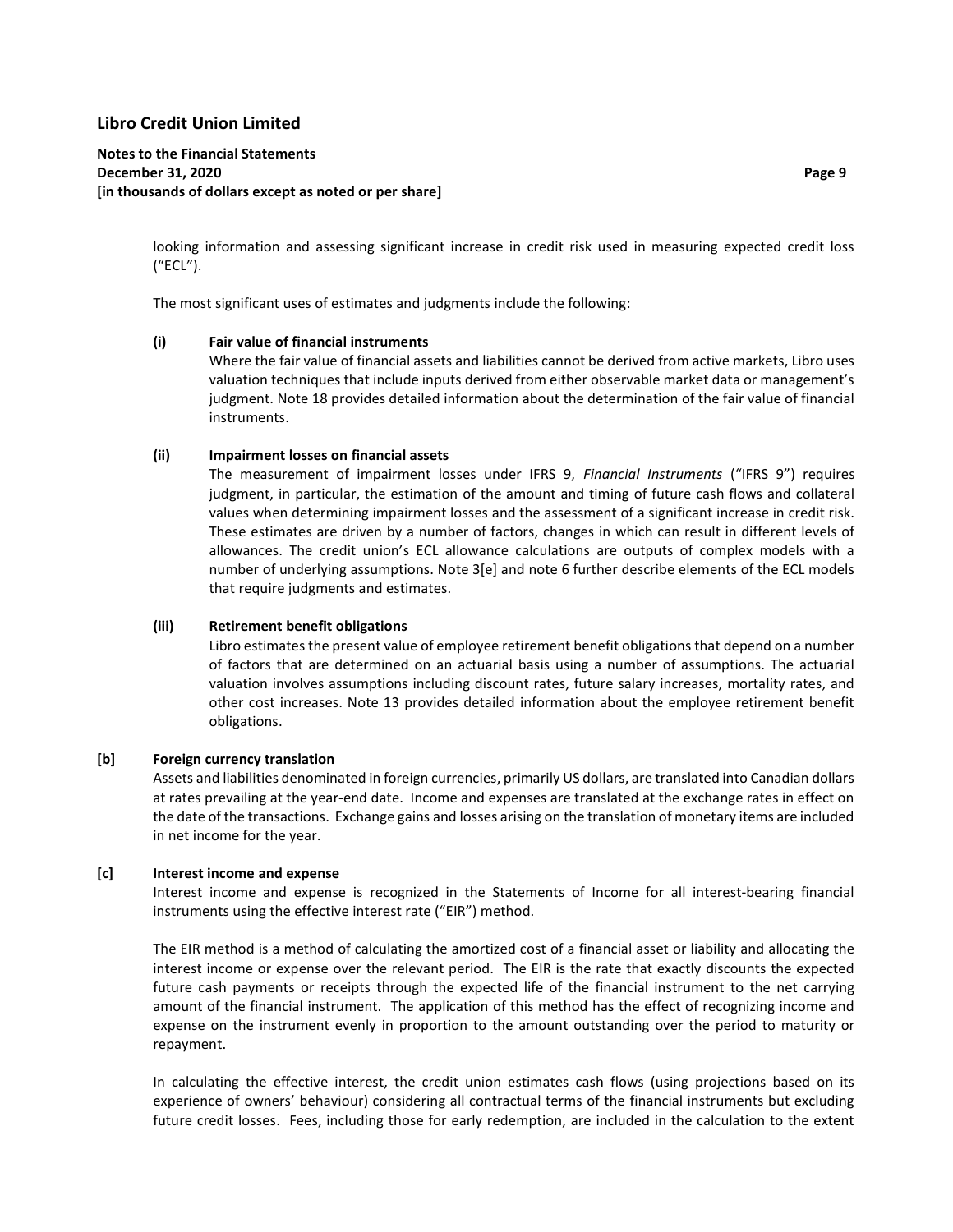# Notes to the Financial Statements December 31, 2020 Page 10 [in thousands of dollars except as noted or per share]

that they can be measured and are considered to be an integral part of the EIR. Where it is not possible or practical to otherwise estimate reliably the cash flows or the expected life of a financial instrument, effective interest is calculated using the payments or receipts specified in the contract, and the full contractual term.

### [d] Fees

Unless included in the effective interest calculation, fees are recognized on an accrual basis as the service is provided and reported on the Statements of Income as non-interest income.

### [e] Financial assets and financial liabilities

### (i) Classification

#### Financial assets

All financial instruments are initially recorded at fair value and subsequently classified as measured at amortized cost, FVOCI or FVTPL. A financial asset is measured at amortized cost if it meets the following conditions and is not designated as FVTPL:

- The financial asset is held within a business model with the objective to hold financial assets in order to collect contractual cash flows; and
- The contractual terms of the financial asset give rise on specified dates to cash flows that are solely payments of principal and interest on the principal amount outstanding.

A debt instrument is measured at FVOCI only if it meets both of the following conditions and is not designated as at FVTPL:

- The asset is held within a business model whose objective is achieved by both collecting contractual cash flows and selling financial assets; and
- The contractual terms of the financial asset give rise on specified dates to cash flows that are solely payments of principal and interest on the principal amount outstanding.

Equity instruments are measured at FVTPL unless an election is made to designate them at FVOCI upon purchase. All other financial assets are classified as measured at FVTPL.

The details of these conditions are outlined below.

#### Business model assessment

The credit union assesses the objective of a business model in which an asset is held at a portfolio level because this best reflects the way the business is managed and information is provided to management. The information considered includes:

- How the performance of the business model and the financial assets held within that business model are evaluated and reported to the entity's key management personnel;
- The risks that affect the business model and the way those risks are managed;
- How managers of the business are compensated; and
- The expected frequency, value and timing of sales.

### Contractual cash flow characteristics

The credit union assesses the contractual terms of financial assets to identify whether the contractual cash flows are solely principal and interest. Management assesses whether the terms indicate a basic lending arrangement, where the most significant elements of interest are typically the consideration for the time value of money and credit risk. If contractual terms introduce an exposure to risks or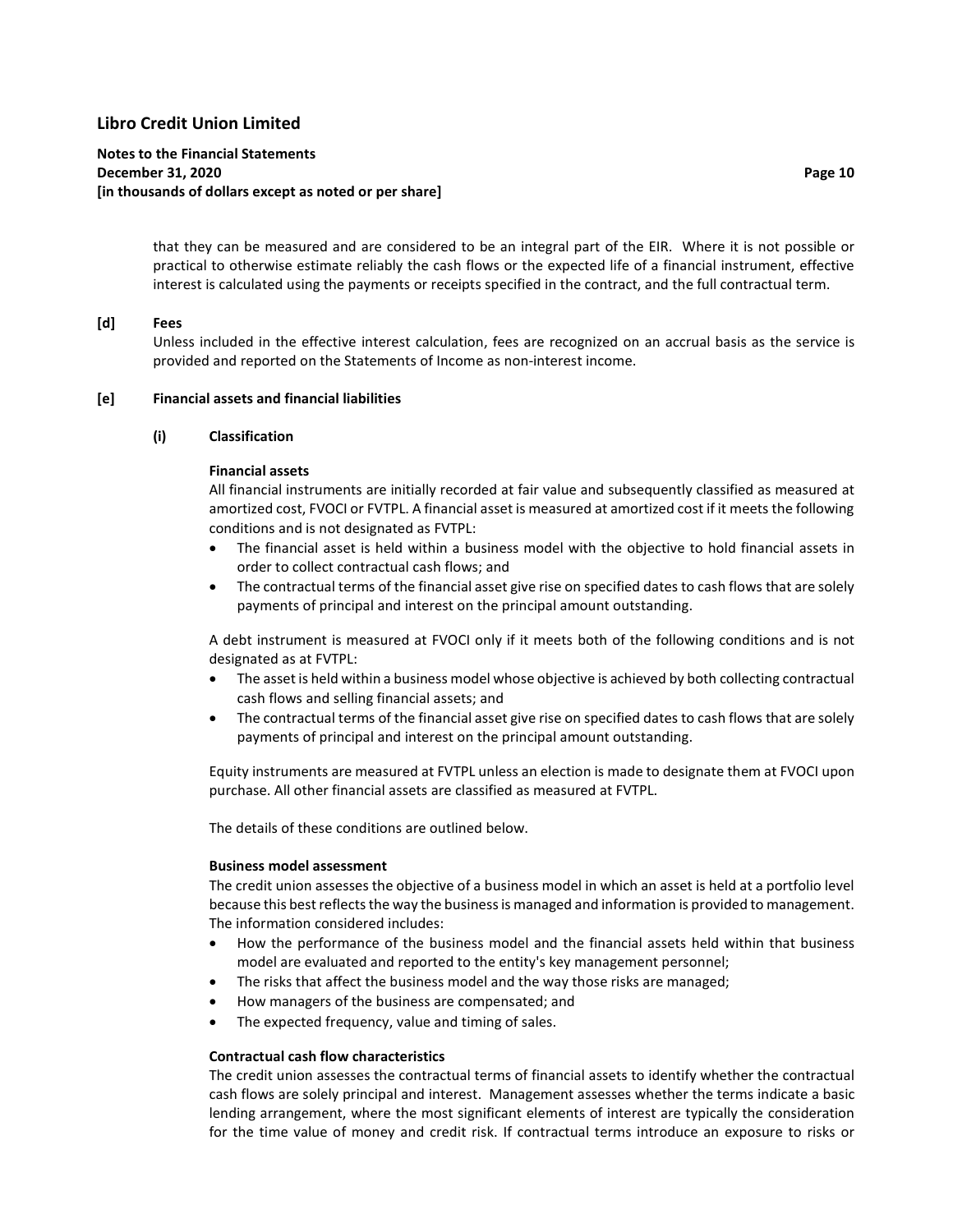# Notes to the Financial Statements December 31, 2020 Page 11 [in thousands of dollars except as noted or per share]

volatility in the contractual cash flows that are unrelated to a basic lending arrangement, the financial asset is measured at FVTPL.

#### Financial liabilities

The credit union classifies its financial liabilities as measured at amortized cost or as at FVTPL. Amortized cost is calculated by taking into account any discount or premium on issue funds, and costs that are an integral part of the EIR.

#### Financial assets and liabilities at FVTPL

Financial assets and financial liabilities measured at FVTPL are those that are designated by management upon initial recognition, assets part of a portfolio managed on a fair value basis and assets whose cash flows do not represent payments that are solely payments of principal and interest. Financial assets and financial liabilities at FVTPL are recorded in the Balance Sheets at fair value. Changes in fair value are recorded in profit or loss. Interest earned or incurred on instruments designated at FVTPL is accrued in interest income or interest expense, respectively, using the EIR. Dividend income from equity instruments measured at FVTPL is recorded in profit or loss as other operating income when the right to the payment has been established.

### (ii) Derecognition of financial assets

#### Derecognition due to substantial modification of terms and conditions

The credit union derecognizes a financial asset, such as a loan to an owner, when the terms and conditions have been renegotiated to the extent that, substantially, it becomes a new loan, with the difference recognized as a derecognition gain or loss, to the extent that an impairment loss has not already been recorded. The newly recognized loans are classified as Stage 1 for ECL measurement purposes. If the modification does not result in cash flows that are substantially different, the modification does not result in derecognition. Based on the change in cash flows discounted at the original EIR, the credit union records a modification gain or loss, to the extent that an impairment loss has not already been recorded. The modification of the contractual cash flows for accounts requesting short term payment relief during the COVID-19 pandemic were not considered substantial and did not result in derecognition of these loans or any modification gains or losses.

#### Derecognition other than for substantial modification

A financial asset is derecognized when the rights to receive cash flows from the financial asset have expired. The credit union also derecognizes the financial asset if it has both transferred the financial asset and the transfer qualifies for derecognition. The credit union has transferred the financial asset if the credit union has transferred its contractual rights to receive cash flows from the financial asset or it retains the rights to the cash flows, but has assumed an obligation to pay the received cash flows in full without material delay to a third party under a "pass-through" arrangement.

When the credit union has neither transferred nor retained substantially all the risks and rewards and has retained control of the asset, the asset continues to be recognized only to the extent of the credit union's continuing involvement, in which case, the credit union also recognizes an associated liability.

### (iii) Impairment on financial assets

The credit union recognizes an ECL allowance on all financial instruments not recorded at FVTPL, which includes loans to owners, investments and certain loan commitments. Equity instruments are not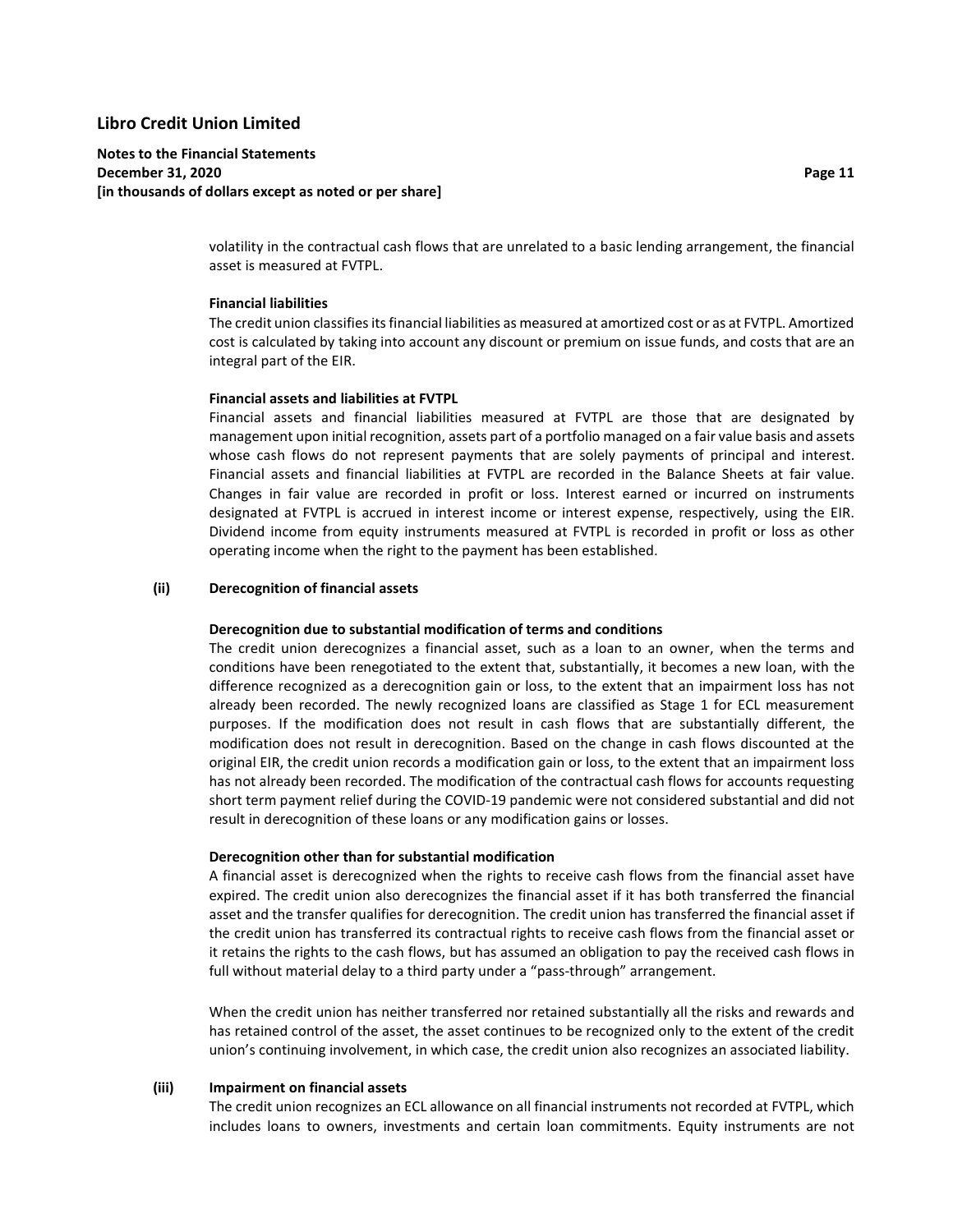# Notes to the Financial Statements December 31, 2020 Page 12 [in thousands of dollars except as noted or per share]

subject to impairment under IFRS 9. The credit union measures ECL at an amount equal to lifetime ECL or 12-month ECL. The portion of ECL that results from the default events on a financial instrument that are possible within the 12 months after the reporting date are referred to as the 12-month ECL. The impairment model measures ECL using a three-stage approach as described below:

- Stage 1: When a financial asset has not shown a significant increase in credit risk since origination, the credit union records a 12-month ECL.
- Stage 2: When a financial asset has shown a significant increase in credit risk since origination, the credit union records a lifetime ECL.
- Stage 3: When a financial asset is credit-impaired, the credit union records a lifetime ECL or the asset is written off.

The interest income is calculated on the gross carrying amount for financial assets in Stages 1 and 2 and on the gross carrying amount net of impairment allowance for financial assets in Stage 3.

### Significant increase in credit risk

The assessment of significant increase in credit risk considers information about past events and current conditions as well as reasonable and supportable forecasts of future events and economic conditions. The credit union has established thresholds for significant increases in credit risk based on both a risk rating and change in probability of default relative to its initial recognition. In addition, instruments that are 30 days past due are also considered to have experienced a significant increase in credit risk.

# The measurement of ECL

The credit union measures ECL based on three probability-weighted scenarios to measure the expected cash shortfalls, discounted at an approximation to the EIR. A cash shortfall is the difference between the cash flows that are due to an entity in accordance with the contract and the cash flows that the entity expects to receive.

The ECL is based primarily on the product of the following variables:

- The Probability of Default ("PD") is an estimate of the likelihood of default over a given time horizon. The PD for each instrument is modelled based on historical data and is estimated based on current market conditions and reasonable and supportable information about future economic conditions.
- The Loss Given Default ("LGD") is an estimate of the amount that may not be recovered in the event of default. LGD takes into consideration the amount and quality of any collateral held as well as reasonable and supportable information about future economic conditions.
- The Exposure at Default ("EAD") is an estimate of the outstanding amount of credit at a future default date.

### Expected life

When measuring ECL, the credit union considers the maximum contractual period over which it is exposed to credit risk. For facilities without a maximum contractual period, the credit union uses the period that the entity is expected to be exposed to credit risk and the expected losses are not mitigated by credit risk management actions.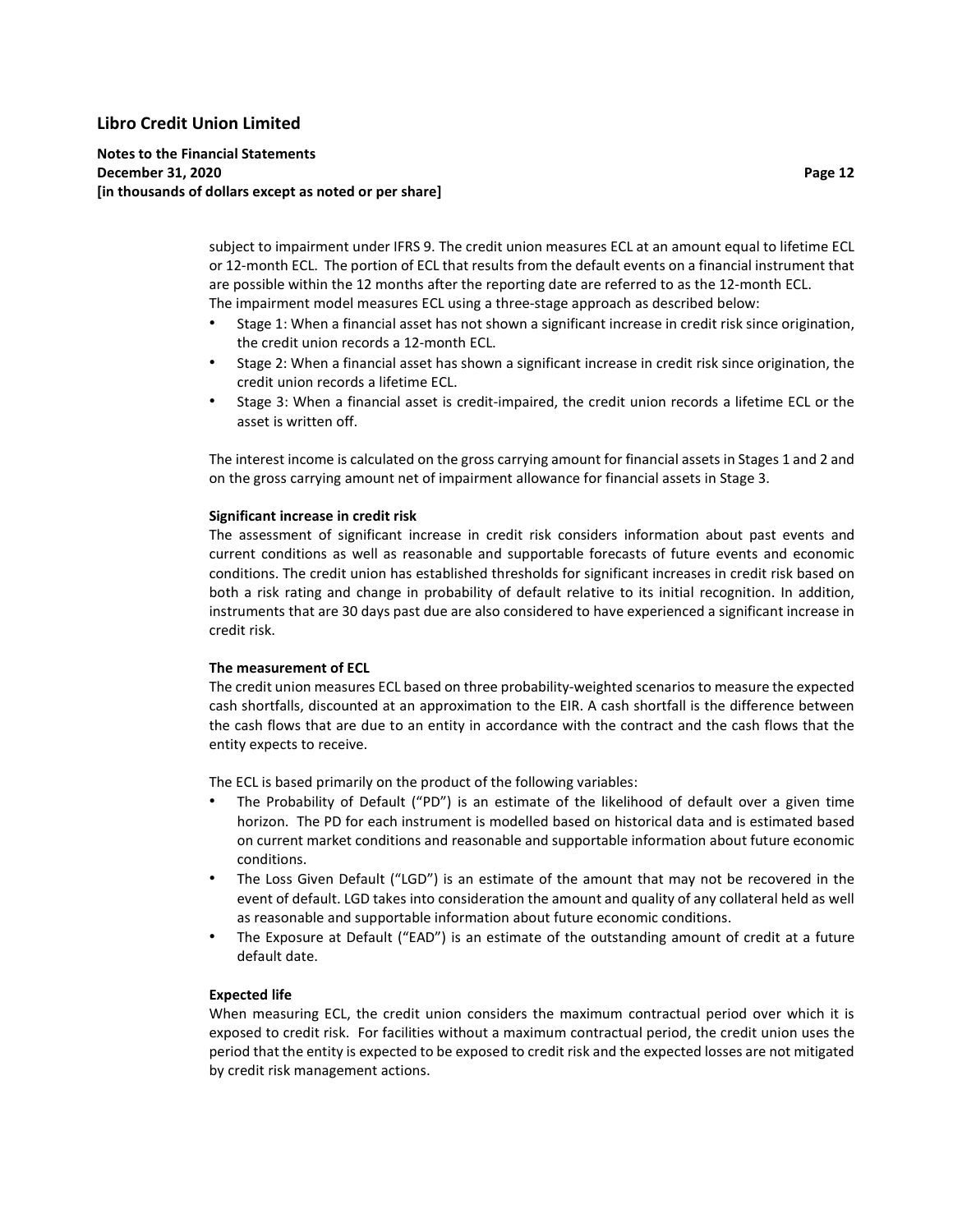Notes to the Financial Statements December 31, 2020 Page 13 [in thousands of dollars except as noted or per share]

### Definition of default

The credit union considers a financial instrument defaulted and therefore Stage 3 (credit-impaired) in all cases when the borrower becomes 90 days past due on its contractual payments. The credit union also considers a variety of qualitative characteristics that may indicate an unlikeliness to pay, in which case the credit union may determine a loan defaulted before contractually past due.

#### Forward-looking information

The credit union relies on a broad range of forward-looking information as economic inputs, such as unemployment rates, Central Bank base rates, and house price indices. The estimation and application of forward-looking information requires significant judgment.

#### Purchased or originated credit impaired financial assets ("POCI")

POCI financial assets are initially recognized at fair value with no initial ECL allowance. Changes in lifetime ECL since initial recognition are recorded in the allowance for credit losses.

### Write-offs

Financial assets are written off either partially or in their entirety only when the credit union has stopped pursuing the recovery. If the amount to be written off is greater than the accumulated loss allowance, the difference is first treated as an addition to the allowance that is then applied against the gross carrying amount. Any subsequent recoveries are credited to loan provision expense.

### [f] Derivatives and hedge accounting

Derivative financial instruments are contracts that require or provide the opportunity to exchange cash flows or payments determined by applying certain rates, indices or changes therein to notional contract amounts. Libro uses derivative financial instruments, primarily interest rate swaps, in order to manage interest rate risk. Such derivative financial instruments are initially recognized at fair value on the date on which a derivative contract is entered into and are subsequently remeasured at fair value. Derivatives are carried as financial assets when the fair value is positive and as financial liabilities when the fair value is negative.

For the purpose of hedge accounting, hedges are classified as:

- Fair value hedges when hedging the exposure to changes in the fair value of a recognized asset or liability or an unrecognized firm commitment; and
- Cash flow hedges when hedging the exposure to variability of cash flows that is either attributable to a particular risk associated with a recognized asset or liability or a highly probable forecast transaction.

At the inception of a hedge relationship, Libro formally designates and documents the hedge relationship to which it wishes to apply hedge accounting and the risk management objective and strategy for undertaking the hedge. The documentation includes identification of the hedging instrument, the hedged item, the nature of the risk being hedged and how Libro will assess whether the hedging relationship meets the hedge effectiveness requirements.

Hedges that meet all of the qualifying criteria for hedge accounting are accounted for, as described below:

### Fair value hedges

The changes in fair value of a hedging instrument are recognized in the Statements of Income. The change in the fair value of the hedged item attributable to the risk hedged is recorded as part of the carrying value of the hedged item and is also recognized in the Statements of Income.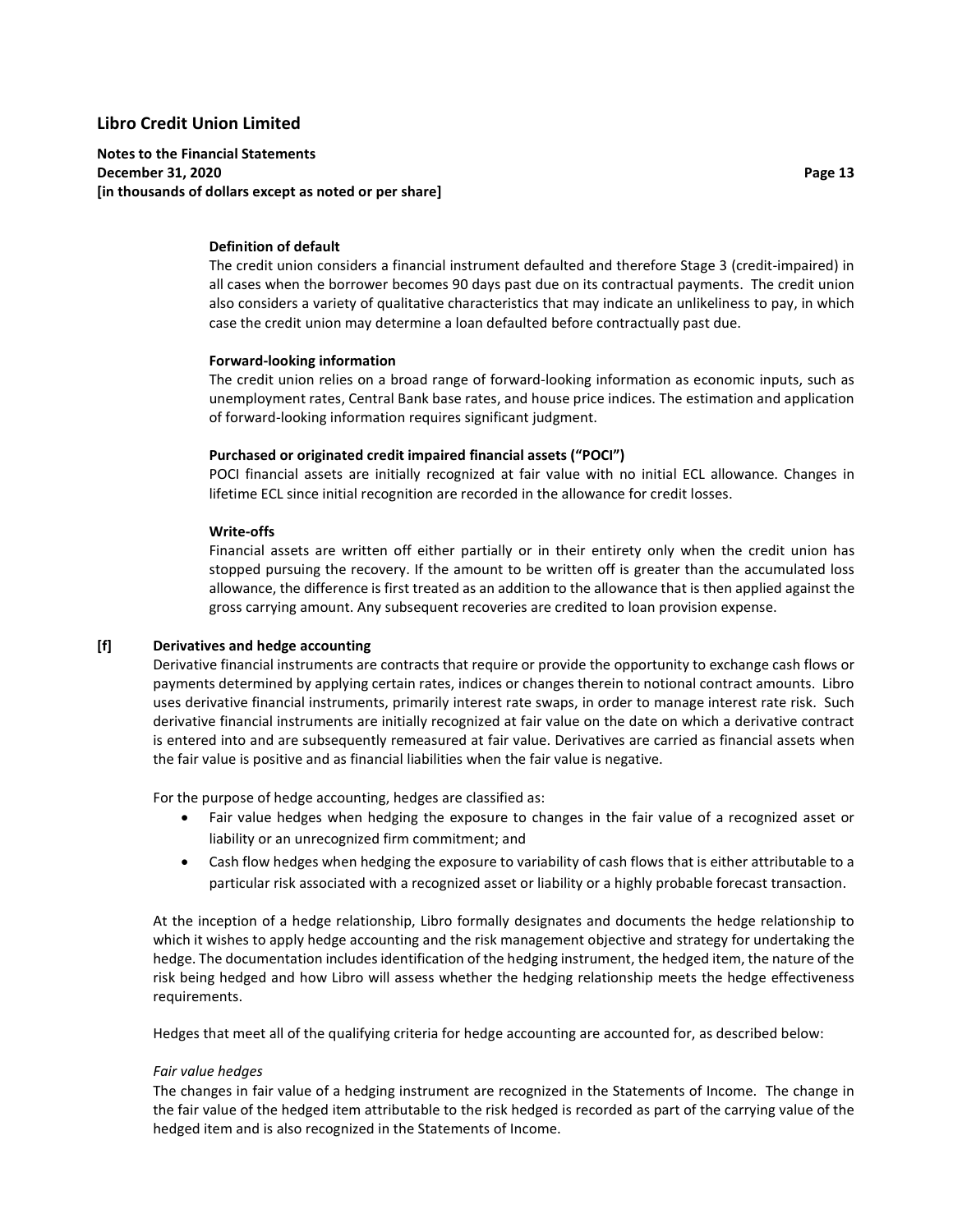# Notes to the Financial Statements December 31, 2020 Page 14 [in thousands of dollars except as noted or per share]

For fair value hedges relating to items carried at amortized cost, any adjustments to carrying value is amortized through profit or loss over the remaining term of the hedge using the EIR method. The EIR amortization may begin as soon as an adjustment exists and no later than when the hedged item ceases to be adjusted for changes in its fair value attributable to the risk being hedged. If the hedge is re-recognized, the unamortized fair value is recognized immediately in profit or loss.

### Cash flow hedges

Applying cash flow hedge accounting enables the credit union to reduce the cash flow fluctuations arising from interest rate risk on loans. The effective portion of the gain or loss on the hedging instrument is recognized in other comprehensive income (loss)("OCI"), while any ineffective portion is recognized immediately in the Statements of Income as investment income. The amounts and timing of future cash flows are projected for each portfolio of financial assets and liabilities on the basis of their contractual terms and other relevant factors, including estimates of prepayments and defaults. The aggregate principal balances and interest cash flows across all portfolios over time form the basis for identifying the effective portion of gains and losses on the derivatives designated as cash flow hedges.

If a cash flow hedge is discontinued, the amount that has been accumulated in OCI must remain in accumulated OCI if the hedged future cash flows are still expected to occur. Otherwise, the amount will be immediately reclassified to profit or loss as a reclassification adjustment. After discontinuation, once the hedged cash flow occurs, any amount remaining in accumulated OCI must be accounted for depending on the nature of the underlying transaction as described above.

Certain derivatives embedded in other financial instruments, such as the embedded option in an index-linked term deposit, are treated as separate derivatives when they can be separated from the host contract. These embedded derivatives are separately accounted for at fair value as derivative assets and liabilities with changes in fair market value recognized in the Statements of Income.

### [g] Cash and cash equivalents

Cash and cash equivalents include cash on hand, current accounts, and cheques and other items in transit. Given their short-term nature, the carrying value of cash and cash equivalents equals fair value.

### [h] Property and equipment

Property and equipment are carried at cost less accumulated depreciation. Assets are generally depreciated on the following basis:

| <b>Buildings</b>           | 40 to 50 years straight-line |
|----------------------------|------------------------------|
| <b>Building components</b> | 15 to 30 years straight-line |
| Leasehold improvements     | 5 to 20 years straight-line  |
| Furniture and equipment    | 5 to 10 years straight-line  |
| Electronic equipment       | 3 to 5 years straight-line   |
| Computer equipment         | 2 to 7 years straight-line   |

Depreciation in the first year is prorated based on the number of months the asset is in service. Depreciation methods, useful lives and residual value are reviewed annually and adjusted if necessary.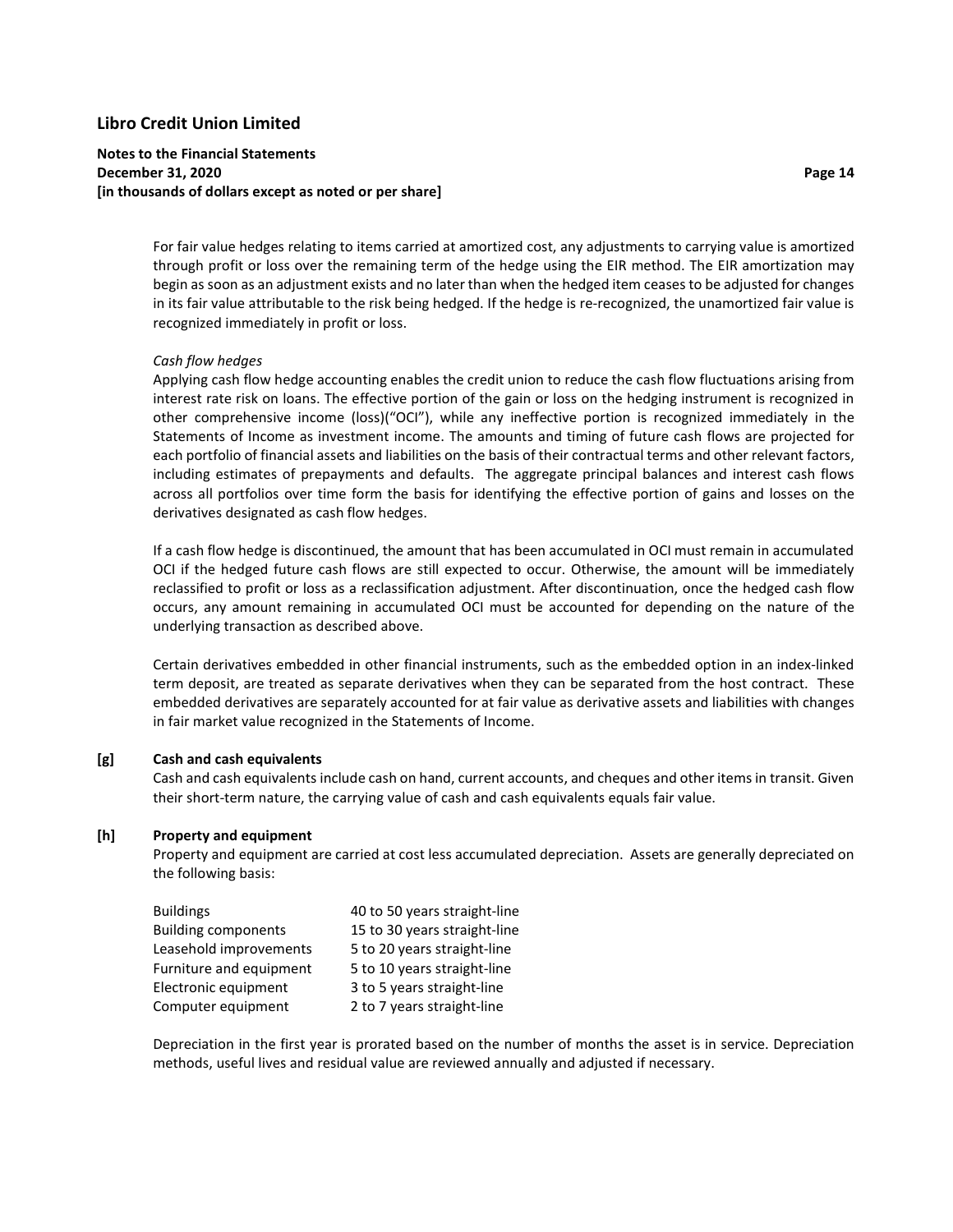# Notes to the Financial Statements December 31, 2020 Page 15 [in thousands of dollars except as noted or per share]

### Impairment of non-financial assets

Non-financial assets are subject to an impairment test whenever events or changes in circumstances indicate that their carrying amount may not be recoverable. Where the carrying value of an asset exceeds its recoverable amount, which is the higher of value in use and fair value less costs to sell, the asset is written down accordingly.

Impairment charges are included in the Statements of Income, except to the extent they reverse gains previously recognized in OCI.

### [i] Intangible assets

Intangible assets are carried at cost less accumulated amortization. Amortization in the first year is prorated based on the number of months the asset is in service. Intangible assets are amortized over their expected lives on the following basis:

| Computer software        | 1 to 3 years straight-line  |
|--------------------------|-----------------------------|
| Banking system software  | 5 to 10 years straight-line |
| Core deposit intangibles | 7 years straight-line       |

The core deposit intangibles were acquired through business combinations. They represent the fair market value of the cost savings inherent in acquiring a portfolio of demand deposits with a lower cost of funding versus attracting funds in the open market. Intangible assets are subject to impairment review as described under note 3[h].

#### [j] Income taxes

The credit union follows the asset and liability method of tax allocation used in accounting for income taxes. Under this method, deferred tax benefits and obligations are determined based on differences between the financial reporting and tax basis of assets and liabilities, and measured using the substantively enacted tax rates and laws that will be in effect when the differences are expected to reverse.

Tax expense recognized in the Statements of Income comprises the sum of deferred tax and current tax not recognized in OCI or directly in equity.

Deferred tax assets are recognized to the extent that it is probable that they will be able to be utilized against future taxable income, based on the credit union's forecast of future operating results. Deferred tax liabilities are always provided for in full.

Deferred tax assets and liabilities are offset only when the credit union has a right and intention to set off current tax assets and liabilities for the same taxation authority.

Changes in deferred tax assets or liabilities are recognized as a component of tax income or expense in the Statements of Income, except where they relate to items that are recognized in OCI or directly in equity, in which case the related deferred tax is also recognized in OCI or equity, respectively.

### [k] Employee benefit plans

Libro maintains three pension plans for current employees and retirees, and one sick leave benefit plan. The pension plans consist of a Defined Benefit Plan ("DB"), a Supplementary Employee Retirement Plan ("SERP"), and a Defined Contribution Plan ("DC").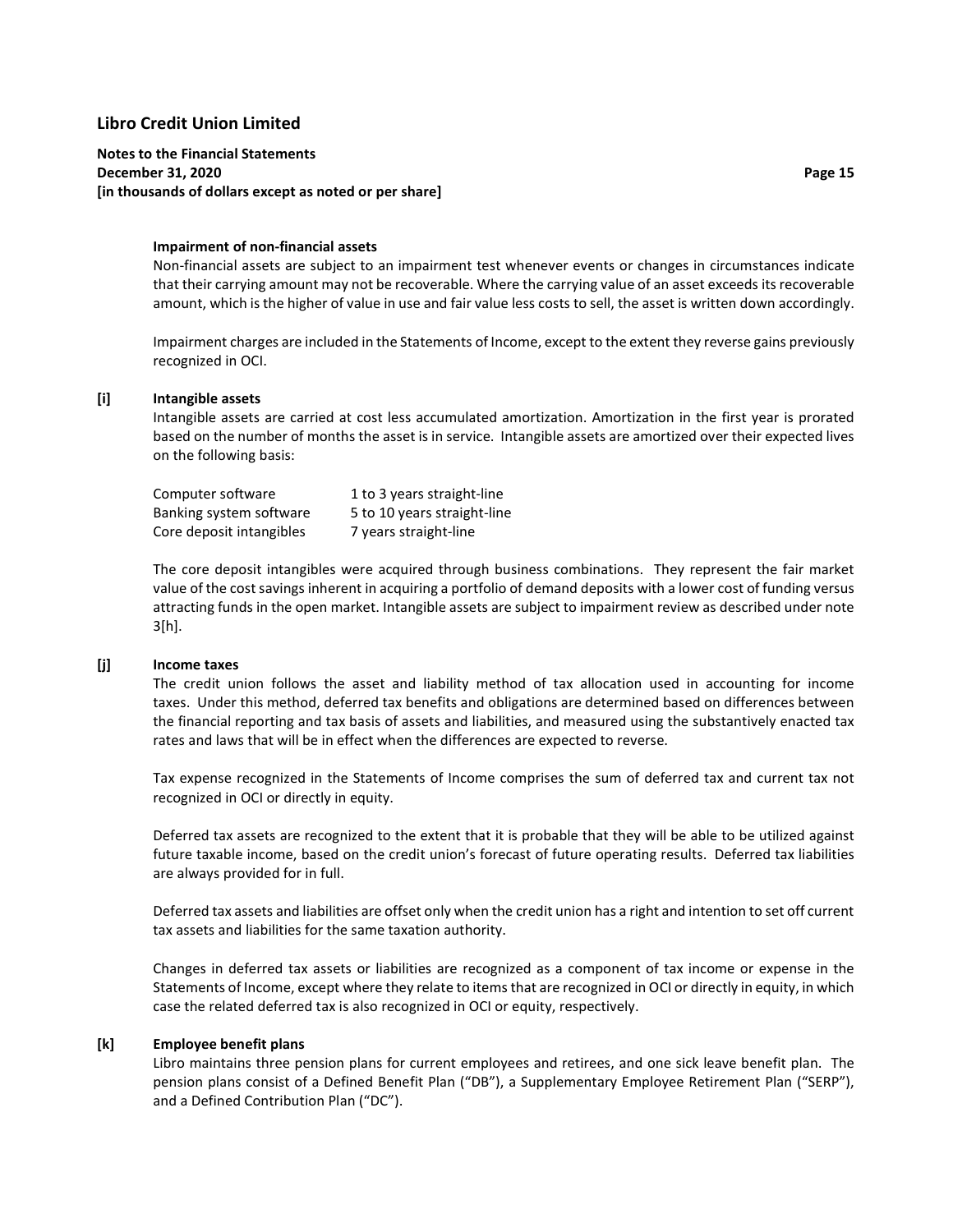# Notes to the Financial Statements December 31, 2020 Page 16 [in thousands of dollars except as noted or per share]

Full actuarial valuations of the DB, SERP, and sick leave benefit plans are conducted no less frequently than every three years. The most recent valuation of these plans was prepared as at December 31, 2019.

### (i) Defined benefit plans

For the DB pension plan, the SERP and the sick leave plan, plan assets are valued at fair market values. Benefit costs and accrued benefits are determined based upon actuarial valuations using the projected benefit method prorated on service and management's best estimates. The expected return on plan assets is based on the fair value of plan assets. Actuarial gains and losses are recognized immediately through OCI.

Service cost is the change in the present value of the defined benefit obligation resulting from employee service in either the current year or prior years and from any gain or loss on settlement. Net interest is the change in the net defined benefit liability or asset that arises from the passage of time. Both service cost and net interest are recognized immediately in salaries and employee benefits.

Remeasurements of the net defined benefit liability include actuarial gains and losses arising from experience adjustments and changes in actuarial assumptions, the return on plan assets excluding amounts included in net interest and changes in the effect of any asset ceilings. Remeasurements are recognized immediately in OCI.

### (ii) Defined contribution pension plan

For the DC pension plan, annual pension expense is equal to the credit union's contribution to the plan. The assets of the plan are held in independently administered funds. This plan was closed to new members effective July 1, 2014.

### [l] Cheques and other items in transit, net

Libro records cheques and other items in transit, representing uncleared settlements with other financial institutions, at cost. The net value of these items is included in accrued and other liabilities or other assets on the Balance Sheets.

### [m] Leases

Libro identifies whether a contract is a lease by whether it conveys the right to control the use of an identified asset for a period of time in exchange for consideration. Libro applies a single recognition and measurement approach for all leases, except for short-term leases and leases of low-value assets. Libro recognizes lease liabilities to make lease payments and right-of-use assets representing the right to use the underlying assets.

# (i) Right-of-use assets

Libro recognizes right-of-use assets at the commencement date of the lease (i.e., the date the underlying asset is available for use). Right-of-use assets are measured at cost, less any accumulated depreciation and impairment losses, and adjusted for any remeasurement of lease liabilities. The cost of right-of-use assets includes the amount of lease liabilities recognized, initial direct costs incurred, and lease payments made at or before the commencement date less any lease incentives received. Right-of-use assets are depreciated over the earlier of the useful life of the underlying asset or the lease term. The right-of-use assets are also subject to impairment. Refer to the accounting policies in note 3[h].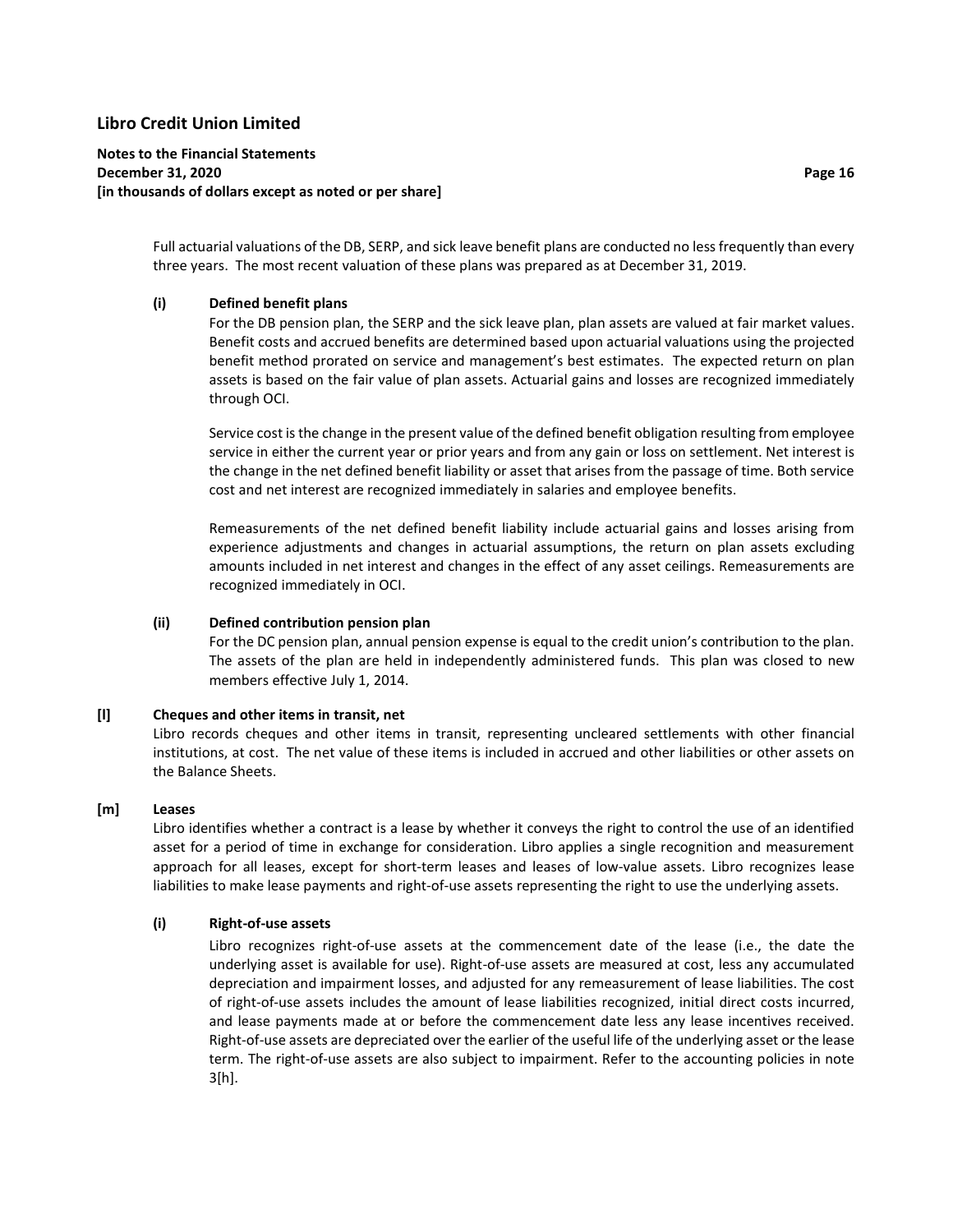Notes to the Financial Statements December 31, 2020 Page 17 [in thousands of dollars except as noted or per share]

### (ii) Lease liabilities

At the commencement date of the lease, Libro recognizes lease liabilities measured at the present value of lease payments to be made over the lease term. The lease payments include fixed payments (including in-substance fixed payments) less any lease incentives receivable, variable lease payments that depend on an index or a rate, and amounts expected to be paid under any residual value guarantees. The lease payments include the exercise price of a purchase option reasonably certain to be exercised by Libro and payments of penalties for terminating the lease, if the lease term reflects Libro exercising the option to terminate. Variable lease payments that do not depend on an index or a rate are recognized as expenses in the period in which the event or condition that triggers the payment occurs.

The lease term is determined as the non-cancellable term of the lease, together with any periods covered by an option to extend the lease if it is reasonably certain to be exercised, or any periods covered by an option to terminate the lease, if it is reasonably certain not to be exercised. Libro has lease contracts that include extension and termination options. Judgment is applied in evaluating whether it is reasonably certain whether or not to exercise the option to renew or terminate the lease based on an assessment of all relevant factors. After the commencement date, the lease term is reassessed if there is a significant event or change in circumstances that is within Libro's control and affects Libro's ability to exercise or not to exercise the option to renew or to terminate.

For real estate leases, Libro cannot readily determine the interest rate implicit in the lease and therefore uses the incremental borrowing rate ("IBR") to measure lease liabilities. For vehicle leases, Libro uses the rate implicit in the lease. The IBR is the rate of interest that Libro would have to pay to borrow over a similar term, and with a similar security, the funds necessary to obtain an asset of a similar value to the right-of-use asset in a similar economic environment. Libro estimates the IBR using observable inputs when available and is required to make certain entity-specific estimates.

After the commencement date, the amount of lease liabilities is increased to reflect the accretion of interest and reduced for the lease payments made. In addition, the carrying amount of lease liabilities is remeasured if there is a modification, a change in the lease term, a change in the lease payments or a change in the assessment of an option to purchase the underlying asset.

### (iii) Short-term leases and leases of low-value assets

Libro applies the short-term lease recognition exemption to its short-term leases (i.e., those leases that have a lease term of 12 months or less from the commencement date and do not contain a purchase option). It also applies the lease of low-value assets recognition exemption to leases of office equipment that are considered to be of low value. Lease payments on short-term leases and leases of low value assets are recognized as an expense on a straight-line basis over the lease term.

### [n] Transfer of financial assets

### (i) Securitization

When Libro transfers loans in a securitization transaction, loans are derecognized only when the contractual rights to receive the cash flows from the assets have ceased to exist or substantially all the risks and rewards of the loan have been transferred. If the criteria for derecognition have not been met, the securitization is reflected as a financing transaction and the related liability is initially recorded at fair value and subsequently measured at amortized cost, using the EIR method.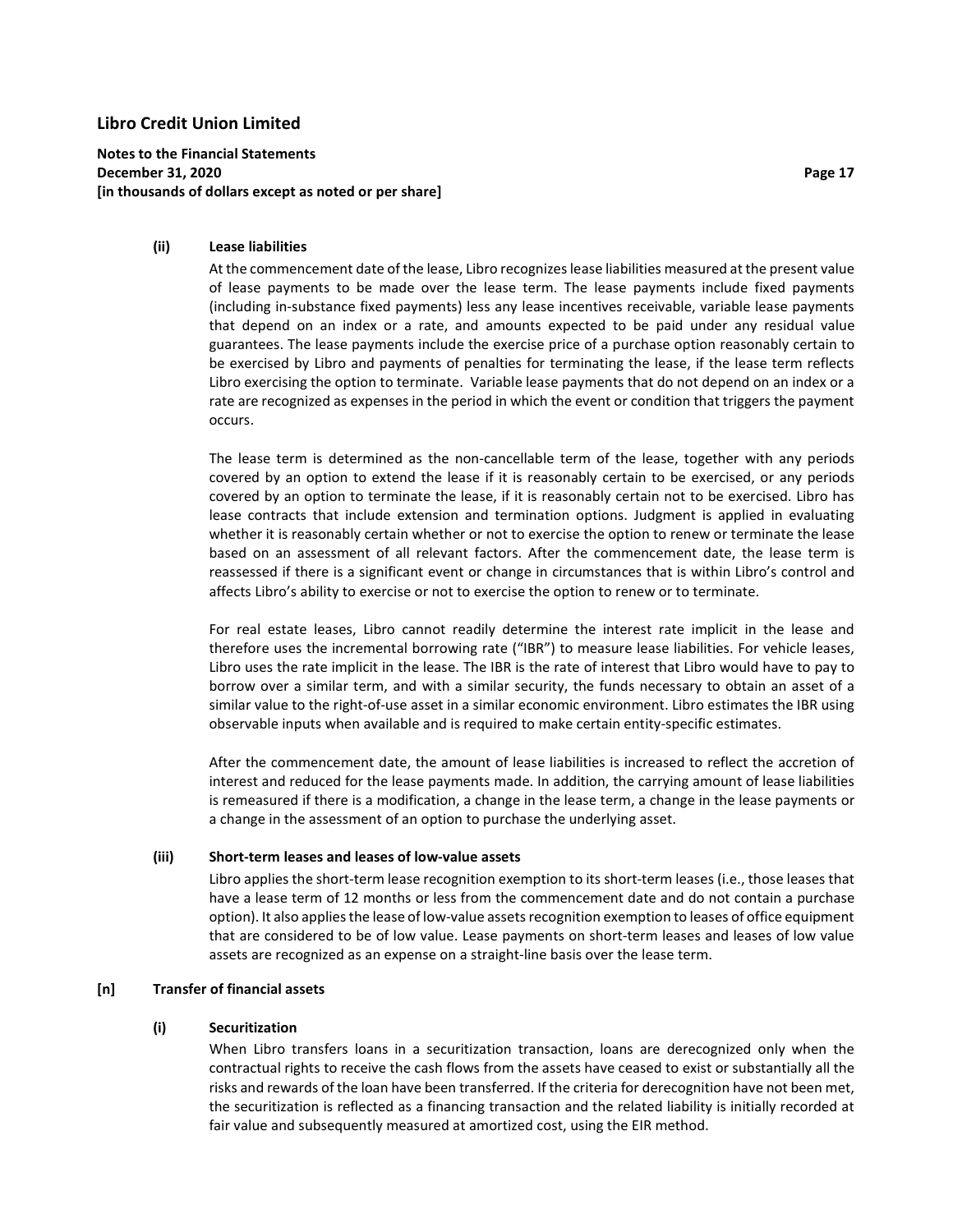# Notes to the Financial Statements December 31, 2020 Page 18 [in thousands of dollars except as noted or per share]

Securitized residential mortgages generally do not meet the derecognition requirements of IFRS 9 and as a result, all loans are measured at amortized cost in the Balance Sheets. The securitization is reflected as a financing transaction and the related liability is initially recorded at fair value and subsequently measured at amortized cost, using the EIR method. The credit union retains mortgage servicing responsibilities but does not receive an explicit servicing fee.

### (ii) Government loan programs

As a result of the COVID-19 pandemic, the Government of Canada launched several loan programs. Under the Canada Emergency Business Account ("CEBA") Program, funding is provided by the Government of Canada and loans issued under the program are not recognized on Libro's Balance Sheets, as the credit union transfers substantially all risks and rewards in respect of the loans to the Government of Canada. Under the Government of Canada's loan participation ("Co-Lending") program, 80% of funding is provided by the Business Development Bank of Canada and Libro provides the remaining 20% of funding. Libro recognizes 20% of the outstanding loans in Loans to owners on the Balance Sheets which reflects its share of risks and rewards in respect of the loans.

### [o] Going concern

Libro has made an assessment of its ability to continue as a going concern and is satisfied that the credit union has the resources to continue in business for the foreseeable future. Libro is not aware of any material uncertainties that may cause significant doubt regarding the credit union's ability to continue as a going concern. The financial statements have been prepared on a going concern basis.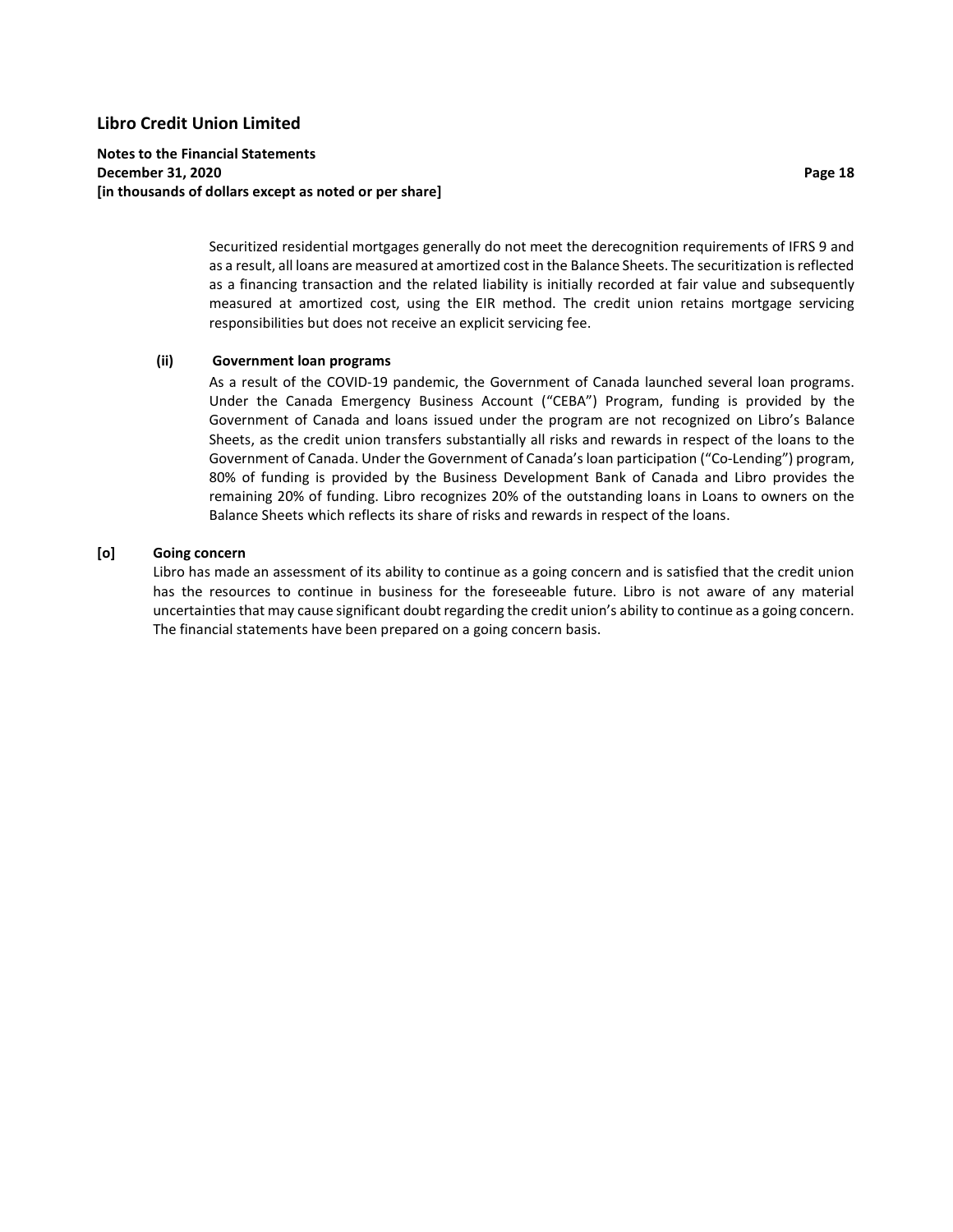Notes to the Financial Statements December 31, 2020 Page 19 [in thousands of dollars except as noted or per share]

### 4) INVESTMENTS

Investments consist of the following:

|                                                                |     | December 31, 2020 |                          | December 31, 2019 |                  |
|----------------------------------------------------------------|-----|-------------------|--------------------------|-------------------|------------------|
|                                                                |     |                   | <b>Effective</b>         |                   | <b>Effective</b> |
|                                                                |     | Ś.                | Rate                     | Ś.                | Rate             |
| Short-term investments (due within 1 year):                    |     |                   |                          |                   |                  |
| Bank Investment Deposits, fair value of \$215,307 [\$20,310 in |     |                   |                          |                   |                  |
| 2019]                                                          |     | 215,307           | 0.83%                    | 20,310            | 2.04%            |
| Central 1 Liquidity Reserve Deposit, fair value of \$159,334   |     |                   |                          |                   |                  |
| [\$62,923 in 2019]                                             |     | 158,723           | 0.74%                    | 62,943            | 1.63%            |
| Central 1 Deposits, fair value of \$390,222 [\$66,247 in       |     |                   |                          |                   |                  |
| 2019]                                                          |     | 389,655           | 0.45%                    | 66,171            | 1.92%            |
|                                                                |     | 763,685           | 0.62%                    | 149,424           | 1.82%            |
| Long-term investments (due beyond 1 year):                     |     |                   |                          |                   |                  |
| Central 1 Liquidity Reserve Deposit, fair value of \$141,733   |     |                   |                          |                   |                  |
| [\$187,327 in 2019]                                            |     | 138,764           | 1.10%                    | 187,941           | 1.63%            |
| Central 1 Deposits, fair value of \$40,373 [\$13,235 in        |     |                   |                          |                   |                  |
| 2019]                                                          |     | 40,000            | 0.69%                    | 12,988            | 2.72%            |
| Finance lease receivable                                       |     | 287               | 4.81%                    | 453               | 3.51%            |
| Central 1 Class A shares                                       | ii. | 1,415             | $\overline{\phantom{a}}$ | 1,389             |                  |
| Central 1 Class E shares                                       | ii. | 6,487             | $\overline{\phantom{a}}$ | 6,487             |                  |
| Central 1 Class F shares                                       | ii. | 12,895            | $\overline{\phantom{a}}$ | 12,781            |                  |
| Other investments                                              | ii  | 285               |                          | 285               |                  |
|                                                                |     | 200,133           | 0.91%                    | 222,324           | 1.54%            |
|                                                                |     | 963,818           | 0.68%                    | 371,748           | 1.65%            |

# Financial Instrument Classifications:

i Amortized cost

ii FVTPL

### Central 1 Liquidity Reserve Deposit

The credit union is required to maintain a liquidity reserve deposit equal to 6% of its total assets on a monthly basis. At December 31, 2020, the liquidity reserve deposit was held with Central 1 and consisted of a number of individual deposits, invested at fixed market rates for various terms which mature within two years. The liquidity reserve deposit can only be withdrawn if there is a reduction in the credit union's total asset base.

These investments are classified as financial assets valued at amortized cost. The terms and conditions of these instruments are consistent with a lending contract whereby cash flows are advanced to Central 1 with a commitment to repay the credit union at a specified rate of interest according to pre-set maturity dates.

As a result of regulatory changes, the liquidity reserve deposit held with Central 1 was discharged at fair value in exchange for financial assets on January 4, 2021. In addition, Central 1 Class F shares were redeemed for cash.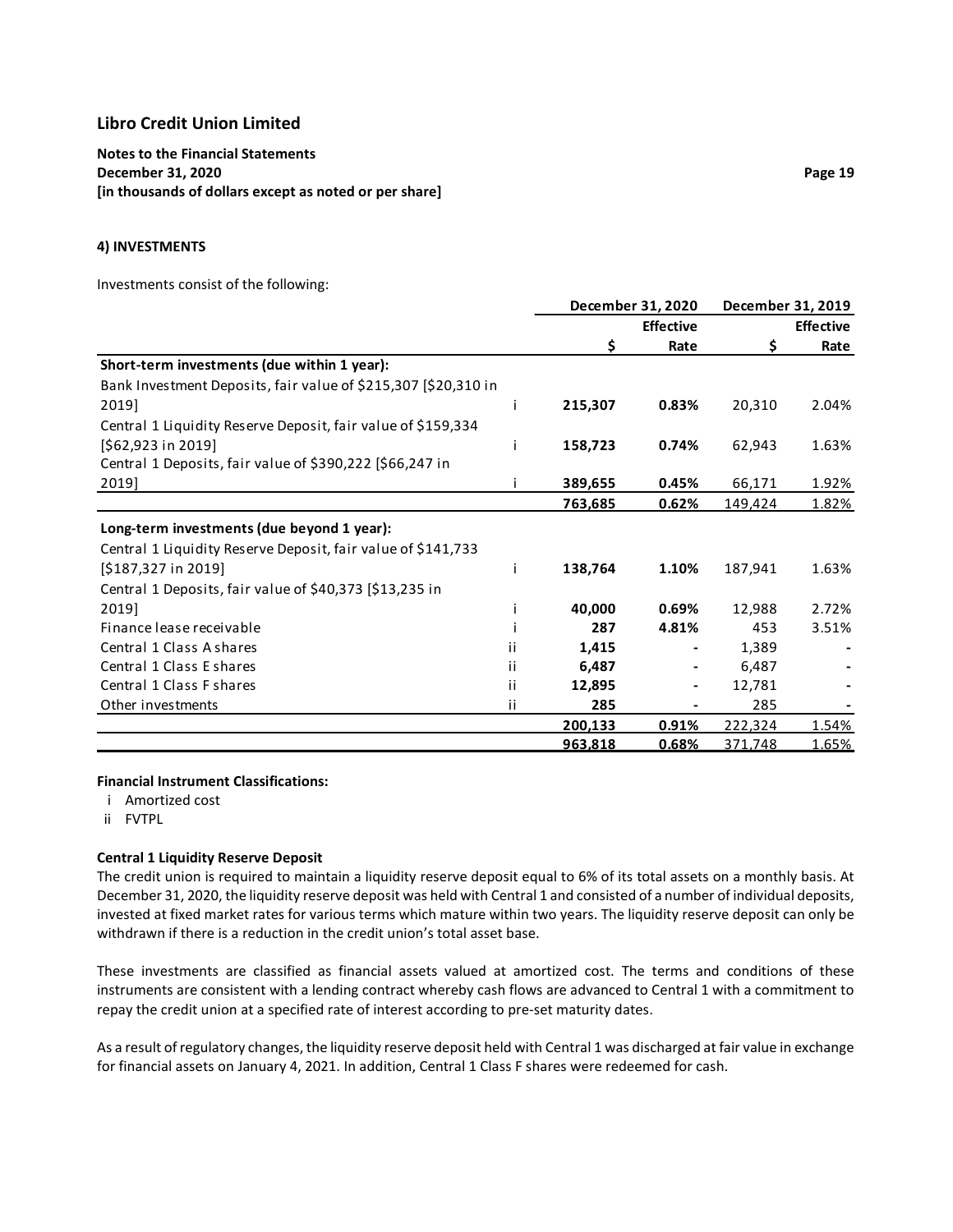Notes to the Financial Statements December 31, 2020 Page 20 [in thousands of dollars except as noted or per share]

### Central 1 Deposits

The credit union holds excess liquidity in Central 1 interest deposits with various maturity dates.

### Shares in Central 1

The Central 1 shares include Classes A, E, and F, and are required as a condition of membership and are redeemable upon withdrawal of membership or at the discretion of the Board of Directors of Central 1. In addition, the member credit unions are subject to additional capital calls at the discretion of the Board of Directors of Central 1.

Class A and Class F Central 1 shares are subject to an annual rebalancing mechanism and are issued and redeemable at par value. There is no separately quoted market value for these shares; however, fair value is determined to be equivalent to the par value due to the fact that transactions occur at par value on a regular and recurring basis.

Central 1 Class E shares are carried at cost, which is considered to be the best representation of fair value given the wide range of possible fair value measurements. These shares are not subject to annual rebalancing. There is no active market for these shares, as they are issued only as a condition of membership in Central 1, and the fair value cannot be reliably measured until such time as a transaction occurs. The fair value of Class E shares cannot be measured reliably as the timing of redemption of these shares cannot be determined; therefore, the range of reasonable fair value estimates is significant and the probabilities of the various estimates cannot be reasonably assessed.

The credit union is not intending to voluntarily dispose of any Central 1 shares as the services supplied by Central 1 are relevant to the day-to-day activities of the credit union. Dividends on these shares are at the discretion of the Board of Directors of Central 1.

# 5) LOANS TO OWNERS

|                            |                | December 31, 2020        |                      |                  |
|----------------------------|----------------|--------------------------|----------------------|------------------|
|                            | Principal      | Impaired                 | Allowance for        |                  |
|                            | <b>Balance</b> | Loans                    | <b>Credit Losses</b> | <b>Net Loans</b> |
| Residential mortgage loans | 1,492,787      | $\overline{\phantom{0}}$ | 365                  | 1,492,422        |
| Personal loans             | 201,631        | 57                       | 847                  | 200,784          |
| Agricultural loans         | 930,885        | 2,288                    | 198                  | 930,687          |
| Commercial loans           | 1,247,748      | 7,046                    | 9,237                | 1,238,511        |
|                            | 3,873,051      | 9,391                    | 10,647               | 3,862,404        |

|                            |                | December 31, 2019        |                      |                  |
|----------------------------|----------------|--------------------------|----------------------|------------------|
|                            | Principal      | <b>Impaired</b>          | Allowance for        |                  |
|                            | <b>Balance</b> | Loans                    | <b>Credit Losses</b> | <b>Net Loans</b> |
| Residential mortgage loans | 1,419,307      | $\overline{\phantom{a}}$ | 345                  | 1,418,962        |
| Personal loans             | 218,858        | 161                      | 676                  | 218,182          |
| Agricultural loans         | 961,468        | 2,094                    | 183                  | 961,285          |
| Commercial loans           | 1,123,217      | 8,727                    | 5,798                | 1,117,419        |
|                            | 3,722,850      | 10,982                   | 7,002                | 3,715,848        |

Loans to owners can have either a variable or fixed rate of interest and mature within 10 years. Variable rate loans are based on a "prime rate plus/minus" formula with the rate above or below prime being determined by the size of the loan, the type of collateral offered, the purpose of the loan and the owner's creditworthiness. Interest rates offered on fixed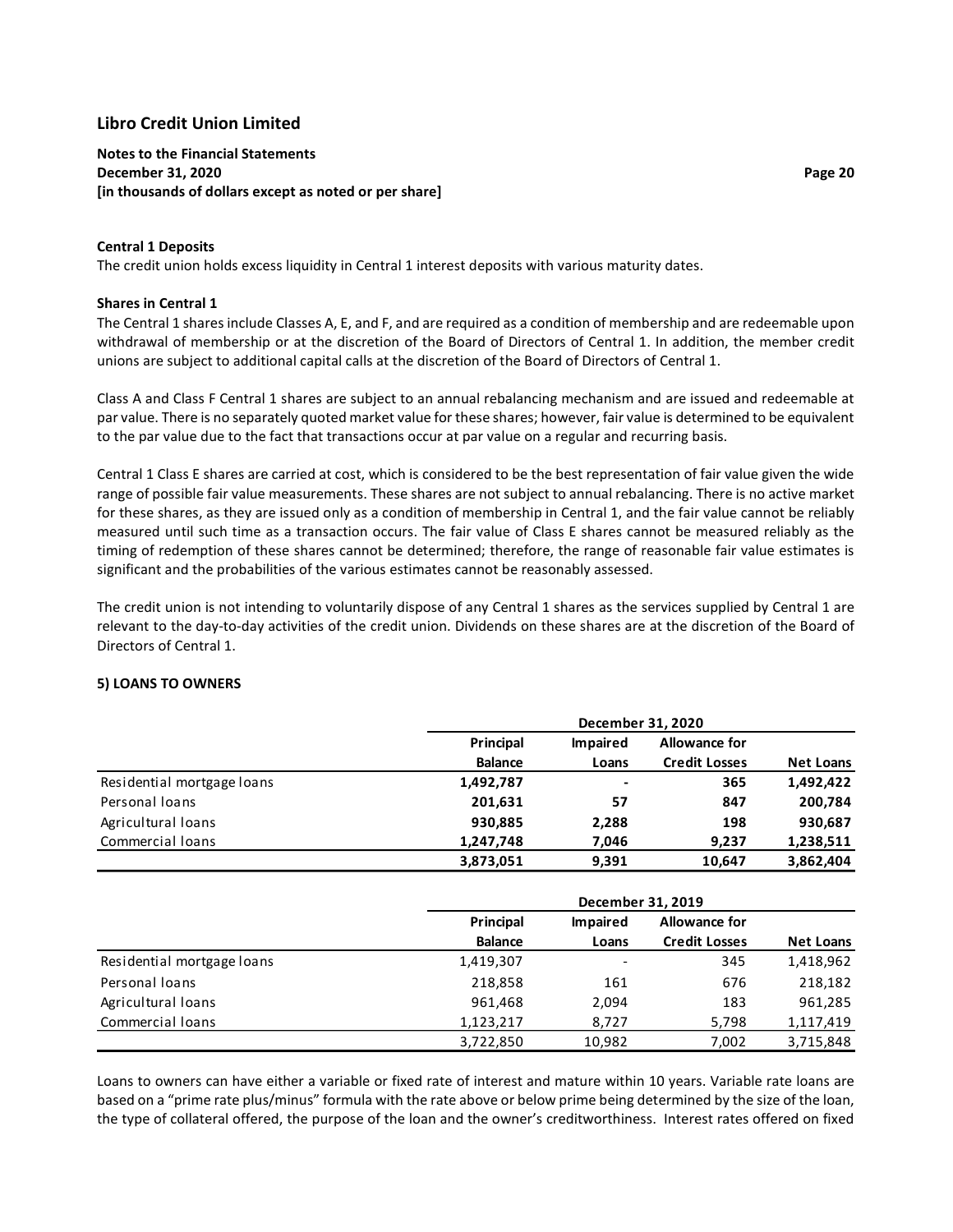# Notes to the Financial Statements December 31, 2020 Page 21 [in thousands of dollars except as noted or per share]

rate loans vary depending on the size of the loan, the type of collateral offered, the purpose of the loan, the owner's creditworthiness and the loan term. All loans to owners are recorded at amortized cost.

From time to time owner loans may be renegotiated, either as part of an ongoing owner relationship or in response to a change in the circumstances of the owner. Renegotiations and debt restructuring are in the normal course of the credit union's business. It is possible that a renegotiation could result in an extension of the due date of a repayment; however, the new terms and new interest rates would reflect the current market rates and economic environment. These are treated as new agreements and the loan would not be considered delinquent or impaired. If an owner is in financial distress they may be placed on an interest-only payment plan. This will result in the loan continuing to be delinquent and the loan will be considered as part of the impairment policy.

As at December 31, the balances of loans in arrears within the portfolio were as follows:

|                            |                    |          | December 31, 2020 |                   |           |
|----------------------------|--------------------|----------|-------------------|-------------------|-----------|
|                            | <b>Residential</b> |          |                   |                   |           |
|                            | Mortgage           | Personal | Agricultural      | <b>Commercial</b> |           |
|                            | Loans              | Loans    | Loans             | Loans             | Total     |
| Current                    | 1,488,649          | 193,785  | 920,293           | 1,238,361         | 3,841,088 |
| Less than 30 days arrears  | 3,799              | 7,758    | 7,371             | 7,810             | 26,738    |
| 30-89 days arrears         | 339                | 31       | 1,779             | 1,038             | 3,187     |
| 90-179 days arrears        | $\blacksquare$     | 39       | 1,442             | 288               | 1,769     |
| 180-365 days arrears       |                    | 8        |                   | 251               | 259       |
| More than 365 days arrears |                    | 10       |                   |                   | 10        |
|                            | 1,492,787          | 201,631  | 930,885           | 1,247,748         | 3,873,051 |

|                            |                          |          | December 31, 2019 |            |           |
|----------------------------|--------------------------|----------|-------------------|------------|-----------|
|                            | <b>Residential</b>       |          |                   |            |           |
|                            | Mortgage                 | Personal | Agricultural      | Commercial |           |
|                            | Loans                    | Loans    | Loans             | Loans      | Total     |
| Current                    | 1,412,531                | 206,401  | 955,752           | 1,100,857  | 3,675,541 |
| Less than 30 days arrears  | 6,593                    | 12,149   | 2,868             | 11,762     | 33,372    |
| 30-89 days arrears         | 183                      | 147      | 1,088             | 5,573      | 6,991     |
| 90-179 days arrears        |                          | 105      | 896               | 929        | 1,930     |
| 180-365 days arrears       | $\overline{\phantom{0}}$ | 25       | 799               | 2,210      | 3,034     |
| More than 365 days arrears |                          | 31       | 65                | 1,886      | 1,982     |
|                            | 1,419,307                | 218,858  | 961,468           | 1,123,217  | 3,722,850 |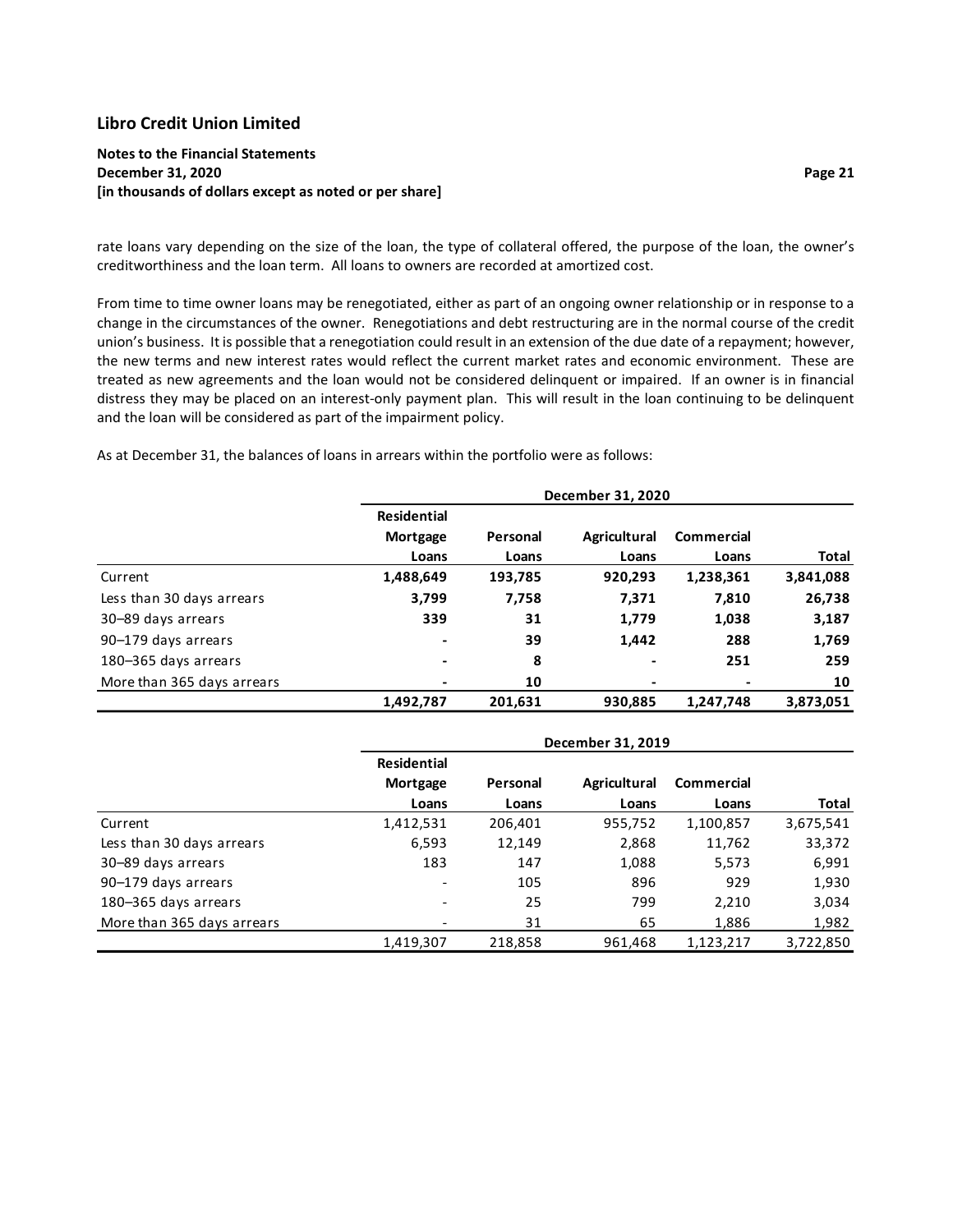# Notes to the Financial Statements December 31, 2020 Page 22 [in thousands of dollars except as noted or per share]

|                                | December 31, 2020 |           |        |        |        |                                                 |        |         |           |
|--------------------------------|-------------------|-----------|--------|--------|--------|-------------------------------------------------|--------|---------|-----------|
|                                |                   | Less than |        |        |        |                                                 |        |         |           |
| Maturity (in years)            | Variable          |           | 1 to 2 | 2 to 3 | 3 to 4 | 4 to 5                                          | 5 to 7 | 7 to 10 | Total     |
| <b>Total loans</b>             |                   |           |        |        |        | 950,009 611,019 539,536 550,431 551,376 532,986 | 36.797 | 100.897 | 3.873.051 |
| <b>Effective interest rate</b> | 3.65%             | 3.38%     | 3.48%  | 3.82%  | 3.59%  | 3.05%                                           | 4.02%  | 4.25%   | 3.54%     |

| <b>Libro Credit Union Limited</b><br><b>Notes to the Financial Statements</b><br>December 31, 2020<br>[in thousands of dollars except as noted or per share] |                                |                  |                                                 |            |                   |        |        |                |           |
|--------------------------------------------------------------------------------------------------------------------------------------------------------------|--------------------------------|------------------|-------------------------------------------------|------------|-------------------|--------|--------|----------------|-----------|
|                                                                                                                                                              |                                |                  |                                                 |            |                   |        |        |                |           |
|                                                                                                                                                              |                                |                  |                                                 |            |                   |        |        |                | Page 22   |
| As at December 31, the term to maturity and effective interest rates of the loan portfolio were as follows:                                                  |                                |                  |                                                 |            |                   |        |        |                |           |
|                                                                                                                                                              |                                |                  |                                                 |            | December 31, 2020 |        |        |                |           |
|                                                                                                                                                              |                                | <b>Less than</b> |                                                 |            |                   |        |        |                |           |
| Maturity (in years)                                                                                                                                          | Variable                       |                  | 1 to 2                                          | $2$ to $3$ | 3 to 4            | 4 to 5 | 5 to 7 | 7 to 10        | Total     |
| <b>Total loans</b>                                                                                                                                           |                                |                  | 950,009 611,019 539,536 550,431 551,376 532,986 |            |                   |        | 36,797 | 100,897        | 3,873,051 |
| <b>Effective interest rate</b>                                                                                                                               | 3.65%                          | 3.38%            | 3.48%                                           | 3.82%      | 3.59%             | 3.05%  | 4.02%  | 4.25%          | 3.54%     |
|                                                                                                                                                              |                                |                  |                                                 |            | December 31, 2019 |        |        |                |           |
|                                                                                                                                                              |                                | <b>Less than</b> |                                                 |            |                   |        |        |                |           |
| Maturity (in years)                                                                                                                                          | Variable                       |                  | 1 to 2                                          | 2 to 3     | 3 to 4            | 4 to 5 | 5 to 7 | 7 to 10        | Total     |
| <b>Total loans</b>                                                                                                                                           | 928,919                        |                  | 560,929 505,672                                 | 529,777    | 532,669 517,683   |        |        | 44,360 102,841 | 3,722,850 |
| <b>Effective interest rate</b>                                                                                                                               | 5.20%                          | 3.66%            | 3.45%                                           | 3.48%      | 3.89%             | 3.64%  | 4.37%  | 4.35%          | 4.04%     |
|                                                                                                                                                              | 6) ALLOWANCE FOR CREDIT LOSSES |                  |                                                 |            |                   |        |        |                |           |

### 6) ALLOWANCE FOR CREDIT LOSSES

|                            |           |            |               | December 31, 2020      |                |                                         |              |              |
|----------------------------|-----------|------------|---------------|------------------------|----------------|-----------------------------------------|--------------|--------------|
|                            |           | Stage 1    |               | Stage 2                |                | Stage 3                                 |              | <b>Total</b> |
|                            | Gross     | Allowance  |               | <b>Gross Allowance</b> |                | <b>Gross Allowance</b>                  | Gross        | Allowance    |
|                            | Carrying  | for Credit |               |                        |                | Carrying for Credit Carrying for Credit | Carrying     | for Credit   |
|                            | Amount    | Losses     | <b>Amount</b> | Losses                 | Amount         | <b>Losses</b>                           | Amount       | Losses       |
| Residential mortgage loans | 1,401,080 | 147        | 91,707        | 218                    | $\blacksquare$ |                                         | $-1,492,787$ | 365          |
| Personal loans             | 193,306   | 314        | 8.268         | 526                    | 57             |                                         | 201,631      | 847          |
| Agricultural loans         | 809,721   | 66         | 118,876       | 103                    | 2,288          | 29                                      | 930.885      | 198          |
| Commercial loans           | 985,300   | 1,962      | 255,402       | 6,974                  | 7,046          | 301                                     | 1,247,748    | 9,237        |
| Total                      | 3,389,407 | 2,489      | 474,253       | 7,821                  | 9,391          | 337                                     | 3,873,051    | 10,647       |

|                            |           |            |         | December 31, 2019      |                          |                                         |              |            |
|----------------------------|-----------|------------|---------|------------------------|--------------------------|-----------------------------------------|--------------|------------|
|                            |           | Stage 1    |         | Stage 2                |                          | Stage 3                                 |              | Total      |
|                            | Gross     | Allowance  |         | <b>Gross Allowance</b> |                          | <b>Gross Allowance</b>                  | Gross        | Allowance  |
|                            | Carrying  | for Credit |         |                        |                          | Carrying for Credit Carrying for Credit | Carrying     | for Credit |
|                            | Amount    | Losses     | Amount  | Losses                 | Amount                   | <b>Losses</b>                           | Amount       | Losses     |
| Residential mortgage loans | 1,367,521 | 222        | 51,786  | 123                    | $\overline{\phantom{a}}$ |                                         | $-1,419,307$ | 345        |
| Personal loans             | 212,297   | 379        | 6.400   | 265                    | 161                      | 32                                      | 218,858      | 676        |
| Agricultural loans         | 858,316   | 81         | 101,058 | 42                     | 2,094                    | 60                                      | 961,468      | 183        |
| Commercial loans           | 1,020,840 | 1,059      | 93,650  | 3.781                  | 8,727                    | 958                                     | 1,123,217    | 5,798      |
| Total                      | 3,458,974 | 1,741      | 252,894 | 4,211                  | 10,982                   | 1,050                                   | 3,722,850    | 7,002      |

The credit union, consistent with the industry, offered a deferral payment program to some owners who have been impacted from COVID-19 and were under financial stress. The credit union offered owners the ability to defer principal and interest payments, however interest continued to accrue on the loan balance. Deferrals on loans and mortgages with balances totalling approximately \$603,500 were granted. As at December 31, 2020, deferrals on loans and mortgages with balances totalling \$37,500 remained active.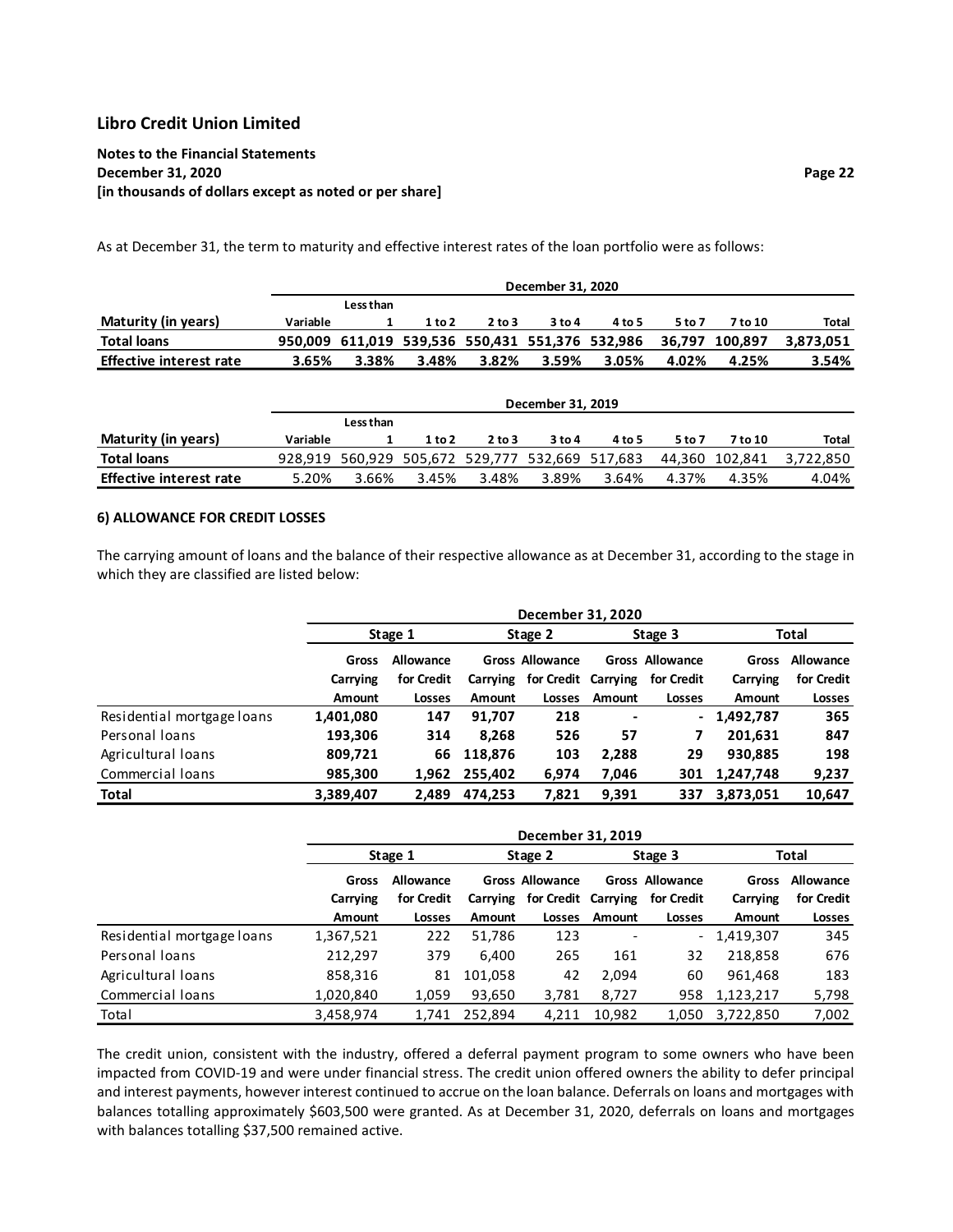# Notes to the Financial Statements December 31, 2020 Page 23 [in thousands of dollars except as noted or per share]

| PECENINEI JI, LULU<br>[in thousands of dollars except as noted or per share] |         |                   |         | <b>س</b> ع ع |
|------------------------------------------------------------------------------|---------|-------------------|---------|--------------|
| The following table shows the continuity of the allowance for credit losses: |         |                   |         |              |
|                                                                              |         | December 31, 2020 |         |              |
|                                                                              | Stage 1 | Stage 2           | Stage 3 | <b>Total</b> |
| <b>Opening balance</b>                                                       | 1,741   | 4,211             | 1,050   | 7,002        |
| Transfer to Stage 1 ECL                                                      | 537     | (537)             |         |              |
| Transfer to Stage 2 ECL                                                      | (284)   | 284               |         |              |
| Transfer to Stage 3 ECL                                                      |         | (71)              | 71      |              |
| Net remeasurement of loss allowance                                          | (150)   | 3,839             | (120)   | 3,569        |
| New financial assets originated or purchased                                 | 1,005   | 1,119             | q       | 2,133        |
| Financial assets derecognized                                                | (360)   | (1,024)           | (172)   | (1, 556)     |
| Write-offs                                                                   |         |                   | (921)   | (921)        |
| Recoveries of amounts previously written off                                 |         |                   | 420     | 420          |
| As at December 31, 2020                                                      | 2,489   | 7,821             | 337     | 10,647       |
|                                                                              |         | December 31, 2019 |         |              |
|                                                                              | Stage 1 | Stage 2           | Stage 3 | <b>Total</b> |
| Opening balance                                                              | 1,596   | 4,349             | 5,009   | 10,954       |
| Transfer to Stage 1 ECL                                                      | 607     | (607)             |         |              |
| Transfer to Stage 2 ECL                                                      | (89)    | 106               | (17)    |              |
| Transfer to Stage 3 ECL                                                      |         | (8)               | 8       |              |
| Net remeasurement of loss allowance                                          | (707)   | 341               | 460     | 94           |
|                                                                              |         |                   |         |              |

|                                              |                          | December 31, 2019        |          |          |
|----------------------------------------------|--------------------------|--------------------------|----------|----------|
|                                              | Stage 1                  | Stage 2                  | Stage 3  | Total    |
| Opening balance                              | 1,596                    | 4.349                    | 5,009    | 10,954   |
| Transfer to Stage 1 ECL                      | 607                      | (607)                    |          |          |
| Transfer to Stage 2 ECL                      | (89)                     | 106                      | (17)     |          |
| Transfer to Stage 3 ECL                      | $\overline{\phantom{a}}$ | (8)                      | 8        |          |
| Net remeasurement of loss allowance          | (707)                    | 341                      | 460      | 94       |
| New financial assets originated or purchased | 626                      | 1,103                    | 3        | 1,732    |
| Financial assets derecognized                | (292)                    | (1,073)                  | (2, 548) | (3, 913) |
| Write-offs                                   | $\overline{\phantom{a}}$ |                          | (2,981)  | (2,981)  |
| Recoveries of amounts previously written off | $\overline{\phantom{a}}$ | $\overline{\phantom{a}}$ | 1,116    | 1,116    |
| As at December 31, 2019                      | 1,741                    | 4,211                    | 1,050    | 7,002    |

The following table further details the continuity of the ECL by loan category:

|                                               |                    |       | December 31, 2020                                                                                                                                 |                                  |           |
|-----------------------------------------------|--------------------|-------|---------------------------------------------------------------------------------------------------------------------------------------------------|----------------------------------|-----------|
|                                               | <b>Residential</b> |       |                                                                                                                                                   |                                  |           |
|                                               | Mortgage           |       |                                                                                                                                                   | Personal Agricultural Commercial | Total     |
|                                               | Loans              | Loans | Loans                                                                                                                                             | Loans                            | Allowance |
| Balance, January 1, 2020                      | 345                | 676   | 183                                                                                                                                               | 5.798                            | 7,002     |
| Collection of accounts previously written off | $\,$               | 128   | $\qquad \qquad \blacksquare$                                                                                                                      | 292                              | 420       |
| Accounts written off                          | $\blacksquare$     | (226) | $\hskip1.6pt\hskip1.6pt\hskip1.6pt\hskip1.6pt\hskip1.6pt\hskip1.6pt\hskip1.6pt\hskip1.6pt\hskip1.6pt\hskip1.6pt\hskip1.6pt\hskip1.6pt\hskip1.6pt$ | (695)                            | (921)     |
| Provision for credit losses                   | 20                 | 269   | 15                                                                                                                                                | 3,842                            | 4,146     |
| Balance, December 31, 2020                    | 365                | 847   | 198                                                                                                                                               | 9,237                            | 10,647    |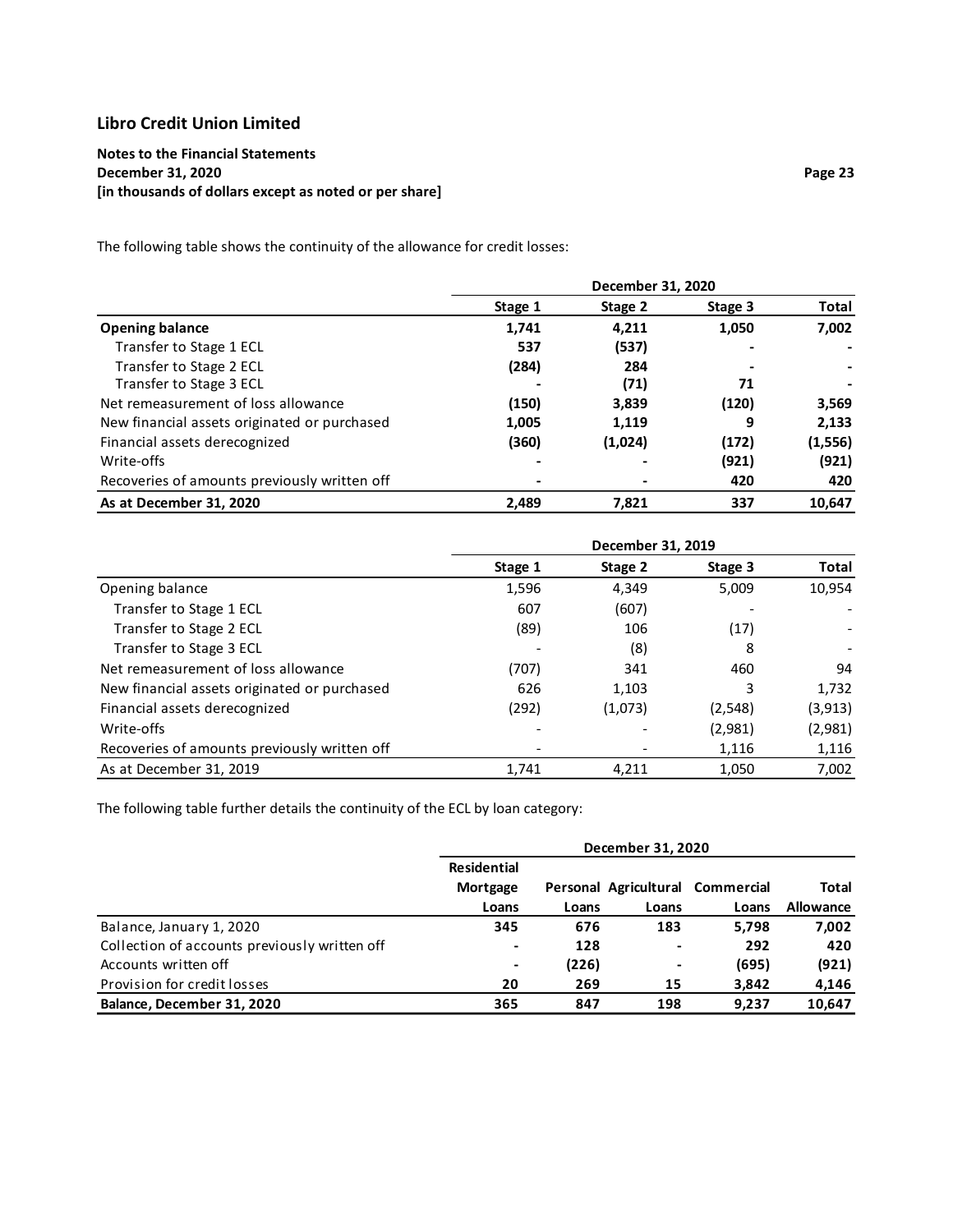# Notes to the Financial Statements December 31, 2020 Page 24 [in thousands of dollars except as noted or per share]

|                                               |                          |       | December 31, 2019        |            |           |
|-----------------------------------------------|--------------------------|-------|--------------------------|------------|-----------|
|                                               | <b>Residential</b>       |       |                          |            |           |
|                                               | Mortgage                 |       | Personal Agricultural    | Commercial | Total     |
|                                               | Loans                    | Loans | Loans                    | Loans      | Allowance |
| Balance, January 1, 2019                      | 300                      | 723   | 104                      | 9,827      | 10,954    |
| Collection of accounts previously written off | $\overline{\phantom{a}}$ | 162   |                          | 954        | 1,116     |
| Accounts written off                          | -                        | (334) | $\overline{\phantom{a}}$ | (2,647)    | (2,981)   |
| Provision for (recovery of) credit losses     | 45                       | 125   | 79                       | (2,336)    | (2,087)   |
| Balance, December 31, 2019                    | 345                      | 676   | 183                      | 5,798      | 7,002     |

The following table shows the ECL by credit quality and stage:

|                                   |                          | December 31, 2020 |                   |        |
|-----------------------------------|--------------------------|-------------------|-------------------|--------|
|                                   | Stage 1                  | Stage 2           | Stage 3           | Total  |
| <b>Residential Mortgage Loans</b> |                          |                   |                   |        |
| Above standard                    | 114                      | 3                 | $\blacksquare$    | 117    |
| Standard                          | 33                       | 121               | $\hbox{\small -}$ | 154    |
| Below standard                    |                          | 94                | $\hbox{\small -}$ | 94     |
| <b>Personal Loans</b>             |                          |                   |                   |        |
| Above standard                    | 254                      | 19                | $\blacksquare$    | 273    |
| Standard                          | 60                       | 270               | $\blacksquare$    | 330    |
| Below standard                    | $\overline{\phantom{a}}$ | 237               | 7                 | 244    |
| <b>Agricultural Loans</b>         |                          |                   |                   |        |
| Above standard                    | 55                       | 10                | 19                | 84     |
| Standard                          | 11                       | 88                | 9                 | 108    |
| Below standard                    | $\overline{\phantom{0}}$ | 5                 | 1                 | 6      |
| <b>Commercial Loans</b>           |                          |                   |                   |        |
| Above standard                    | 154                      | 947               | $\hbox{\small -}$ | 1,101  |
| Standard                          | 1,808                    | 2,507             | $\blacksquare$    | 4,315  |
| Below standard                    |                          | 3,520             | 301               | 3,821  |
|                                   | 2,489                    | 7,821             | 337               | 10,647 |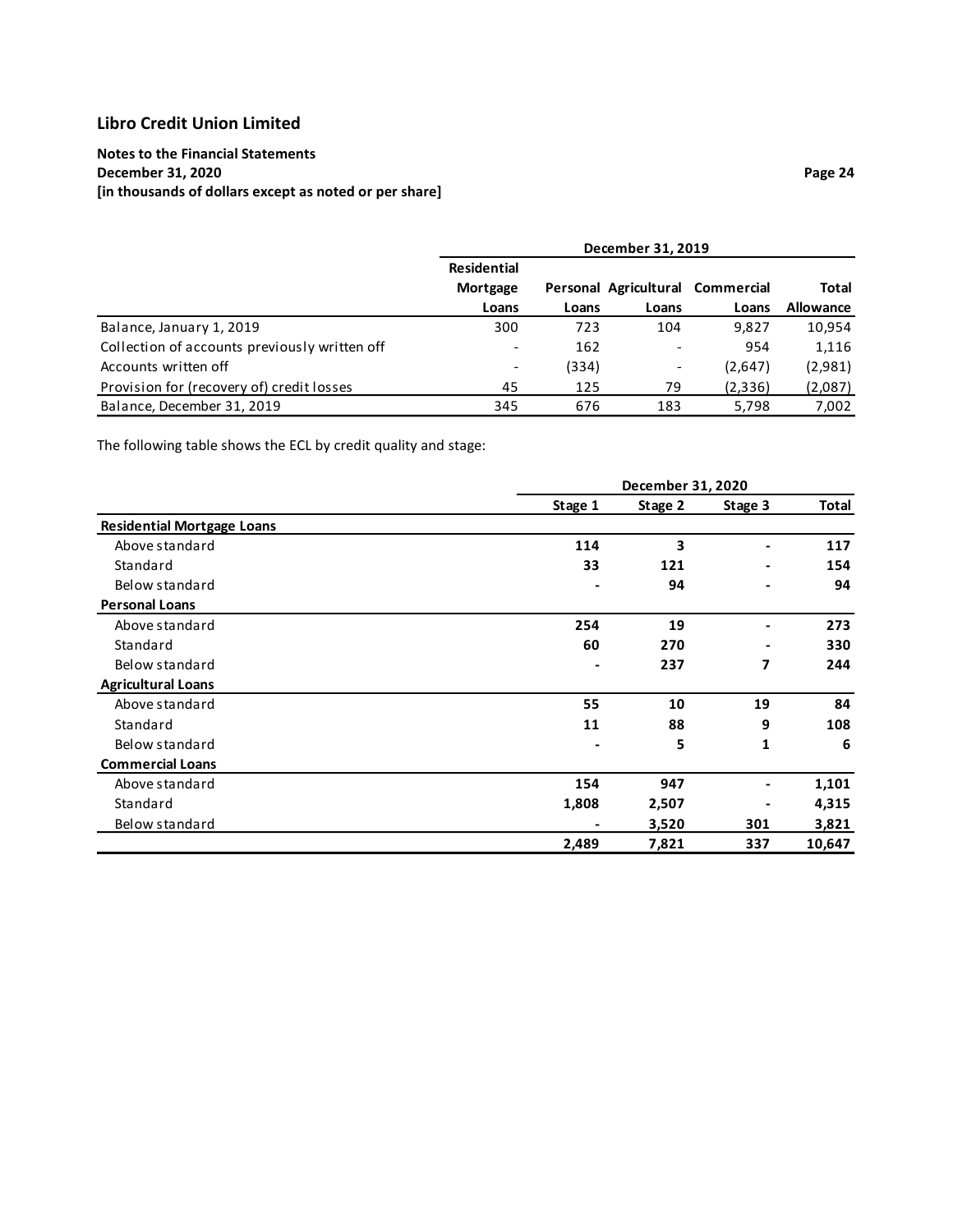Notes to the Financial Statements December 31, 2020 Page 25 [in thousands of dollars except as noted or per share]

|                                   |                          | December 31, 2019 |                          |              |
|-----------------------------------|--------------------------|-------------------|--------------------------|--------------|
|                                   | Stage 1                  | Stage 2           | Stage 3                  | <b>Total</b> |
| <b>Residential Mortgage Loans</b> |                          |                   |                          |              |
| Above standard                    | 105                      | $\overline{2}$    | $\overline{\phantom{a}}$ | 107          |
| Standard                          | 82                       | 43                | $\overline{\phantom{a}}$ | 125          |
| Below standard                    | 35                       | 78                | $\overline{\phantom{a}}$ | 113          |
| <b>Personal Loans</b>             |                          |                   |                          |              |
| Above standard                    | 194                      | 12                | 5                        | 211          |
| Standard                          | 142                      | 75                | 11                       | 228          |
| Below standard                    | 43                       | 178               | 16                       | 237          |
| <b>Agricultural Loans</b>         |                          |                   |                          |              |
| Above standard                    | 39                       | 9                 | $\overline{\phantom{0}}$ | 48           |
| Standard                          | 41                       | 27                |                          | 68           |
| Below standard                    | $\mathbf 1$              | 6                 | 60                       | 67           |
| <b>Commercial Loans</b>           |                          |                   |                          |              |
| Above standard                    | 75                       |                   | $\overline{\phantom{a}}$ | 75           |
| Standard                          | 984                      | 24                | $\overline{\phantom{a}}$ | 1,008        |
| Below standard                    | $\overline{\phantom{a}}$ | 3,757             | 958                      | 4,715        |
|                                   | 1,741                    | 4,211             | 1,050                    | 7,002        |

Standard is defined as loans with a credit score between 600 and 649 or C commercial paper.

### Collateral

There are documented policies and procedures in place for the valuation of financial and non-financial collateral. The fair value of non-financial collateral is updated if there has been a significant change in the terms and conditions of the loan or the loan is considered impaired. For impaired loans, an assessment of the collateral is taken into consideration when estimating the expected future cash flows and net realizable amount of the loan.

The amount and type of collateral and other credit enhancements required depend upon Libro's assessment of counterparty credit quality and repayment capacity. Libro's policy is to follow industry standards for collateral valuation, frequency of recalculation of the collateral requirements, documentation, registration and perfection procedures, and monitoring. Non-financial assets accepted as collateral include vehicles, residential real estate, real estate under development, commercial real estate and certain business assets (accounts receivable, inventory, and fixed assets). Financial collateral includes cash and negotiable securities issued by governments and investment grade issuers. Guarantees are also accepted to reduce credit risk.

The fair value of collateral held with respect to assets that are either past due greater than 30 days and/or impaired is \$22,941 [\$13,889 in 2019].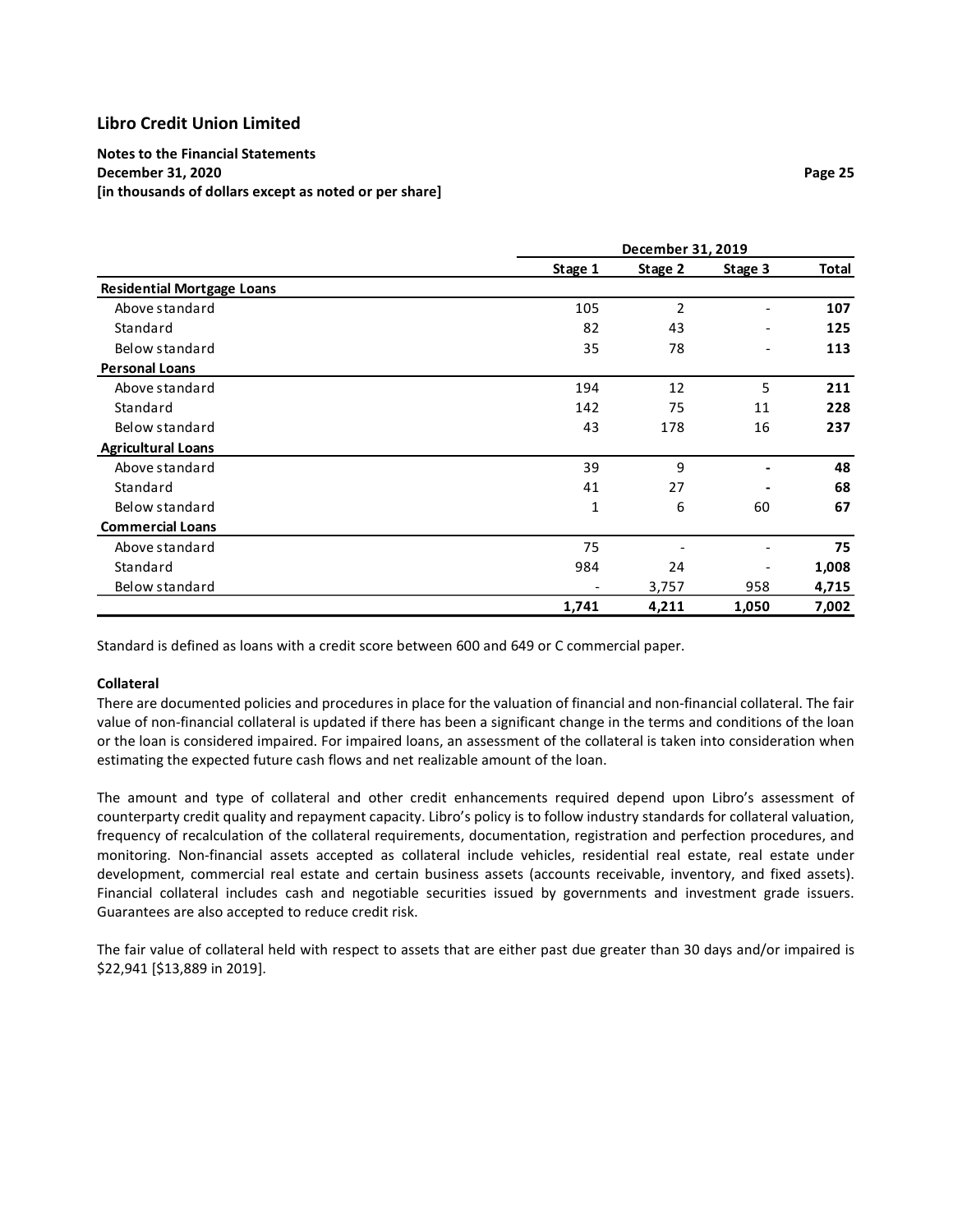# Notes to the Financial Statements December 31, 2020 Page 26 [in thousands of dollars except as noted or per share]

| <b>Libro Credit Union Limited</b>                                                                                                                  |                        |                        |                  |                        |
|----------------------------------------------------------------------------------------------------------------------------------------------------|------------------------|------------------------|------------------|------------------------|
| <b>Notes to the Financial Statements</b>                                                                                                           |                        |                        |                  |                        |
| December 31, 2020                                                                                                                                  |                        |                        |                  | Page 26                |
| [in thousands of dollars except as noted or per share]                                                                                             |                        |                        |                  |                        |
|                                                                                                                                                    |                        |                        |                  |                        |
|                                                                                                                                                    |                        |                        |                  |                        |
|                                                                                                                                                    |                        |                        |                  |                        |
| It is not practical to quantify the fair values on security of all loans at the reporting date; however, loans by security<br>type are as follows: |                        |                        |                  |                        |
|                                                                                                                                                    |                        | December 31, 2020      |                  |                        |
|                                                                                                                                                    | Secured by             | Secured by             |                  |                        |
|                                                                                                                                                    | <b>Real Estate</b>     | <b>Non-Real Estate</b> | <b>Unsecured</b> | <b>Total Loans</b>     |
| Residential mortgage loans <sup>1</sup>                                                                                                            | 1,492,787              |                        | $\blacksquare$   | 1,492,787              |
| Personal loans                                                                                                                                     | 150,910                | 49,824                 | 897              | 201,631                |
| Agricultural loans                                                                                                                                 | 850,035                | 77,782                 | 3,068            | 930,885                |
| Commercial loans                                                                                                                                   | 1,147,509<br>3,641,241 | 96,214<br>223,820      | 4,025<br>7,990   | 1,247,748<br>3,873,051 |

| Libro Credit Union Limited                                                                                                                         |                    |                        |                  |                    |
|----------------------------------------------------------------------------------------------------------------------------------------------------|--------------------|------------------------|------------------|--------------------|
| <b>Notes to the Financial Statements</b><br>December 31, 2020<br>[in thousands of dollars except as noted or per share]                            |                    |                        |                  | Page 26            |
| It is not practical to quantify the fair values on security of all loans at the reporting date; however, loans by security<br>type are as follows: |                    |                        |                  |                    |
|                                                                                                                                                    |                    | December 31, 2020      |                  |                    |
|                                                                                                                                                    | Secured by         | Secured by             |                  |                    |
|                                                                                                                                                    | <b>Real Estate</b> | <b>Non-Real Estate</b> | <b>Unsecured</b> | <b>Total Loans</b> |
| Residential mortgage loans <sup>1</sup>                                                                                                            | 1,492,787          |                        |                  | 1,492,787          |
| Personal loans                                                                                                                                     | 150,910            | 49,824                 | 897              | 201,631            |
| Agricultural loans                                                                                                                                 | 850,035            | 77,782                 | 3,068            | 930,885            |
| Commercial loans                                                                                                                                   | 1,147,509          | 96,214                 | 4,025            | 1,247,748          |
|                                                                                                                                                    | 3,641,241          | 223,820                | 7,990            | 3,873,051          |
|                                                                                                                                                    |                    | December 31, 2019      |                  |                    |
|                                                                                                                                                    | Secured by         | Secured by             |                  |                    |
|                                                                                                                                                    | <b>Real Estate</b> | <b>Non-Real Estate</b> | <b>Unsecured</b> | <b>Total Loans</b> |
| Residential mortgage loans <sup>1</sup>                                                                                                            | 1,419,307          |                        |                  | 1,419,307          |
| Personal loans                                                                                                                                     | 155,123            | 63,012                 | 723              | 218,858            |
| Agricultural loans                                                                                                                                 | 856,933            | 99,937                 | 4,598            | 961,468            |
| Commercial loans                                                                                                                                   | 1,004,275          | 114,224                | 4,718            | 1,123,217          |
|                                                                                                                                                    | 3,435,638          | 277,173                | 10,039           | 3,722,850          |

### Economic scenarios

| Personal loans                                                                                                                                                                                                                                |                   | 155,123             |                   | 63,012            | 723                                                | 218,858           |
|-----------------------------------------------------------------------------------------------------------------------------------------------------------------------------------------------------------------------------------------------|-------------------|---------------------|-------------------|-------------------|----------------------------------------------------|-------------------|
|                                                                                                                                                                                                                                               |                   |                     |                   |                   |                                                    |                   |
| Agricultural loans                                                                                                                                                                                                                            |                   | 856,933             |                   | 99,937            | 4,598                                              | 961,468           |
| Commercial loans                                                                                                                                                                                                                              |                   | 1,004,275           |                   | 114,224           | 4,718                                              | 1,123,217         |
|                                                                                                                                                                                                                                               |                   | 3,435,638           |                   | 277,173           |                                                    | 3,722,850         |
| <sup>1</sup> Residential mortgage loans include \$272,048 of loans insured by Canada Mortgage and Housing Corporation or<br>Genworth [\$296,380 in 2019].                                                                                     |                   |                     |                   |                   | 10,039<br><b>Best Case</b><br>2.6%<br>0.5%<br>7.8% |                   |
| In accordance with the Act, personal loans secured by collateral first mortgages on owners' residential property have<br>been designated as residential mortgage loans for the purposes of risk-weighted capital requirements [note 12].      |                   |                     |                   |                   |                                                    |                   |
| <b>Economic scenarios</b>                                                                                                                                                                                                                     |                   |                     |                   |                   |                                                    |                   |
| Libro determines ECL using multiple probability-weighted forward-looking scenarios. Libro considers both internal and<br>external sources of information in order to achieve an unbiased, probability-weighted measure of the scenarios used. |                   |                     |                   |                   |                                                    |                   |
| The "base case" represents the most likely outcome and is given a probability weighting of 80%. The other scenarios                                                                                                                           |                   |                     |                   |                   |                                                    |                   |
| represent more optimistic or more pessimistic outcomes and are each given a weighting of 10%.                                                                                                                                                 |                   |                     |                   |                   |                                                    |                   |
|                                                                                                                                                                                                                                               |                   |                     |                   |                   |                                                    |                   |
|                                                                                                                                                                                                                                               |                   |                     |                   |                   |                                                    |                   |
|                                                                                                                                                                                                                                               |                   |                     | December 31, 2020 |                   |                                                    |                   |
|                                                                                                                                                                                                                                               | <b>Worst Case</b> |                     | <b>Base Case</b>  |                   |                                                    |                   |
|                                                                                                                                                                                                                                               | 12-month          | Thereafter 12-month |                   | <b>Thereafter</b> | 12-month                                           | <b>Thereafter</b> |
| Housing price index                                                                                                                                                                                                                           | 2.5%              | 2.6%                | 2.6%              | 2.6%              |                                                    | 2.8%              |
| 3-month banker's acceptance                                                                                                                                                                                                                   | 0.5%              | 0.8%                | 0.3%              | 1.1%              |                                                    | 2.8%              |
| Unemployment rate                                                                                                                                                                                                                             | 9.5%              | 6.9%                | 8.6%              | 6.1%              |                                                    | 5.3%              |
|                                                                                                                                                                                                                                               |                   |                     |                   |                   |                                                    |                   |
|                                                                                                                                                                                                                                               |                   |                     | December 31, 2019 |                   |                                                    |                   |
|                                                                                                                                                                                                                                               | <b>Worst Case</b> |                     | <b>Base Case</b>  |                   | <b>Best Case</b>                                   |                   |
|                                                                                                                                                                                                                                               | 12-month          | <b>Thereafter</b>   | 12-month          | <b>Thereafter</b> | 12-month                                           | Thereafter        |
| Housing price index                                                                                                                                                                                                                           | 2.1%              | 2.1%                | 2.3%              | 2.3%              | 2.3%                                               | 2.5%              |
| 3-month banker's acceptance<br>Unemployment rate                                                                                                                                                                                              | 0.7%<br>7.2%      | 0.9%<br>7.3%        | 1.7%<br>6.0%      | 1.9%<br>5.8%      | 2.3%<br>4.4%                                       | 2.5%<br>4.4%      |

|                             |                   |                   | December 31, 2019 |            |                  |                   |
|-----------------------------|-------------------|-------------------|-------------------|------------|------------------|-------------------|
|                             | <b>Worst Case</b> |                   | <b>Base Case</b>  |            | <b>Best Case</b> |                   |
|                             | 12-month          | <b>Thereafter</b> | 12-month          | Thereafter | 12-month         | <b>Thereafter</b> |
| Housing price index         | 2.1%              | 2.1%              | 2.3%              | 2.3%       | 2.3%             | 2.5%              |
| 3-month banker's acceptance | 0.7%              | 0.9%              | 1.7%              | 1.9%       | 2.3%             | 2.5%              |
| Unemployment rate           | 7.2%              | 7.3%              | 6.0%              | 5.8%       | 4.4%             | 4.4%              |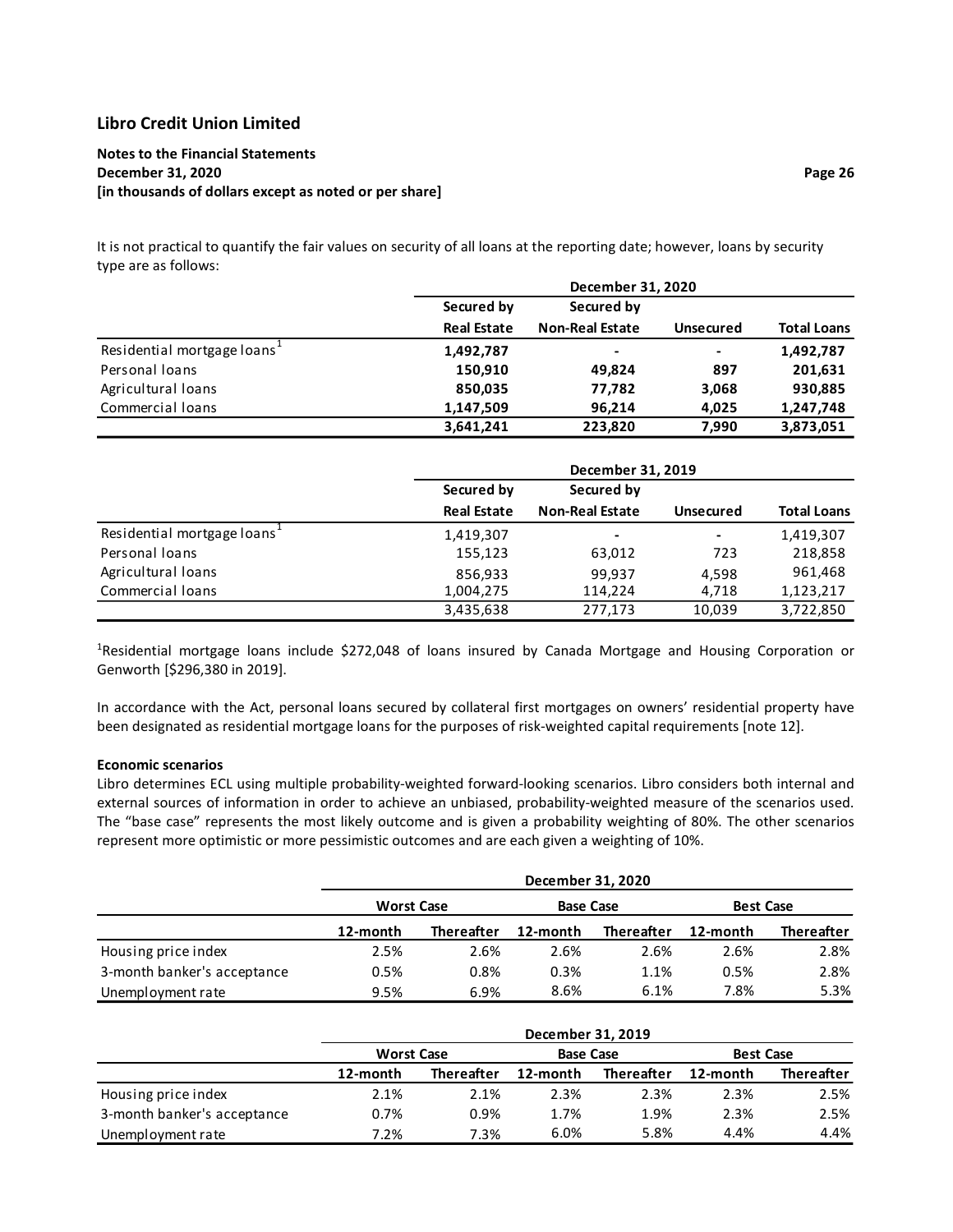# 7) PROPERTY AND EQUIPMENT

| <b>Libro Credit Union Limited</b>                                                                                       |                                           |               |                          |                          |                                                    |                          |                                        |                  |
|-------------------------------------------------------------------------------------------------------------------------|-------------------------------------------|---------------|--------------------------|--------------------------|----------------------------------------------------|--------------------------|----------------------------------------|------------------|
| <b>Notes to the Financial Statements</b><br>December 31, 2020<br>[in thousands of dollars except as noted or per share] |                                           |               |                          |                          |                                                    |                          |                                        | Page 27          |
| 7) PROPERTY AND EQUIPMENT                                                                                               |                                           |               |                          |                          |                                                    |                          |                                        |                  |
| Property and equipment consist of the following:                                                                        |                                           |               |                          |                          |                                                    |                          |                                        |                  |
|                                                                                                                         |                                           |               |                          | December 31, 2020        |                                                    |                          |                                        |                  |
|                                                                                                                         | <b>Buildings and</b><br><b>Components</b> |               | Land Improvements        | Leasehold Furniture and  | Electronic<br>Equipment Equipment Equipment        |                          | Computer Right-of-use<br><b>Assets</b> | Total            |
| Cost:                                                                                                                   |                                           |               |                          |                          |                                                    |                          |                                        |                  |
| Opening balance<br>Additions and<br>adjustments                                                                         | 51,524<br>2,474                           | 6,645<br>(43) | 8,898<br>173             | 9,056<br>283             | 9,811<br>622                                       | 7,136<br>612             | 8,145<br>2,479                         | 101,215<br>6,600 |
| As at December 31,<br>2020                                                                                              | 53,998                                    | 6,602         | 9,071                    | 9,339                    | 10,433                                             | 7,748                    |                                        | 10,624 107,815   |
| Accumulated<br>depreciation:                                                                                            |                                           |               |                          |                          |                                                    |                          |                                        |                  |
| Opening balance                                                                                                         | (18, 729)                                 |               | (4, 128)                 | (6, 283)                 | (7,984)                                            | (5,604)                  | (1,089)                                | (43, 817)        |
| Depreciation and<br>adjustments                                                                                         | (2, 118)                                  |               | (476)                    | (466)                    | (928)                                              | (879)                    | (832)                                  | (5,699)          |
| As at December 31,<br>2020                                                                                              | (20, 847)                                 |               | (4,604)                  | (6, 749)                 | (8, 912)                                           | (6, 483)                 | (1, 921)                               | (49, 516)        |
| Net book value                                                                                                          | 33,151                                    | 6,602         | 4,467                    | 2,590                    | 1,521                                              | 1,265                    | 8,703                                  | 58,299           |
|                                                                                                                         |                                           |               |                          | December 31, 2019        |                                                    |                          |                                        |                  |
|                                                                                                                         | <b>Buildings and</b><br><b>Components</b> |               | Land Improvements        | Leasehold Furniture and  | Electronic<br><b>Equipment Equipment Equipment</b> |                          | Computer Right-of-use<br>Assets        | Total            |
| Cost:                                                                                                                   |                                           |               |                          |                          |                                                    |                          |                                        |                  |
| Opening balance                                                                                                         | 49,502                                    | 6,422         | 7,012                    | 8,631                    | 9,279                                              | 6,101                    |                                        | 86,947           |
| IFRS 16 transition                                                                                                      | $\blacksquare$                            |               | $\overline{\phantom{a}}$ | $\overline{\phantom{a}}$ | $\sim$                                             | $\overline{\phantom{a}}$ | 7,618                                  | 7,618            |
| Additions and<br>adjustments                                                                                            | 2,022                                     | 223           | 1,886                    | 431                      | 597                                                | 1,035                    | 527                                    | 6,721            |
| Disposals                                                                                                               | $\blacksquare$                            |               | $\sim$                   | (6)                      | (65)                                               | $\sim$                   | $\overline{\phantom{a}}$               | (71)             |
| As at December 31,<br>2019                                                                                              | 51,524                                    | 6,645         | 8,898                    | 9,056                    | 9,811                                              | 7,136                    |                                        | 8,145 101,215    |

| Opening balance                   | 51,524               | 6,645                       | 8,898                    | 9,056                    | 9,811                         | 7,136                    | 8,145                 | 101,215              |
|-----------------------------------|----------------------|-----------------------------|--------------------------|--------------------------|-------------------------------|--------------------------|-----------------------|----------------------|
| Additions and<br>adjustments      | 2,474                | (43)                        | 173                      | 283                      | 622                           | 612                      | 2,479                 | 6,600                |
| As at December 31,<br>2020        | 53,998               | 6,602                       | 9,071                    | 9,339                    | 10,433                        | 7,748                    |                       | 10,624 107,815       |
| Accumulated                       |                      |                             |                          |                          |                               |                          |                       |                      |
| depreciation:                     |                      |                             |                          |                          |                               |                          |                       |                      |
| Opening balance                   | (18, 729)            | $\blacksquare$              | (4, 128)                 | (6, 283)                 | (7,984)                       | (5,604)                  | (1,089)               | (43, 817)            |
| Depreciation and                  | (2, 118)             | $\sim$                      | (476)                    | (466)                    | (928)                         | (879)                    | (832)                 | (5,699)              |
| adjustments<br>As at December 31, |                      |                             |                          |                          |                               |                          |                       |                      |
| 2020                              | (20, 847)            | $\sim$                      | (4,604)                  | (6, 749)                 | (8, 912)                      | (6, 483)                 | (1, 921)              | (49, 516)            |
| Net book value                    | 33,151               | 6,602                       | 4,467                    | 2,590                    | 1,521                         | 1,265                    | 8,703                 | 58,299               |
|                                   |                      |                             |                          | December 31, 2019        |                               |                          |                       |                      |
|                                   | <b>Buildings and</b> |                             | Leasehold                | <b>Furniture and</b>     | Electronic                    |                          | Computer Right-of-use |                      |
|                                   | <b>Components</b>    |                             | Land Improvements        |                          | Equipment Equipment Equipment |                          | Assets                | Total                |
| Cost:                             |                      |                             |                          |                          |                               |                          |                       |                      |
| Opening balance                   | 49,502               | 6,422                       | 7,012                    | 8,631                    | 9,279                         | 6,101                    | $\blacksquare$        | 86,947               |
| IFRS 16 transition                | $\overline{a}$       |                             | $\overline{\phantom{a}}$ | $\overline{\phantom{a}}$ | $\overline{\phantom{a}}$      | $\overline{\phantom{a}}$ | 7,618                 | 7,618                |
| Additions and                     | 2,022                | 223                         | 1,886                    | 431                      | 597                           | 1,035                    | 527                   | 6,721                |
| adjustments                       |                      |                             |                          |                          |                               |                          |                       |                      |
| Disposals                         | $\sim$               | $\sim$                      | $\blacksquare$           | (6)                      | (65)                          | $\blacksquare$           | $\sim$                | (71)                 |
| As at December 31,<br>2019        | 51,524               | 6,645                       | 8,898                    | 9,056                    | 9,811                         | 7,136                    |                       | 8,145 101,215        |
| Accumulated<br>depreciation:      |                      |                             |                          |                          |                               |                          |                       |                      |
| Opening balance                   | (16, 615)            | $\mathcal{L}_{\mathcal{A}}$ | (3,784)                  | (5, 782)                 | (6,984)                       | (4,627)                  |                       | $-$ (37,792)         |
| Depreciation and                  | (2, 114)             | $\sim$                      | (344)                    | (501)                    | (1,000)                       | (977)                    | (1,089)               | (6,025)              |
| adjustments                       |                      |                             |                          |                          | (7,984)                       | (5,604)                  |                       | $(1,089)$ $(43,817)$ |
| As at December 31,<br>2019        | (18, 729)            | $\blacksquare$              | (4, 128)                 | (6, 283)                 |                               |                          |                       |                      |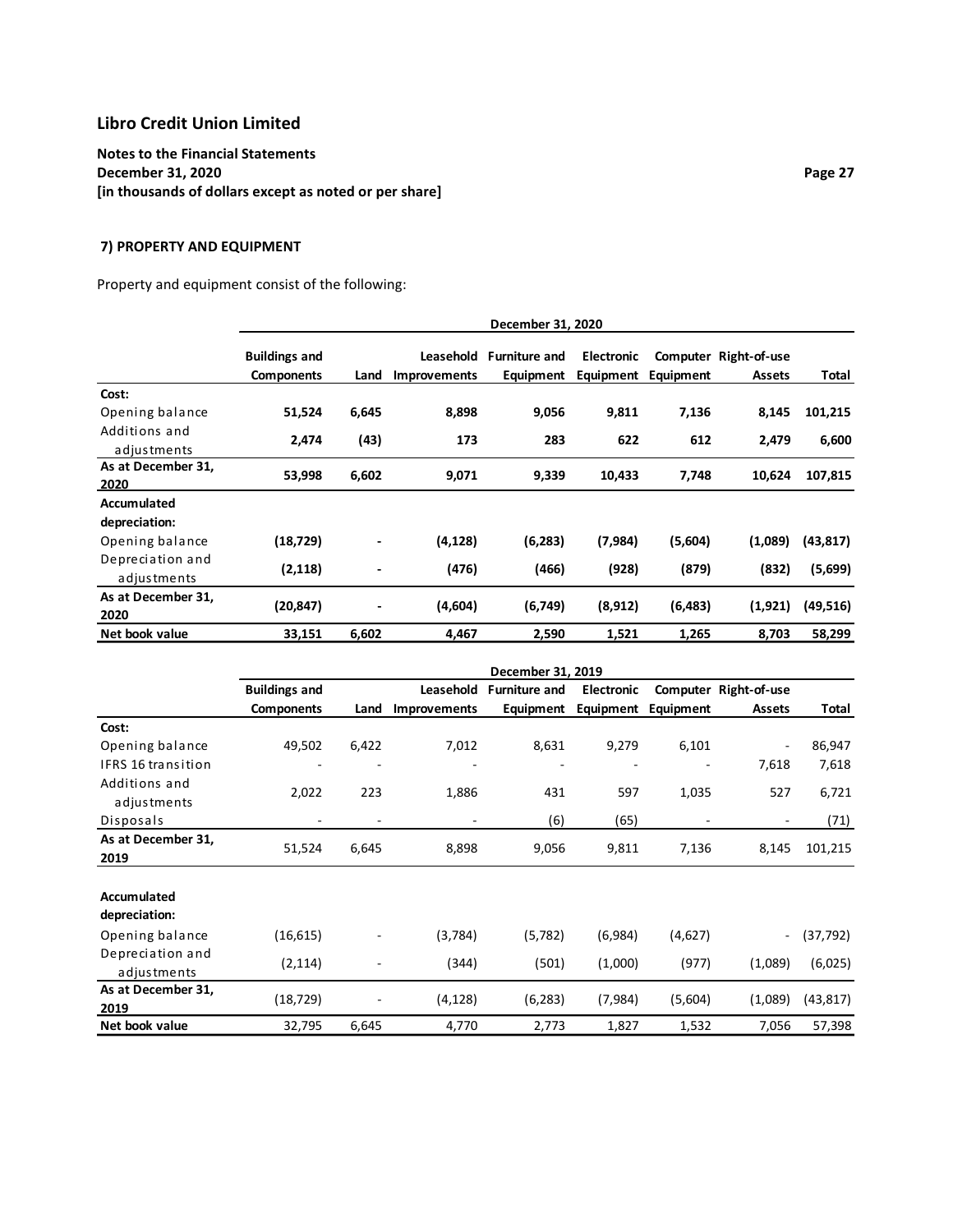# Notes to the Financial Statements December 31, 2020 Page 28 [in thousands of dollars except as noted or per share]

Right-of-use assets consist of 15 real estate leases and 1 vehicle lease. There are no leases with residual value guarantees or leases not yet commenced to which Libro is committed. Interest expense on all lease liabilities is \$200 and included in occupancy expense in the Statements of Income.

Libro owns properties in which space not used by the credit union is rented to tenants for the purpose of earning rental income. The cost of the land and buildings with respect to floor space rented to tenants by Libro is \$13,410 [\$13,115 in 2019]. The land and buildings have a net book value of \$8,437 [\$8,665 in 2019].

The total gross revenue on credit union owned rental properties in the current year was \$1,727 [\$1,650 in 2019], which resulted in net income of \$358 [\$255 in 2019]. The net rental income or loss has been included in non-interest income.

### 8) INTANGIBLE ASSETS

Intangible assets consist of the following:

|                                  |          |                       | December 31, 2020   |              |
|----------------------------------|----------|-----------------------|---------------------|--------------|
|                                  | Computer | <b>Banking System</b> | <b>Core Deposit</b> |              |
|                                  | Software | Software              | <b>Intangibles</b>  | <b>Total</b> |
| Cost:                            |          |                       |                     |              |
| Opening balance                  | 5,604    | 4,086                 | 14,998              | 24,688       |
| Additions and adjustments        | 1,079    |                       |                     | 1,079        |
| As at December 31, 2020          | 6,683    | 4,086                 | 14,998              | 25,767       |
| <b>Accumulated amortization:</b> |          |                       |                     |              |
| Opening balance                  | (4, 199) | (4,046)               | (12, 319)           | (20, 564)    |
| Amortization                     | (1, 428) | (40)                  | (2, 143)            | (3,611)      |
| As at December 31, 2020          | (5,627)  | (4,086)               | (14, 462)           | (24, 175)    |
| Net book value                   | 1,056    |                       | 536                 | 1,592        |

|                           |          |                       | December 31, 2019   |              |
|---------------------------|----------|-----------------------|---------------------|--------------|
|                           | Computer | <b>Banking System</b> | <b>Core Deposit</b> |              |
|                           | Software | Software              | <b>Intangibles</b>  | <b>Total</b> |
| Cost:                     |          |                       |                     |              |
| Opening balance           | 4.067    | 4,086                 | 14,998              | 23,151       |
| Additions and adjustments | 1,537    |                       |                     | 1,537        |
| As at December 31, 2019   | 5,604    | 4,086                 | 14,998              | 24,688       |
| Accumulated amortization: |          |                       |                     |              |
| Opening balance           | (3, 168) | (3,894)               | (10, 176)           | (17, 238)    |
| Amortization              | (1,031)  | (152)                 | (2, 143)            | (3,326)      |
| As at December 31, 2019   | (4, 199) | (4,046)               | (12, 319)           | (20, 564)    |
| Net book value            | 1,405    | 40                    | 2,679               | 4,124        |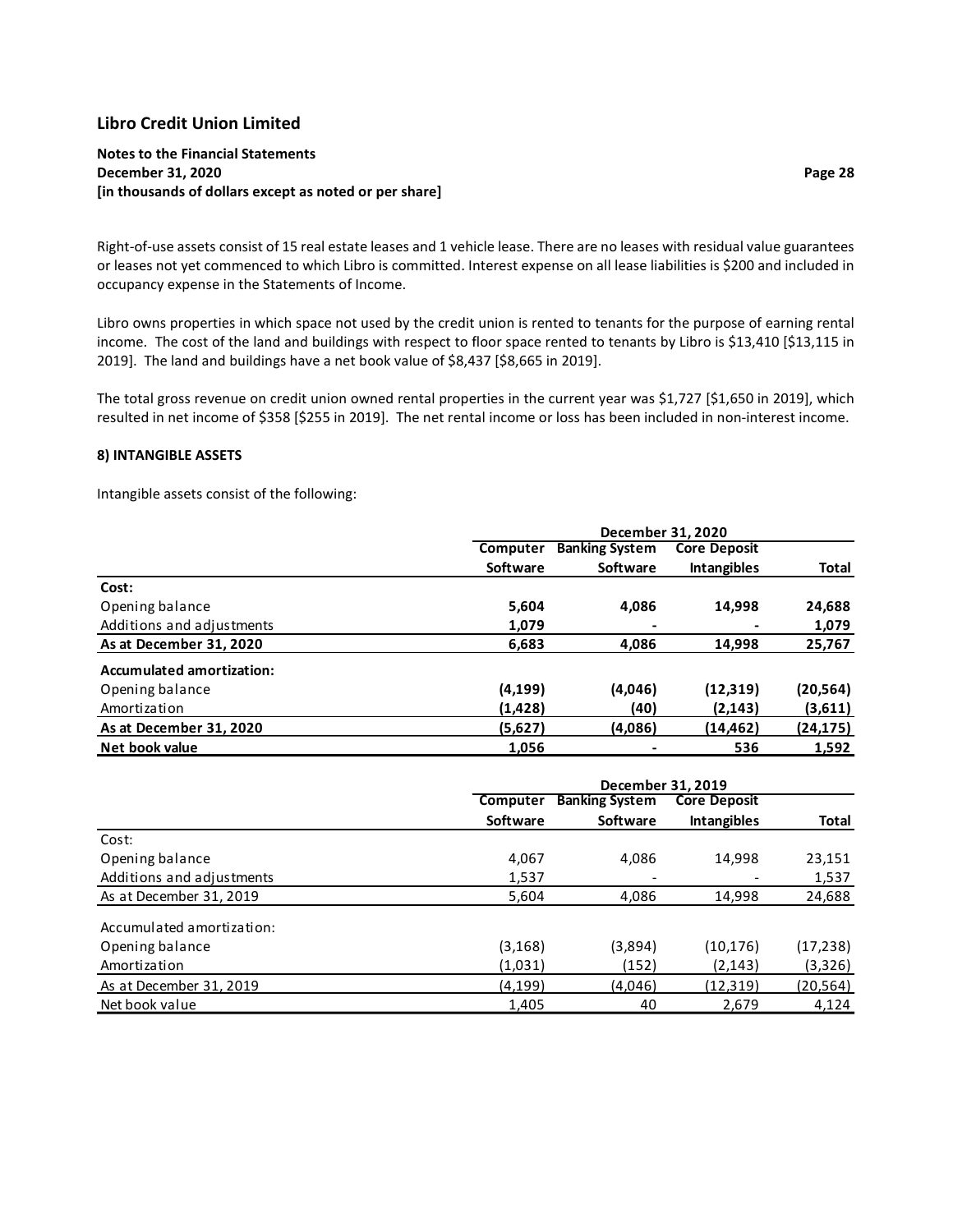Notes to the Financial Statements December 31, 2020 Page 29 [in thousands of dollars except as noted or per share]

# 9) OTHER ASSETS

Other assets consist of the following:

|                                                     | December 31, | December 31, |
|-----------------------------------------------------|--------------|--------------|
|                                                     | 2020         | 2019         |
| Prepaid items                                       | 1,823        | 1,724        |
| Other receivables                                   | 2,906        | 2,039        |
| Cheques and other items in transit, net [note 3[1]] | 26.416       | 28,842       |
|                                                     | 31,145       | 32,605       |

# 10) LOANS PAYABLE

Libro has access to line of credit facilities at Central 1:

- A Canadian dollar Clearing Line of Credit for \$35,000 CAD [\$34,000 CAD in 2019]; largest draw \$26,175 CAD
- A US dollar Clearing Line of Credit for \$3,500 US [\$3,500 USD in 2019]; largest draw \$928 USD
- A Core Line of Credit Facility for \$35,000 CAD [\$40,000 CAD in 2019]; largest draw \$40,000 CAD (within 2019 limit)
- A Core Notice Facility for \$48,000 CAD [\$35,000 CAD in 2019]; largest draw \$35,000 CAD

The balance of the lines of credit facilities at year-end was nil [nil in 2019]. The clearing line of credit facility bears interest at 1.20% [2.7% in 2019] and the other line of credit facility bears interest at 0.98% [2.58% in 2019]. The lines of credit are payable on or before the facility maturity date of July 31, 2021. The other credit facilities bear a fixed rate depending on the term ranging from seven days to one year. Libro has given a promissory note and pledged an assignment of its assets as collateral.

# 11) OWNERS' CAPITAL ACCOUNTS

# Membership shares

An unlimited number of membership shares have been authorized with a stated value of \$1 per share. Owners who are age 18 and over are required to have a minimum of 50 shares while owners under that age are required to have 10 shares. These shares are redeemable at their stated value only when the owner withdraws from ownership in Libro. As at December 31, 2020, Libro had 108,361 owners [106,790 in 2019] who held a total of 5,152,010 membership shares [5,073,505 in 2019]. Each owner who is age 16 and over is entitled to one vote.

# Class P shares

An unlimited number of Class P non-cumulative, non-voting, non-participating special shares have been authorized having an issue price of \$1. As at December 31, 2020, there were 45,331,125 Class P shares outstanding [38,137,827 in 2019].

# Class I shares

An unlimited number of Class I non-cumulative, non-voting, non-participating special shares have been authorized to be issued in series at a price of \$1. As at December 31, 2020, there were a total of 126,247,283 Class I shares outstanding [121,396,059 in 2019].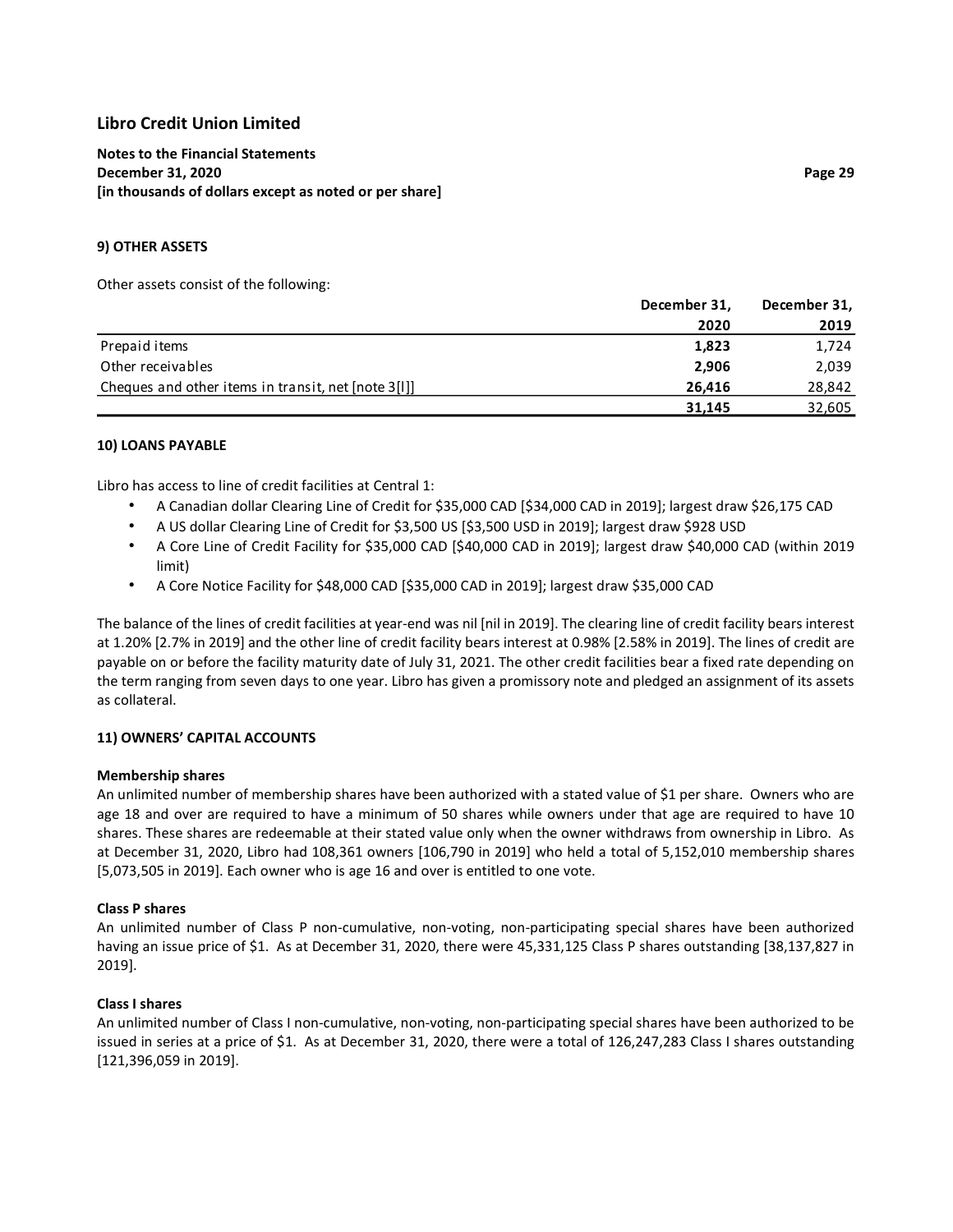# Notes to the Financial Statements December 31, 2020 Page 30 [in thousands of dollars except as noted or per share]

As at December 31, 2020, the number of Class I shares outstanding by series were as follows:

|                                 | December 31, | December 31, |
|---------------------------------|--------------|--------------|
| [number of shares in thousands] | 2020         | 2019         |
| Series 1                        | 3,522        | 3,386        |
| Series 2                        | 3,468        | 3,336        |
| Series 3                        | 9,009        | 8,663        |
| Series 4                        | 22,765       | 21,892       |
| Series 5                        | 87,483       | 84,119       |
| Total                           | 126,247      | 121,396      |

|                                                                                                                                                                                                                                                                                                                                                                                                                          |               | December 31,   |               | December 31, |
|--------------------------------------------------------------------------------------------------------------------------------------------------------------------------------------------------------------------------------------------------------------------------------------------------------------------------------------------------------------------------------------------------------------------------|---------------|----------------|---------------|--------------|
| [number of shares in thousands]                                                                                                                                                                                                                                                                                                                                                                                          |               |                | 2020          | 2019         |
| Series 1                                                                                                                                                                                                                                                                                                                                                                                                                 |               |                | 3,522         | 3,386        |
| Series 2                                                                                                                                                                                                                                                                                                                                                                                                                 |               |                | 3,468         | 3,336        |
| Series 3                                                                                                                                                                                                                                                                                                                                                                                                                 |               |                | 9,009         | 8,663        |
| Series 4                                                                                                                                                                                                                                                                                                                                                                                                                 |               |                | 22,765        | 21,892       |
| Series 5                                                                                                                                                                                                                                                                                                                                                                                                                 |               |                | 87,483        | 84,119       |
| <b>Total</b>                                                                                                                                                                                                                                                                                                                                                                                                             |               | 126,247        |               | 121,396      |
| amount that can be redeemed in any year cannot exceed 10% of the outstanding balance of each series, including any<br>dividends declared but not yet paid, of either the Class P or each series of the Class I shares, provided regulatory capital<br>requirements are met. As at December 31, 2020, the aggregate maximum amount that could be redeemed is \$4,799 in<br>Class P shares and \$12,625 in Class I shares. |               |                |               |              |
|                                                                                                                                                                                                                                                                                                                                                                                                                          |               |                |               |              |
| The continuity of outstanding shares is as follows:                                                                                                                                                                                                                                                                                                                                                                      | Membership    | <b>Class P</b> | Class I       |              |
| [number of shares in thousands]                                                                                                                                                                                                                                                                                                                                                                                          | <b>Shares</b> | <b>Shares</b>  | <b>Shares</b> | Total        |
| Outstanding, January 1, 2019                                                                                                                                                                                                                                                                                                                                                                                             | 5,008         | 33,612         | 116,729       | 155,349      |
| New shares issued                                                                                                                                                                                                                                                                                                                                                                                                        | 336           | 6,445          |               | 6,781        |
| Shares redeemed                                                                                                                                                                                                                                                                                                                                                                                                          | (270)         | (2, 281)       |               | (2, 551)     |
| Shares issued as dividends                                                                                                                                                                                                                                                                                                                                                                                               |               | 361            | 4,667         | 5,028        |
| Outstanding, December 31, 2019                                                                                                                                                                                                                                                                                                                                                                                           | 5,074         | 38,137         | 121,396       | 164,607      |
| New shares issued                                                                                                                                                                                                                                                                                                                                                                                                        | 307           | 9,289          |               | 9,596        |
| Shares redeemed                                                                                                                                                                                                                                                                                                                                                                                                          | (229)         | (2,603)        |               | (2,832)      |
| Shares issued as dividends                                                                                                                                                                                                                                                                                                                                                                                               |               | 508            | 4,851         | 5,359        |
| Outstanding, December 31, 2020                                                                                                                                                                                                                                                                                                                                                                                           | 5,152         | 45,331         | 126,247       | 176,730      |
| Less share issuance costs                                                                                                                                                                                                                                                                                                                                                                                                |               |                | (154)         | (154)        |

In 2015, the credit union harmonized its dividend policy for all five series of Class I Investment Shares to pay a dividend rate the greater of 4.00% or a rate that exceeds by 1.25% the simple average of the yields on the monthly series of the Government of Canada five-year bonds during the fiscal years ending on or before December 31, 2020. For fiscal years ending after that date, the rate will be equal to or greater than the rate which exceeds by 1.25% the simple average of the yield on the monthly series of the Government of Canada five-year bonds during the fiscal year. In 2020, Libro declared a dividend of 4.00% [4.00% in 2019].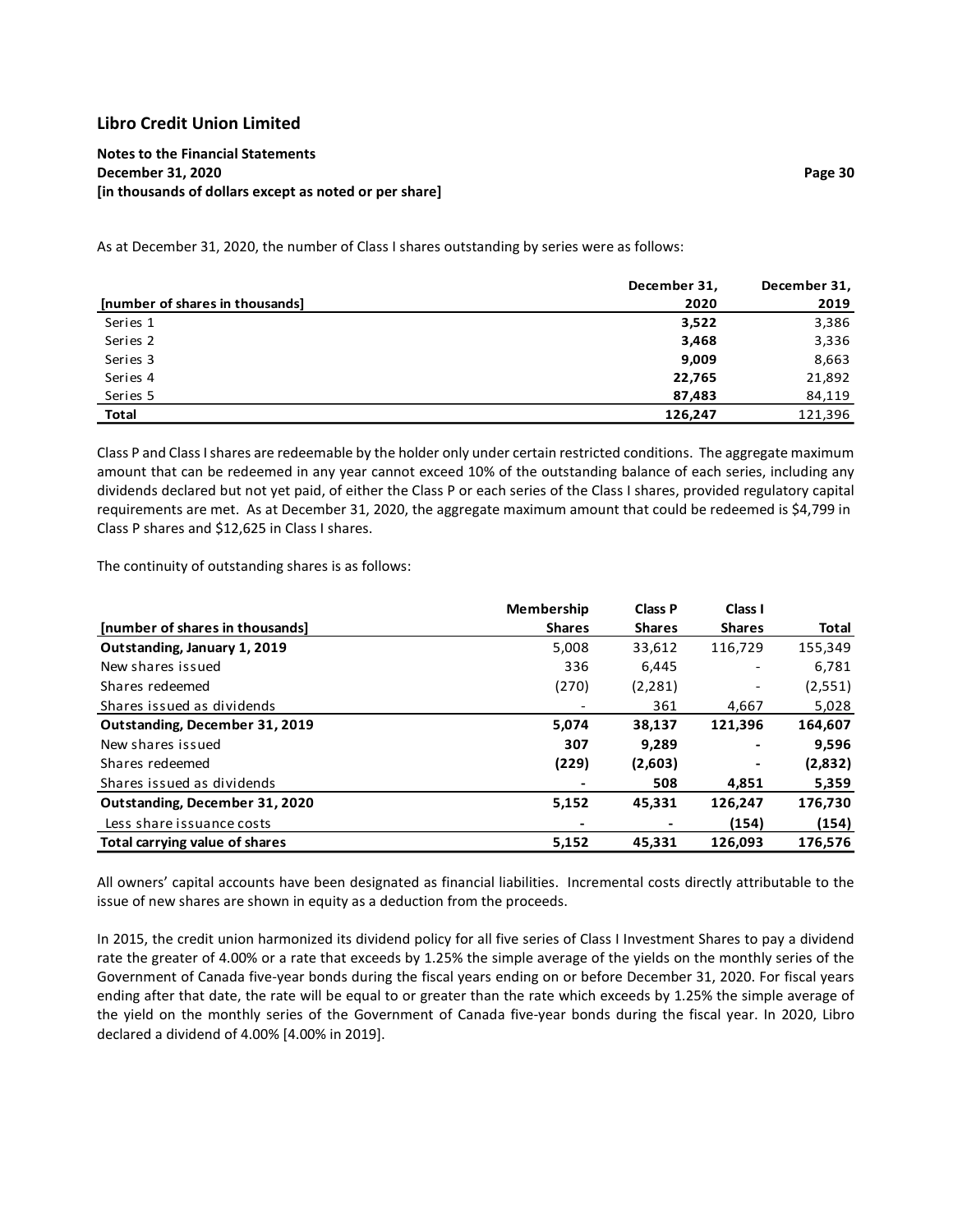# Notes to the Financial Statements December 31, 2020 Page 31 [in thousands of dollars except as noted or per share]

Prior to the fiscal year-end, the Board of Directors approved its intent to distribute a portion of the current year's income in the form of stock dividends to be paid in the subsequent year, as follows:

|                                                                                   |       | December 31, December 31, |
|-----------------------------------------------------------------------------------|-------|---------------------------|
|                                                                                   | 2020  | 2019                      |
| Class P Profit share distribution - calculated as \$0.30 for every \$1,000 of     |       |                           |
| average deposit and loan balances [\$1.32 in 2019]                                | 2,369 | 9,321                     |
| Class P Profit share dividend - calculated as 0.72% on owner Class P Profit share |       |                           |
| holdings as at year-end [1.43% in 2019]                                           | 294   | 513                       |
| Class I, Series 1 Investment share dividend of 4.00% [4.00% in 2019]              | 141   | 135                       |
| Class I, Series 2 Investment share dividend of 4.00% [4.00% in 2019]              | 139   | 133                       |
| Class I, Series 3 Investment share dividend of 4.00% [4.00% in 2019]              | 360   | 347                       |
| Class I, Series 4 Investment share dividend of 4.00% [4.00% in 2019]              | 910   | 876                       |
| Class I, Prosperity Series 5 Investment share dividend of 4.00% [4.00% in 2019]   | 3,499 | 3,365                     |
| Stock dividends payable at year-end                                               | 7,712 | 14,690                    |
| Accrued dividends from prior years                                                | (32)  | (164)                     |
| Dividend expense                                                                  | 7,680 | 14,526                    |

Although owners' shares are regarded as capital for regulatory purposes, they impose a contractual obligation on Libro to pay cash in certain defined future circumstances and have, therefore, been classified as liabilities for the purposes of these financial statements. Correspondingly, dividends paid on those shares have been included in the Statements of Income as a charge to income.

# 12) REGULATORY INFORMATION

# [a] Regulatory capital

Libro's capital management plan is designed to establish a strong base for future growth, the payment of dividends and profit sharing, as well as provide a cushion in the event of market volatility. Libro's capital plan is designed to comply with the Act, which requires Libro to maintain regulatory capital of not less than 4% of total assets and 8% of a risk-weighted equivalent value. The risk-weighted equivalent value is calculated by applying risk-weighted percentages as prescribed by the Act to various assets, operational and interest rate risk criteria. As at December 31, 2020, the total risk-weighted equivalent value for Libro was \$3,056,903 [\$2,794,272 in 2019].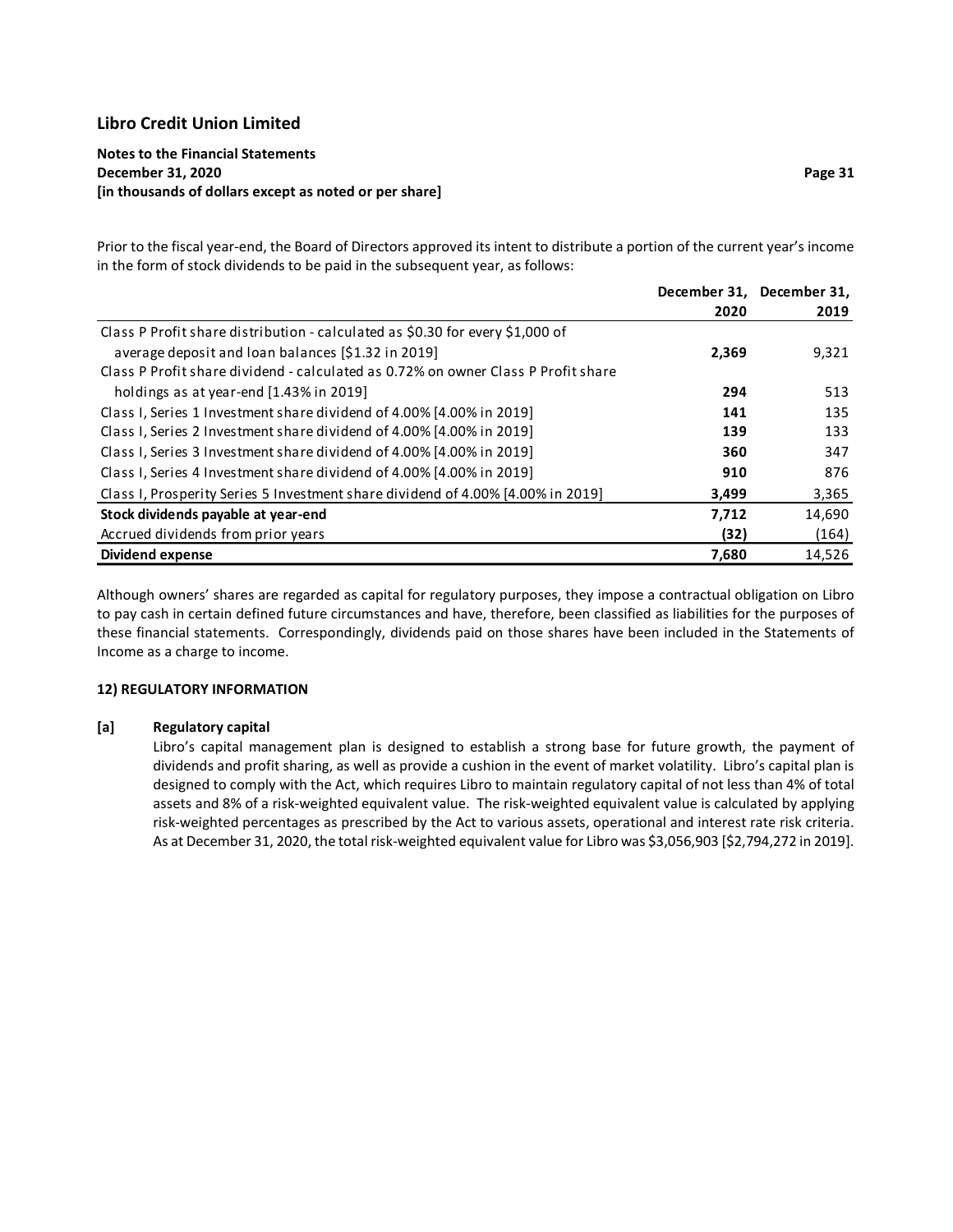# Notes to the Financial Statements December 31, 2020 Page 32 [in thousands of dollars except as noted or per share]

Libro is in compliance with the Act and regulations regarding regulatory capital as follows:

|                                                 | December 31, | December 31, |
|-------------------------------------------------|--------------|--------------|
|                                                 | 2020         | 2019         |
| Tier 1 capital                                  |              |              |
| Membership shares                               | 5,152        | 5,074        |
| Investment and patronage shares                 | 171,424      | 159,379      |
| Stock dividends payable                         | 7,712        | 14,690       |
| Redeemable portion of shares                    | (17, 424)    | (8,674)      |
| Retained earnings                               | 100,856      | 93,568       |
| Contributed surplus                             | 60,998       | 60,998       |
| Unqualified portion of fair value adjustments   | 580          | 580          |
| <b>Total Tier 1 capital</b>                     | 329,298      | 325,615      |
| Tier 2 capital                                  |              |              |
| Redeemable portion of shares                    | 17,424       | 8,674        |
| Stage 1 and Stage 2 allowance for credit losses | 10,310       | 5,952        |
| AOCI defined benefit plans                      | (10, 193)    | (4, 499)     |
| <b>Total Tier 2 capital</b>                     | 17,541       | 10,127       |
| Total regulatory capital                        | 346,839      | 335,742      |
| % of total assets                               | 7.00%        | 7.93%        |
| % of risk-weighted assets                       | 11.35%       | 12.02%       |

# [b] Restricted party transactions

As at December 31, 2020, the aggregate value of loans, lines of credit, overdrafts and letters of credit outstanding to directors, officers, their spouses and related corporations amounted to \$3,153 [\$2,895 in 2019]. There was no allowance for credit losses required in respect of these credit facilities. Interest rates and other terms and conditions relating to loans to directors are the same as those offered to all owners of Libro. Terms and rates of loans offered to officers are the same as all terms and rates offered to all Libro staff. Loans committed to restricted parties were nil [nil in 2019].

Deposits held for restricted parties were \$6,142 [\$5,369 in 2019]. Terms and rates of deposits for officers and directors are the same as those offered to all Libro owners.

The total compensation paid to officers was \$2,575 [\$2,063 in 2019] and the total remuneration paid to elected representatives, including directors was \$335 [\$379 in 2019]. In addition to this remuneration, total reimbursement to directors and committee members for travel and out-of-pocket expenses for attendance at meetings was \$110 [\$267 in 2019].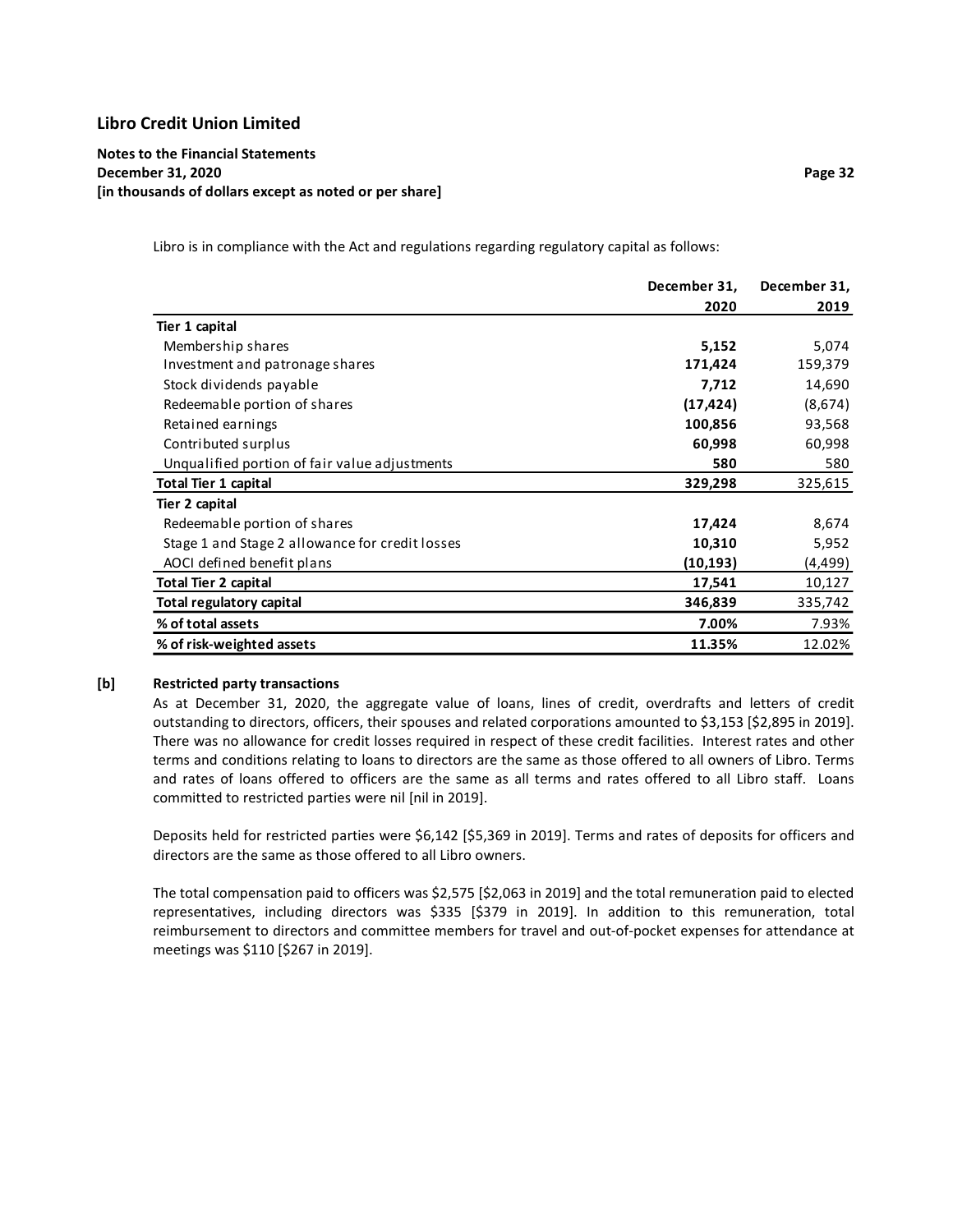# Notes to the Financial Statements December 31, 2020 Page 33 [in thousands of dollars except as noted or per share]

### [c] Executive compensation

| redit Union Limited                                        |                                                                                                                                                                                                                             |        |                   |                         |              |
|------------------------------------------------------------|-----------------------------------------------------------------------------------------------------------------------------------------------------------------------------------------------------------------------------|--------|-------------------|-------------------------|--------------|
| the Financial Statements<br>er 31, 2020                    |                                                                                                                                                                                                                             |        |                   |                         | Page 33      |
|                                                            | sands of dollars except as noted or per share]                                                                                                                                                                              |        |                   |                         |              |
|                                                            |                                                                                                                                                                                                                             |        |                   |                         |              |
| <b>Executive compensation</b><br>employees are as follows: | The Act requires disclosure of the five highest paid officers and employees where the remuneration paid during<br>the year exceeded \$150. The names, positions and remuneration paid during the year of these officers and |        | December 31, 2020 |                         |              |
|                                                            |                                                                                                                                                                                                                             |        |                   | Variable Monetary Value |              |
| Name                                                       | <b>Title</b>                                                                                                                                                                                                                | Salary | Compensation      | of Benefits             | <b>Total</b> |
| Stephen Bolton                                             | President & CEO                                                                                                                                                                                                             | 406    | 186               | 44                      | 636          |
|                                                            | Carol Normandeau EVP Advice & Service Delivery                                                                                                                                                                              | 272    | 84                | 32                      | 388          |
| Scott Ferguson                                             | <b>EVP Information Systems</b>                                                                                                                                                                                              | 229    | 70                | 27                      | 326          |
| Tania Goodine                                              | EVP Engagement                                                                                                                                                                                                              | 229    | 70                | 28                      | 327          |
| Kathleen Grogan                                            | EVP Finance & CFO                                                                                                                                                                                                           | 230    | 44                | 35                      | 309          |
|                                                            |                                                                                                                                                                                                                             |        | December 31, 2019 |                         |              |
|                                                            |                                                                                                                                                                                                                             |        |                   | Variable Monetary Value |              |
| Name                                                       | <b>Title</b>                                                                                                                                                                                                                | Salary | Compensation      | of Benefits             | <b>Total</b> |
| Stephen Bolton                                             | President & CEO                                                                                                                                                                                                             | 387    | 148               | 40                      | 575          |
|                                                            | Carol Normandeau, FVP Advice & Service Delivery                                                                                                                                                                             | 258    | 61                | 31                      | 350          |

| <b>Executive compensation</b><br>employees are as follows: | The Act requires disclosure of the five highest paid officers and employees where the remuneration paid during<br>the year exceeded \$150. The names, positions and remuneration paid during the year of these officers and |            |                   |                         |            |
|------------------------------------------------------------|-----------------------------------------------------------------------------------------------------------------------------------------------------------------------------------------------------------------------------|------------|-------------------|-------------------------|------------|
|                                                            |                                                                                                                                                                                                                             |            | December 31, 2020 |                         |            |
|                                                            |                                                                                                                                                                                                                             |            |                   | Variable Monetary Value |            |
| Name                                                       | <b>Title</b>                                                                                                                                                                                                                | Salary     | Compensation      | of Benefits             | Total      |
| Stephen Bolton<br>Carol Normandeau                         | President & CEO                                                                                                                                                                                                             | 406        | 186               | 44<br>32                | 636        |
| Scott Ferguson                                             | EVP Advice & Service Delivery<br><b>EVP Information Systems</b>                                                                                                                                                             | 272<br>229 | 84<br>70          | 27                      | 388<br>326 |
| Tania Goodine                                              | EVP Engagement                                                                                                                                                                                                              | 229        | 70                | 28                      | 327        |
| Kathleen Grogan                                            | EVP Finance & CFO                                                                                                                                                                                                           | 230        | 44                | 35                      | 309        |
|                                                            |                                                                                                                                                                                                                             |            |                   |                         |            |
|                                                            |                                                                                                                                                                                                                             |            | December 31, 2019 | Variable Monetary Value |            |
| Name                                                       | <b>Title</b>                                                                                                                                                                                                                | Salary     | Compensation      | of Benefits             | Total      |
| Stephen Bolton                                             | President & CEO                                                                                                                                                                                                             | 387        | 148               | 40                      | 575        |
| Carol Normandeau                                           | EVP Advice & Service Delivery                                                                                                                                                                                               | 258        | 61                | 31                      | 350        |
| Scott Ferguson                                             | <b>EVP Information Systems</b>                                                                                                                                                                                              | 219        | 54                | 27                      | 300        |
| Tania Goodine                                              | EVP Engagement                                                                                                                                                                                                              | 219        | 53                | 27                      | 299        |
| Fred Blaak                                                 | EVP Risk & Corporate Services                                                                                                                                                                                               | 204        | 29                | 25                      | 258        |

On an annual basis, the Board of Directors reviews executive compensation and considers market expectations for similar roles in comparable organizations nationally. Variable compensation is based on corporate performance against strategic targets in the previous year. The monetary value of benefits includes a pension plan, dental plan, health plan, automobile benefits (President & CEO), and life and disability insurance.

### [d] Deposit insurance

The net premium paid to FSRA for 2020 deposit insurance and prudential regulation assessment was \$3,520 [\$2,744 in 2019].

### [e] Central 1 fees

The total fees paid to Central 1 amounted to \$1,351 in the current year [\$1,383 in 2019]. These fees were primarily in respect of banking and clearing services, and membership dues.

### 13) EMPLOYEE FUTURE BENEFITS

Libro sponsors a defined benefit pension plan, a defined contribution pension plan, a supplementary employee retirement plan, and a sick leave benefit plan providing pension and sick leave benefits to eligible employees. The defined contribution pension plan is for staff who were formerly employed by United Communities Credit Union, who were given the option to either remain in the plan or join the defined benefit pension plan. The defined contribution pension plan has been closed to new entrants. The credit union employees' defined benefit pension plan is administered by CUMIS Life Insurance Company, while the defined contribution pension plan is administered by Canada Life.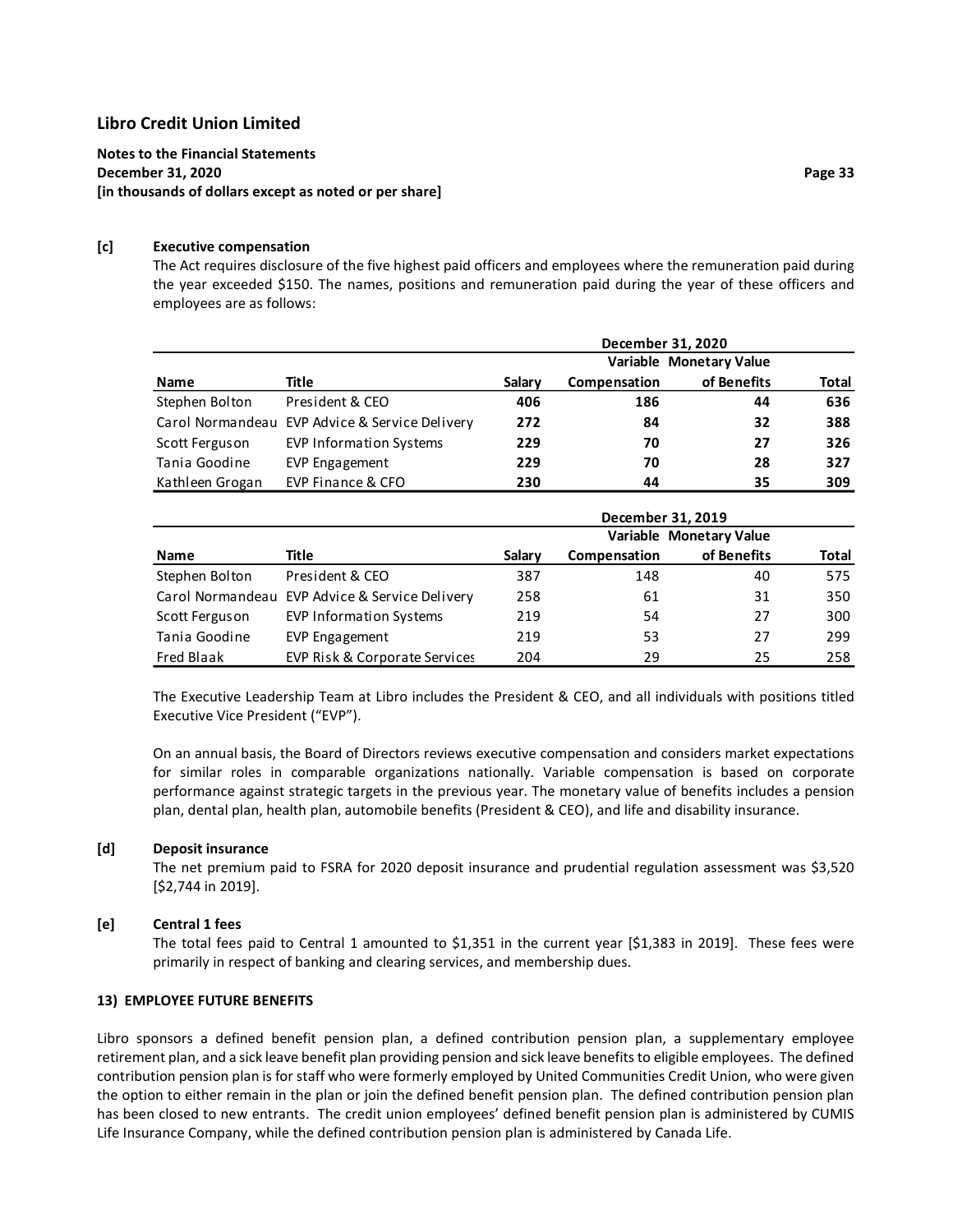# Notes to the Financial Statements December 31, 2020 Page 34 [in thousands of dollars except as noted or per share]

The defined benefit pension plan is operated under the Pension Benefits Act (Ontario) (the "Pensions Benefits Act"). The Pension Benefits Act is administered by the Superintendent of Financial Services appointed by FSRA. Plan valuations must be filed with both FSRA and with the Canada Revenue Agency.

The Pension Benefits Act prescribes the minimum contributions that the credit union must make to the plan. The Income Tax Act (Canada) places a maximum limit on the amount of employer contributions. Responsibility for governance of the plans, including investment decisions and contribution schedules, lies with the credit union.

During 2009, the credit union amended its sick leave benefit plan whereby after December 31, 2008, staff members can no longer accrue a benefit to be paid out on termination or retirement. Existing members had their accumulated sick leave days capped at the level achieved as at December 31, 2008.

### [a] Defined benefit plans

Actuarial valuations of the plans are made based on market-rated discount rates. The following table presents information related to Libro's benefit plans as at December 31, 2020 including the amounts recorded on the Balance Sheets, and the components of net benefit expense:

|                                   | December 31, 2020 | December 31, 2019 |                 |                   |  |
|-----------------------------------|-------------------|-------------------|-----------------|-------------------|--|
|                                   | <b>Pension</b>    | <b>Sick Leave</b> | <b>Pension</b>  | <b>Sick Leave</b> |  |
|                                   | <b>Benefits</b>   | <b>Benefits</b>   | <b>Benefits</b> | <b>Benefits</b>   |  |
| <b>Accrued benefit obligation</b> |                   |                   |                 |                   |  |
| Balance as at beginning of year   | 67,677            | 1,697             | 52,393          | 1,694             |  |
| Current service cost              | 5,023             |                   | 3,872           |                   |  |
| Interest cost                     | 2,302             | 54                | 2,231           | 65                |  |
| Benefits paid                     | (1,670)           | (49)              | (1,266)         | (164)             |  |
| Employee contributions            | 136               |                   | 138             |                   |  |
| Actuarial loss                    | 9,732             | 76                | 10,309          | 102               |  |
| Balance as at end of year         | 83,200            | 1,778             | 67,677          | 1,697             |  |
| Plan assets                       |                   |                   |                 |                   |  |
| Fair value at beginning of year   | 51,843            |                   | 43,670          |                   |  |
| Expected return on plan assets    | 1,703             |                   | 1,786           |                   |  |
| Employer contributions            | 4,389             | 49                | 3,065           | 164               |  |
| Employee contributions            | 136               |                   | 138             |                   |  |
| Benefits paid                     | (1,670)           | (49)              | (1,266)         | (164)             |  |
| Actuarial gain on assets          | 2,847             |                   | 4,450           |                   |  |
| Fair value as at end of year      | 59,248            |                   | 51,843          |                   |  |
| Funded status - plan deficit      | (23, 952)         | (1,778)           | (15,834)        | (1,697)           |  |

The supplementary employee retirement plan is included in the defined benefit pension plan. The weighted average duration of liabilities is 23.3 years [21.1 in 2019] for the defined benefit plan, 10.9 years [11.3 in 2019] for the supplementary employee retirement plan, and 7.4 years [7.8 in 2019] for the sick leave plan.

Assets held within the pension plan consist of balances in the units of Addenda Capital Tactical Balanced Fund (24%), Mawer Investment Management's Balanced Fund (52%), and 18 Asset Management Balanced Fund (24%).

Contributions for the upcoming year are anticipated to be approximately \$3,260 for the defined benefit plans, and \$49 for the sick leave plan.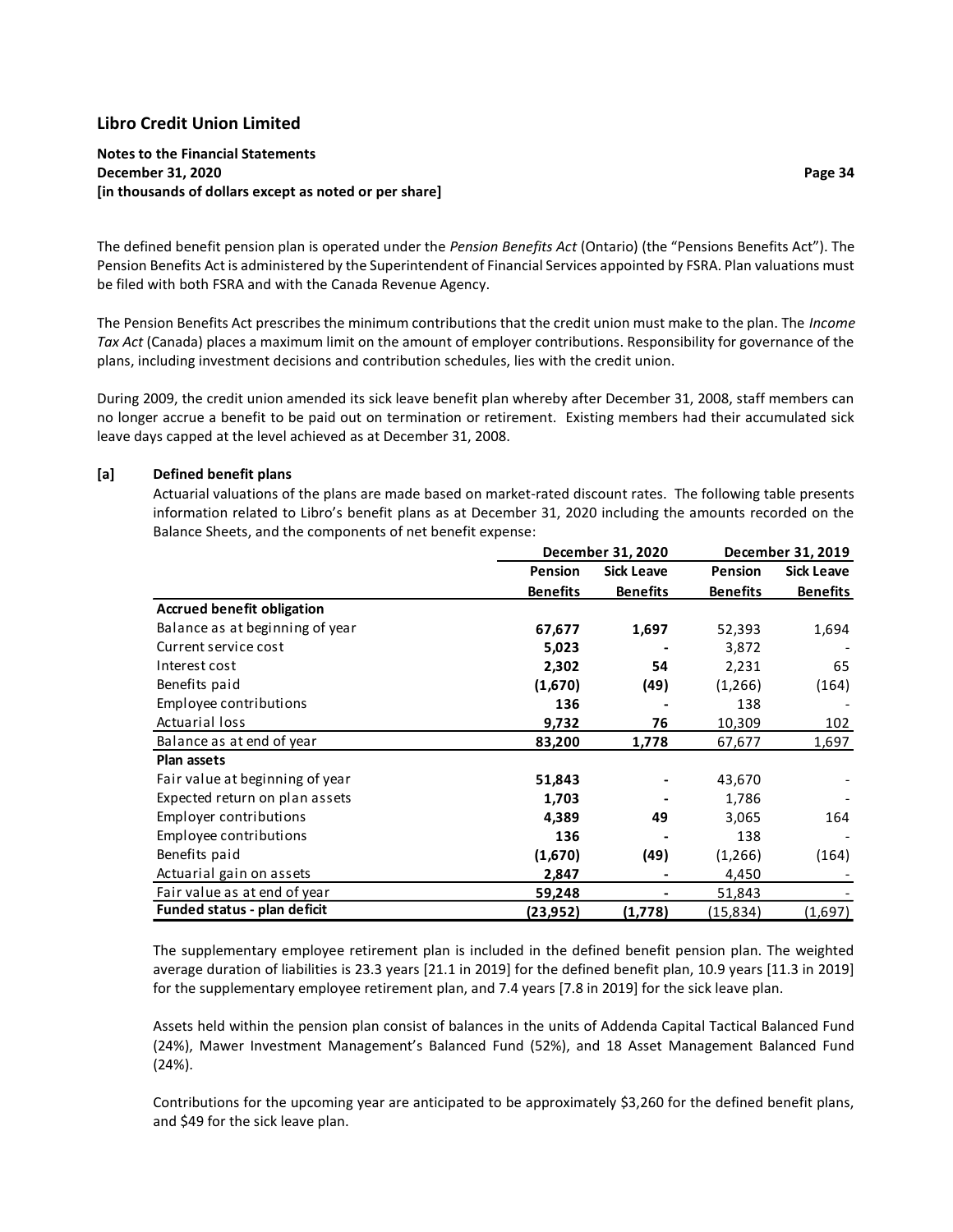# Notes to the Financial Statements December 31, 2020 Page 35 [in thousands of dollars except as noted or per share]

| redit Union Limited                                                                               |                 |                          |                 |                                |
|---------------------------------------------------------------------------------------------------|-----------------|--------------------------|-----------------|--------------------------------|
| the Financial Statements<br>er 31, 2020<br>sands of dollars except as noted or per share]         |                 |                          |                 | Page 35                        |
| Libro's net defined benefit plan expenses recognized in the Statements of Income were as follows: |                 |                          |                 |                                |
|                                                                                                   |                 | December 31, 2020        |                 | December 31, 2019              |
|                                                                                                   | Pension         | <b>Sick Leave</b>        | Pension         | <b>Sick Leave</b>              |
|                                                                                                   | <b>Benefits</b> | <b>Benefits</b>          | <b>Benefits</b> | <b>Benefits</b>                |
| Current service cost                                                                              | 5,023           |                          | 3,872           |                                |
| Net interest cost                                                                                 | 599             | 54                       | 445             | 65                             |
| Total included in salaries and employee benefits                                                  |                 |                          |                 |                                |
| expense                                                                                           | 5,622           | 54                       | 4,317           | 65                             |
| Libro's net defined benefit plan expenses recognized in OCI loss were as follows:                 |                 |                          |                 |                                |
|                                                                                                   |                 | December 31, 2020        |                 | December 31, 2019              |
|                                                                                                   | Pension         | <b>Sick Leave</b>        | <b>Pension</b>  | <b>Sick Leave</b>              |
|                                                                                                   | <b>Benefits</b> | <b>Benefits</b>          | <b>Benefits</b> | <b>Benefits</b>                |
| Actuarial gain on assets                                                                          | 2,847           | $\overline{\phantom{a}}$ | 4,450           |                                |
| Actuarial loss on liabilities                                                                     | (9, 732)        | (76)                     | (10, 309)       | (102)                          |
| <b>Total loss recognized in OCI</b>                                                               | (6,885)         | (76)                     | (5,859)         | (102)                          |
|                                                                                                   |                 |                          |                 |                                |
| Included in the above total actuarial loss on liabilities are the following:                      |                 |                          |                 |                                |
|                                                                                                   |                 | December 31, 2020        |                 | December 31, 2019              |
|                                                                                                   | Pension         | <b>Sick Leave</b>        | Pension         | <b>Sick Leave</b>              |
|                                                                                                   | .               | $\sim$ $\sim$ $\sim$     | $\sim$          | $\ddot{\phantom{a}}$<br>$\sim$ |

|                               | December 31, 2020 | December 31, 2019        |                 |                   |  |
|-------------------------------|-------------------|--------------------------|-----------------|-------------------|--|
|                               | <b>Pension</b>    | <b>Sick Leave</b>        | <b>Pension</b>  | <b>Sick Leave</b> |  |
|                               | <b>Benefits</b>   | <b>Benefits</b>          | <b>Benefits</b> | <b>Benefits</b>   |  |
| Actuarial gain on assets      | 2,847             | $\overline{\phantom{a}}$ | 4.450           |                   |  |
| Actuarial loss on liabilities | (9, 732)          | (76)                     | (10,309)        | (102)             |  |
| Total loss recognized in OCI  | (6,885)           | (76)                     | (5,859)         | (102)             |  |

| Current service cost                                                                                 | 5,023           |                   | 3,872           |                   |
|------------------------------------------------------------------------------------------------------|-----------------|-------------------|-----------------|-------------------|
| Net interest cost                                                                                    | 599             | 54                | 445             | 65                |
| Total included in salaries and employee benefits                                                     |                 |                   |                 |                   |
| expense                                                                                              | 5,622           | 54                | 4,317           | 65                |
|                                                                                                      |                 |                   |                 |                   |
| Libro's net defined benefit plan expenses recognized in OCI loss were as follows:                    |                 |                   |                 |                   |
|                                                                                                      |                 | December 31, 2020 |                 | December 31, 2019 |
|                                                                                                      | <b>Pension</b>  | <b>Sick Leave</b> | Pension         | <b>Sick Leave</b> |
|                                                                                                      | <b>Benefits</b> | <b>Benefits</b>   | <b>Benefits</b> | <b>Benefits</b>   |
| Actuarial gain on assets                                                                             | 2,847           |                   | 4,450           |                   |
| Actuarial loss on liabilities                                                                        | (9,732)         | (76)              | (10, 309)       | (102)             |
| <b>Total loss recognized in OCI</b>                                                                  | (6,885)         | (76)              | (5,859)         | (102)             |
| Included in the above total actuarial loss on liabilities are the following:                         |                 |                   |                 |                   |
|                                                                                                      |                 | December 31, 2020 |                 | December 31, 2019 |
|                                                                                                      | Pension         | <b>Sick Leave</b> | Pension         | <b>Sick Leave</b> |
|                                                                                                      | <b>Benefits</b> | <b>Benefits</b>   | <b>Benefits</b> | <b>Benefits</b>   |
| Change in discount rate                                                                              | (8, 457)        | (64)              | (10, 309)       | (100)             |
| Other                                                                                                | (1, 275)        | (12)              |                 | (2)               |
|                                                                                                      |                 |                   |                 |                   |
| <b>Total actuarial loss on liabilities</b>                                                           | (9, 732)        | (76)              | (10, 309)       | (102)             |
| The assumptions used in the measurement of the benefit obligations are shown in the following table: |                 |                   |                 |                   |
|                                                                                                      |                 | December 31, 2020 |                 | December 31, 2019 |
|                                                                                                      | Pension         | <b>Sick Leave</b> | Pension         | <b>Sick Leave</b> |

| Actuarial loss on liabilities                                                                                                                      | (9, 732)          | (76)              | (10, 309)       | (102)             |
|----------------------------------------------------------------------------------------------------------------------------------------------------|-------------------|-------------------|-----------------|-------------------|
| <b>Total loss recognized in OCI</b>                                                                                                                | (6,885)           | (76)              | (5,859)         | (102)             |
| Included in the above total actuarial loss on liabilities are the following:                                                                       |                   |                   |                 |                   |
|                                                                                                                                                    | December 31, 2020 |                   |                 | December 31, 2019 |
|                                                                                                                                                    | Pension           | <b>Sick Leave</b> | Pension         | <b>Sick Leave</b> |
|                                                                                                                                                    | <b>Benefits</b>   | <b>Benefits</b>   | <b>Benefits</b> | <b>Benefits</b>   |
| Change in discount rate                                                                                                                            | (8, 457)          | (64)              | (10, 309)       | (100)             |
|                                                                                                                                                    |                   |                   |                 |                   |
| Other                                                                                                                                              | (1, 275)          | (12)              |                 | (2)               |
| <b>Total actuarial loss on liabilities</b><br>The assumptions used in the measurement of the benefit obligations are shown in the following table: | (9, 732)          | (76)              | (10, 309)       | (102)             |
|                                                                                                                                                    |                   | December 31, 2020 |                 | December 31, 2019 |
|                                                                                                                                                    | Pension           | <b>Sick Leave</b> | Pension         | <b>Sick Leave</b> |
| [percentages]                                                                                                                                      | <b>Benefits</b>   | <b>Benefits</b>   | <b>Benefits</b> | <b>Benefits</b>   |
| Discount rate                                                                                                                                      | 2.70%             | 2.70%             | 3.20%           | 3.20%             |
| Expected long-term rate of return on plan assets                                                                                                   | 2.70%             |                   | 3.20%           |                   |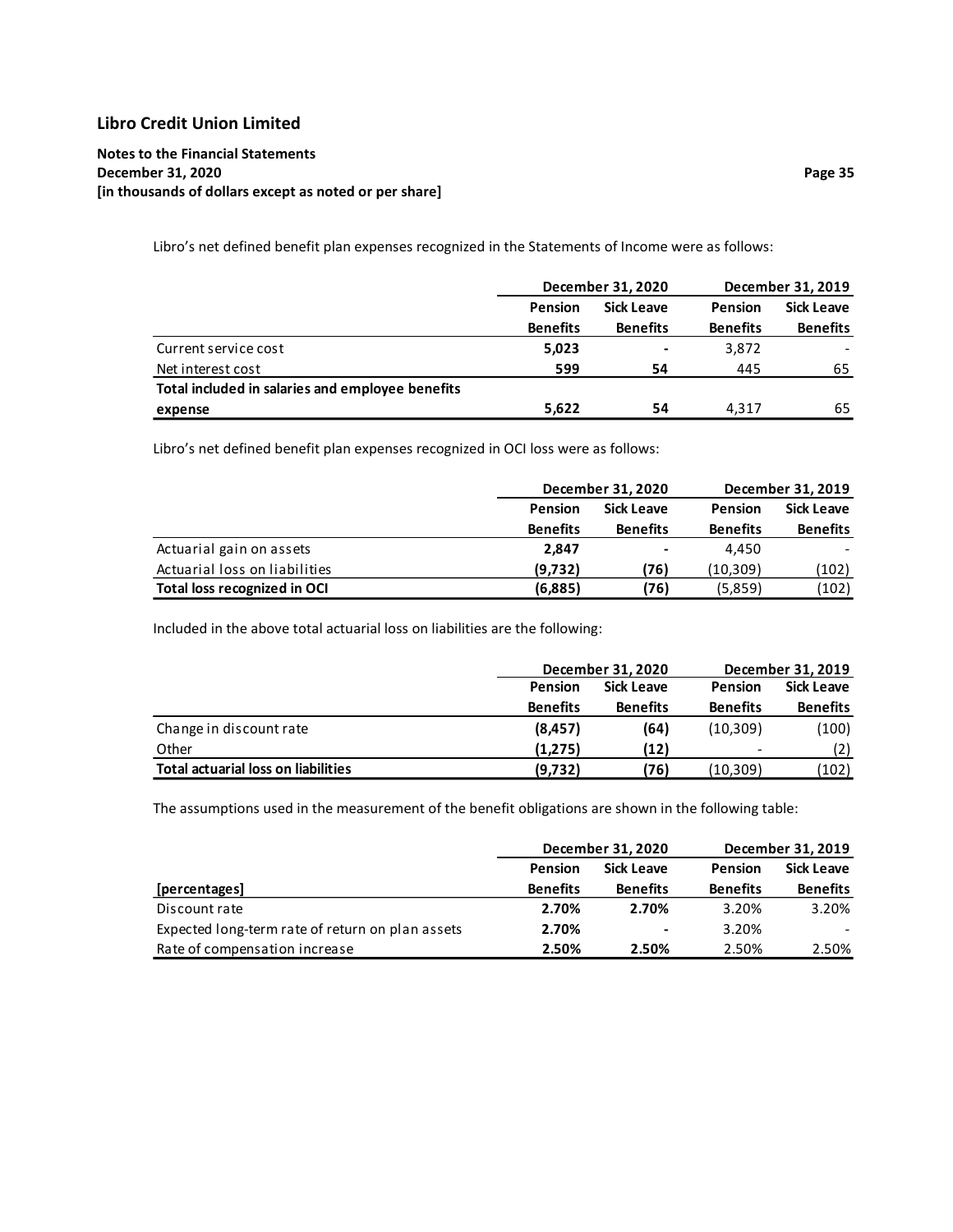# Notes to the Financial Statements December 31, 2020 Page 36 [in thousands of dollars except as noted or per share]

| redit Union Limited                                                                                         |                    |                   |                     |                   |
|-------------------------------------------------------------------------------------------------------------|--------------------|-------------------|---------------------|-------------------|
| the Financial Statements<br>er 31, 2020<br>sands of dollars except as noted or per share]                   |                    |                   |                     | Page 36           |
| the defined benefit plans:                                                                                  |                    |                   |                     |                   |
| A one percentage point change in assumed discount rates and salary costs would have the following impact on |                    |                   |                     |                   |
|                                                                                                             |                    | December 31, 2020 |                     | December 31, 2019 |
|                                                                                                             | Pension            | <b>Sick Leave</b> | Pension             | <b>Sick Leave</b> |
| <b>Change in Benefit Obligations</b><br>1% increase in discount rate                                        | <b>Benefits</b>    | <b>Benefits</b>   | <b>Benefits</b>     | <b>Benefits</b>   |
| 1% decrease in discount rate                                                                                | (16,995)<br>21,385 | (123)<br>140      | (12, 672)<br>15,605 | (124)<br>140      |
| 1% increase in rate of compensation increase                                                                | 6,428              | 138               | 4,477               | 139               |

### (i) Equity risk

The plans hold balanced funds, which include equity investments, and are expected to outperform corporate bonds in the long-term while providing volatility and risk in the short-term. However, due to the long-term nature of the plan liabilities, a level of continuing equity investment is an appropriate element of the long-term strategy to manage the plans efficiently.

### (ii) Changes in bond yields

The plan liabilities are calculated using a discount rate set with reference to corporate bond yields. A decrease in corporate bond yields will increase plan liabilities, although this will be partially offset by an increase in the value of the plan's fixed income investments.

### (iii) Inflation risk

The majority of the plan's benefit obligations are linked to inflation, and higher inflation will lead to higher liabilities. The plan's assets may or may not correlate with inflation, meaning that an increase in inflation may also increase the deficit.

### (iv) Life expectancy

The majority of the plan's obligations are to provide benefits for the life of the employee, so increases in life expectancy will result in an increase in the plan's liabilities.

### [b] Defined contribution plans

The pension expense for the defined contribution plan in the current year was \$19 [\$23 in 2019]. The contributions for the upcoming fiscal year are anticipated to be approximately \$14 [\$14 in 2019].

### 14) COMMITMENTS

### [a] Loan commitments

As at December 31, 2020, Libro had commitments to advance loans totalling \$358,396 [\$279,039 in 2019]. The mix of loans committed is consistent with existing funded portfolio balances.

### [b] Undrawn lines of credit

As at December 31, 2020, Libro had undrawn lines of credit outstanding on behalf of owners amounting to \$831,667 [\$730,287 in 2019].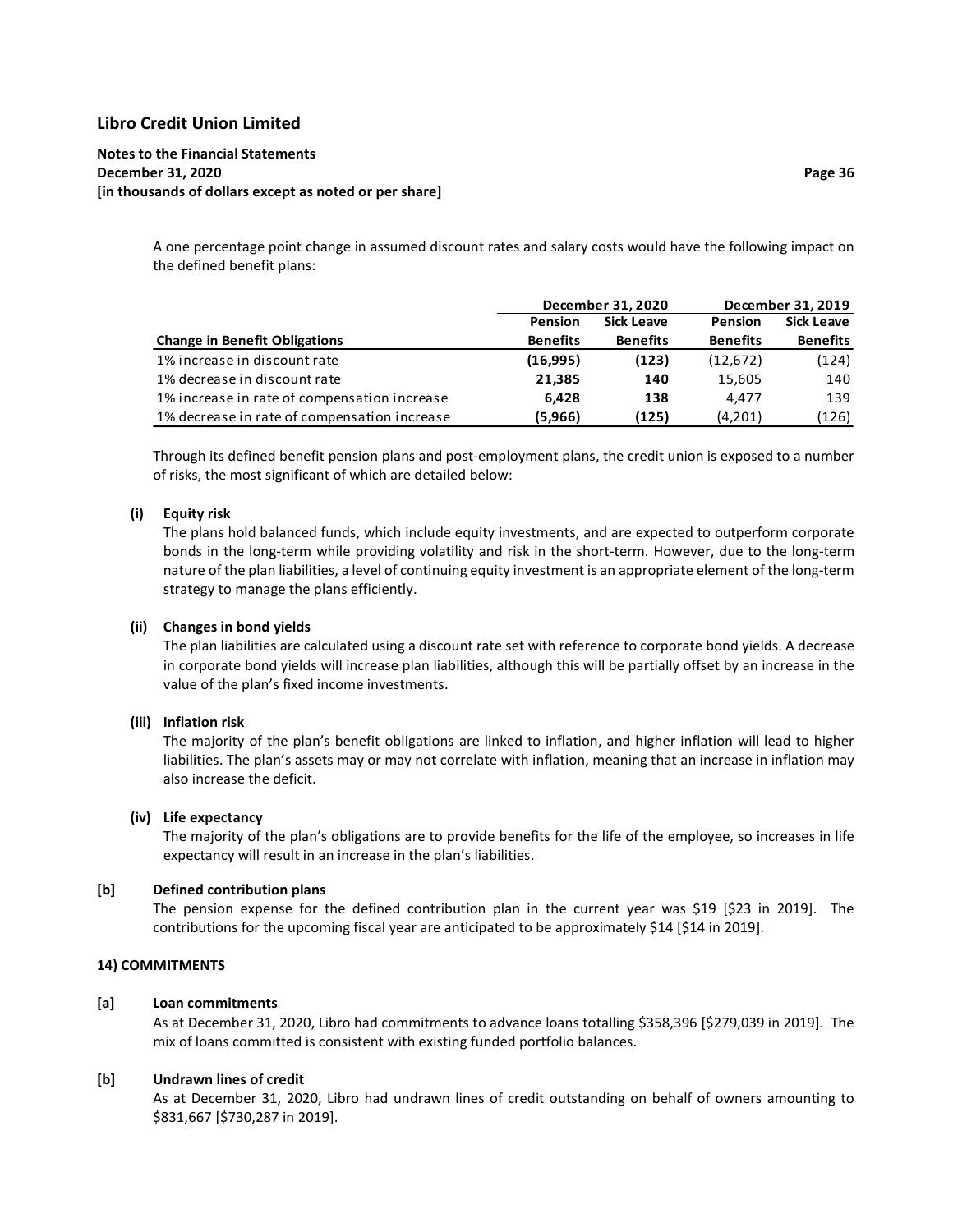# Notes to the Financial Statements December 31, 2020 Page 37 [in thousands of dollars except as noted or per share]

### [c] Letters of credit

### [d] ECL on commitments

### 15) DERIVATIVE FINANCIAL INSTRUMENTS

|     | [in thousands of dollars except as noted or per share]                                                                                                                                                                        |                   |                           |               |                    |
|-----|-------------------------------------------------------------------------------------------------------------------------------------------------------------------------------------------------------------------------------|-------------------|---------------------------|---------------|--------------------|
| [c] | Letters of credit<br>As at December 31, 2020, Libro had letters of credit outstanding on behalf of owners amounting to \$37,247<br>[\$39,209 in 2019].                                                                        |                   |                           |               |                    |
| [d] | <b>ECL on commitments</b><br>Included in the ECL in note 6 is \$582 [\$202 in 2019] related to undrawn lines of credit and unused letters of<br>credit.                                                                       |                   |                           |               |                    |
|     |                                                                                                                                                                                                                               |                   |                           |               |                    |
|     | 15) DERIVATIVE FINANCIAL INSTRUMENTS                                                                                                                                                                                          |                   |                           |               |                    |
|     | The following table summarizes the carrying values of the derivative financial instruments held by Libro. The credit union<br>only enters into derivative contracts with a counterparty it has determined to be creditworthy. |                   |                           |               |                    |
|     |                                                                                                                                                                                                                               | December 31, 2020 |                           |               | December 31, 2019  |
|     | Counterparty                                                                                                                                                                                                                  |                   | <b>Assets Liabilities</b> | <b>Assets</b> | <b>Liabilities</b> |
|     | Interest rate swap agreements                                                                                                                                                                                                 |                   | 3,718                     | 1,950         | 165                |
|     | Index-linked term deposit hedge agreements                                                                                                                                                                                    | 649               | 649                       | 757           | 757                |

### Interest rate swap agreements

|                                                      |                 | Index-linked term deposit hedge agreements |                                                                                                                            | 649<br>649            |                | 757              | 757         |
|------------------------------------------------------|-----------------|--------------------------------------------|----------------------------------------------------------------------------------------------------------------------------|-----------------------|----------------|------------------|-------------|
|                                                      |                 |                                            |                                                                                                                            | 649<br>4,367          |                | 2,707            | 922         |
| Interest rate swap agreements                        |                 |                                            |                                                                                                                            |                       |                |                  |             |
|                                                      |                 |                                            | Libro enters into interest rate swap agreements in order to hedge against exposure to interest rate fluctuations. As at    |                       |                |                  |             |
|                                                      |                 |                                            | December 31, 2020, Libro was party to six such agreements [eight in 2019] with Central 1. The agreements, in aggregate,    |                       |                |                  |             |
|                                                      |                 |                                            | represent a notional principal amount of \$103,473 [\$203,639 in 2019]. The notional principal amounts are used as the     |                       |                |                  |             |
|                                                      |                 |                                            | basis for determining payments under the contracts and are not actually exchanged between Libro and its counterparties.    |                       |                |                  |             |
|                                                      |                 |                                            | Interest rate swap agreements are valued by netting the discounted variable and fixed cash flows. Variable cash flows      |                       |                |                  |             |
|                                                      |                 |                                            | are calculated using implied interest rates as determined by current Canadian Dealer Offered Rate ("CDOR") and swap        |                       |                |                  |             |
|                                                      |                 |                                            | interest rates, and term relationships. Fixed cash flows are calculated based on the rates stated in the agreements. These |                       |                |                  |             |
|                                                      |                 |                                            | notional cash flows are discounted using the relevant points on the zero-interest curve as derived from the month-end      |                       |                |                  |             |
| CDOR and swap rates.                                 |                 |                                            |                                                                                                                            |                       |                |                  |             |
| A summary of Libro's swap agreements is given below: |                 |                                            |                                                                                                                            |                       |                |                  |             |
|                                                      |                 |                                            | December 31, 2020                                                                                                          |                       |                |                  | Value       |
|                                                      | <b>Notional</b> | Maturity                                   | <b>Paying Rate</b><br><b>Index</b>                                                                                         | <b>Receiving Rate</b> |                | Paying Receiving |             |
| Counterparty<br>Central 1                            | Amount<br>1,124 | Date<br>May 2021                           | 10-year swap rate - fixed                                                                                                  | Index<br>30-day CDOR  | Rate<br>1.860% | Rate<br>0.469%   | Fair        |
| Central 1                                            | 934             | Jun. 2021                                  | 10-year swap rate - fixed                                                                                                  | 30-day CDOR           | 3.070%         | 0.469%           | (6)<br>(12) |
| Central 1                                            | 1,124           | Jul. 2021                                  | 10-year swap rate - fixed                                                                                                  | 30-day CDOR           | 1.890%         | 0.460%           | (9)         |
| Central 1                                            | 291             | Oct. 2022                                  | 10-year swap rate - fixed                                                                                                  | 30-day CDOR           | 2.090%         | 0.469%           | (8)         |
| Central 1                                            | 50,000          | May 2024                                   | 5-year swap rate - fixed                                                                                                   | 30-day CDOR           | 1.825%         | 0.460%           | (2,065)     |
| Central 1                                            | 50,000          | Aug. 2024                                  | 5-year swap rate - fixed                                                                                                   | 30-day CDOR           | 1.460%         | 0.469%           | (1,618)     |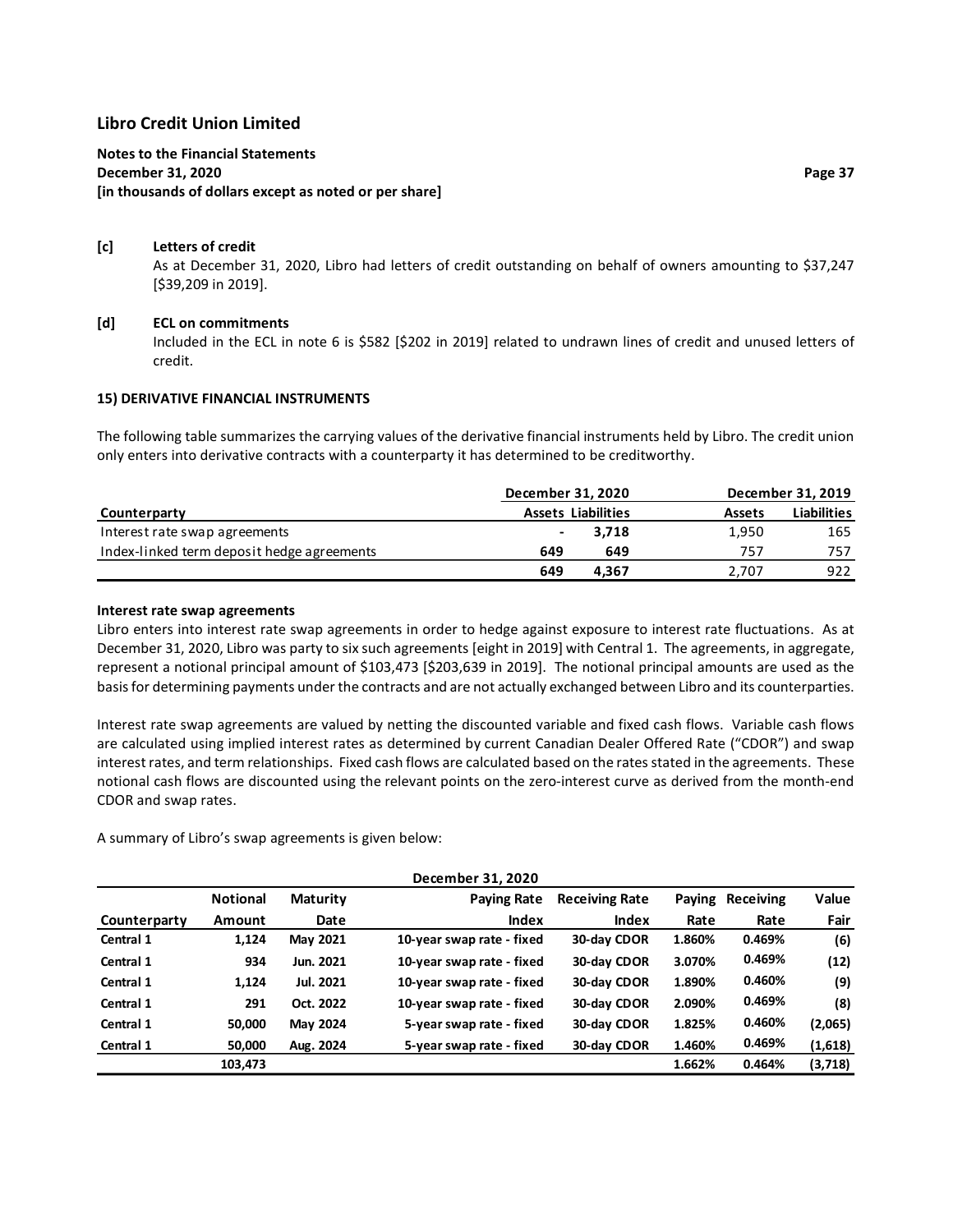Notes to the Financial Statements December 31, 2020 Page 38 [in thousands of dollars except as noted or per share]

Notional Maturity Paying Rate Receiving Rate Paying Receiving Fair Counterparty Amount Date Index Index Rate Rate Value Central 1 50,000 Apr. 2020 5-year swap rate - fixed 30-day CDOR 1.283% 2.064% 182 Central 1 50,000 Aug. 2020 30-day CDOR rate - fixed 1.980% 1.700% **Page 38**<br> **Ceiving Rate Paying Receiving Fair**<br> **Index Rate Rate Value**<br>
30-day CDOR 1.283% 2.064% 182<br>
rate - fixed 1.980% 1.700% (149)<br>
30-day CDOR 1.860% 1.983% 2<br>
30-day CDOR 3.070% 1.965% (15)<br>
30-day CDOR 1.890% 2.0 rate - fixed 1.980% 1.700% (149) Libro Credit Union Limited<br>
Votes to the Financial Statements<br>
The Moussands of dollars except as noted or per share)<br>
Notional Maturity<br>
Notional Maturity<br>
Peying Receving Rate Paying Receiving<br>
Counterparty Amount<br>
Count Central 1 974 Jun. 2021 10-year swap rate - fixed 30-day CDOR 3.070% 1.965% (15) Central 1 1,172 Jul. 2021 10-year swap rate - fixed 30-day CDOR 1.890% 2.069% 1 Central 1 321 Oct. 2022 10-year swap rate - fixed 30-day CDOR 2.090% 1.999% (1) Central 1 50,000 May 2024 5-year swap rate - fixed 30-day CDOR 1.825% 2.064% 421 Central 1 50,000 Aug. 2024 5-year swap rate - fixed 30-day CDOR 1.460% 1.980% 1,344 **Drightine 1.1.122**<br> **December 31, 2019**<br> **December 31, 2019**<br> **December 31, 2019**<br> **December 31, 2019**<br> **December 31, 2019**<br> **December 31, 2019**<br> **December 31, 2019**<br> **December 31, 2019**<br> **December 31, 2019**<br> **December 31** December 31, 2019

### Foreign exchange forward contracts

Libro uses foreign exchange forward contracts to manage liquidity, interest income, and to hedge the exchange risk in products denominated in US dollars. As at December 31, 2020, Libro was not party to any such agreements [none in 2019] with Central 1.

From time to time, Libro enters into foreign exchange forward contracts with some of its owners. Owners enter into these contracts primarily to manage interest expense and hedge against US dollar exchange rates in their own operations. The notional value of these agreements in US dollars was \$771 [\$258 in 2019] at year-end. Libro enters into offsetting agreements with Central 1 to hedge the exchange risk with its owners. The notional amount of these offsetting agreements in US dollars was \$745 [\$100 in 2019] at year-end. These agreements represent a fair market value on a combined basis of nil [nil in 2019] at year-end.

#### Index-linked term deposit agreements

Libro has outstanding \$6,727 [\$9,066 in 2019] in index-linked term deposits to its owners. The index-linked term deposits are three and five-year deposits that pay interest at the end of the term, based on performance of a variety of indices. The embedded derivative associated with these deposits is presented in liabilities and has a fair value of \$649 [\$757 in 2019].

Libro has entered into agreements with Central 1 to offset the exposure to the indices associated with each product, whereby the credit union pays a fixed rate of interest for the term of each index-linked deposit on the face value of the deposits sold. At the end of the term, the credit union receives an amount equal to the amount that will be paid to depositors based on the performance of the indices. As at December 31, 2020, Libro had entered into such contracts in the amount of \$6,727 [\$9,066 in 2019]. The agreements are secured by a general security agreement covering all assets of the credit union. The embedded derivative associated with these agreements is presented in assets and has a fair value of \$649 [\$757 in 2019].

#### Hedge accounting for interest rate swaps

As part of its risk management strategy for interest rate risk, the credit union uses interest rate swaps to reduce its exposure. A discussion of the credit union's approach to management of interest rate risk is in note 21[c].

As at December 31, 2020, Libro had no financial instruments designated for hedge accounting.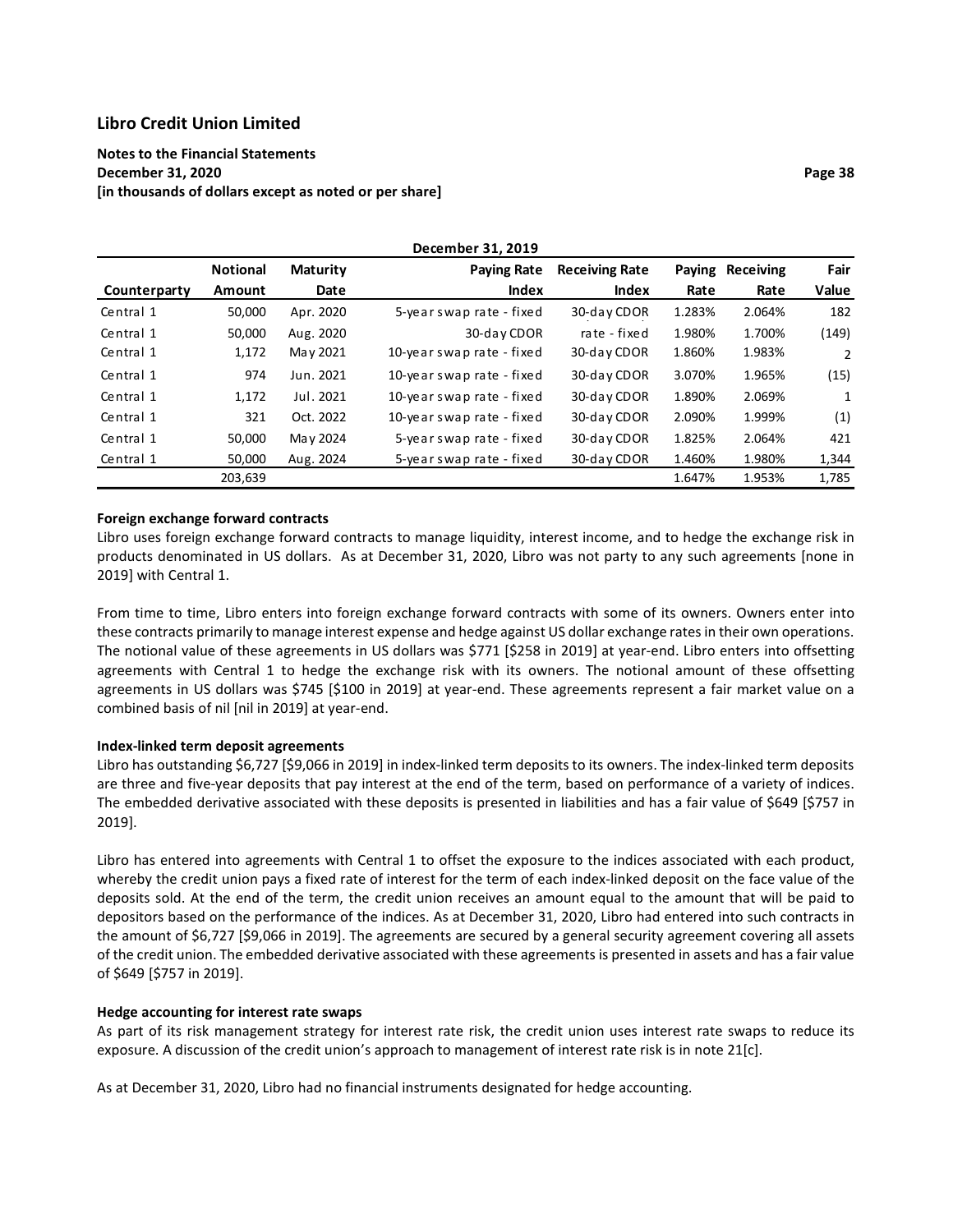Notes to the Financial Statements December 31, 2020 Page 39 [in thousands of dollars except as noted or per share]

### 16) OWNERS' DEPOSITS

|                                      | December 31, | December 31, |
|--------------------------------------|--------------|--------------|
|                                      | 2020         | 2019         |
| Demand deposits                      | 896,286      | 745,375      |
| Chequing deposits                    | 1,441,814    | 1,052,079    |
| Term deposits                        | 1,123,592    | 1,038,758    |
| Registered savings plans             | 321,118      | 317,102      |
| Registered income funds              | 214,443      | 202,221      |
| Registered tax free savings accounts | 413,507      | 367,251      |
|                                      | 4,410,760    | 3,722,786    |

| Registered tax free savings accounts                                                                                                                                                                                                                                           |           |                     |                      |                   |                                          | 413,507 | 367,251      |
|--------------------------------------------------------------------------------------------------------------------------------------------------------------------------------------------------------------------------------------------------------------------------------|-----------|---------------------|----------------------|-------------------|------------------------------------------|---------|--------------|
|                                                                                                                                                                                                                                                                                |           |                     |                      |                   | 4,410,760                                |         | 3,722,786    |
| Owners' deposits are either redeemable on demand or have a fixed date of maturity up to five years. Interest rates are<br>set based upon the type, size and term to maturity of the deposit. All owners' deposits are financial liabilities and<br>measured at amortized cost. |           |                     |                      |                   |                                          |         |              |
| The term to maturity and effective interest rates of Libro owners' deposit portfolio were as follows:                                                                                                                                                                          |           |                     |                      |                   |                                          |         |              |
|                                                                                                                                                                                                                                                                                |           |                     |                      | December 31, 2020 |                                          |         |              |
| Maturity                                                                                                                                                                                                                                                                       | Demand    | 1 year<br>or Less   | Over 1 to<br>2 Years | 3 Years           | Over 2 to Over 3 to Over 4 to<br>4 Years | 7 Years | Total        |
| <b>Total deposits</b>                                                                                                                                                                                                                                                          |           | 2,500,043 1,082,821 | 471,940              | 163,477           | 102,382                                  | 90,097  | 4,410,760    |
| <b>Effective interest rate</b>                                                                                                                                                                                                                                                 | 0.26%     | 1.66%               | 2.26%                | 2.35%             | 2.66%                                    | 2.20%   | 1.00%        |
|                                                                                                                                                                                                                                                                                |           |                     |                      | December 31, 2019 |                                          |         |              |
|                                                                                                                                                                                                                                                                                |           | 1 year              | Over 1 to            |                   | Over 2 to Over 3 to Over 4 to            |         |              |
| <b>Maturity</b>                                                                                                                                                                                                                                                                | Demand    | or Less             | 2 Years              | 3 Years           | 4 Years                                  | 7 Years | <b>Total</b> |
| <b>Total deposits</b>                                                                                                                                                                                                                                                          | 1,932,042 | 997,546             | 381,940              | 241,632           | 92,933                                   | 76,693  | 3,722,786    |
|                                                                                                                                                                                                                                                                                | 0.86%     | 2.11%               | 2.45%                | 2.66%             | 2.73%                                    | 2.85%   | 1.57%        |

|                                |           | December 31, 2019 |         |         |         |                                         |              |
|--------------------------------|-----------|-------------------|---------|---------|---------|-----------------------------------------|--------------|
|                                |           | 1 vear            |         |         |         | Over 1 to Over 2 to Over 3 to Over 4 to |              |
| Maturity                       | Demand    | or Less           | 2 Years | 3 Years | 4 Years | 7 Years                                 | <b>Total</b> |
| <b>Total deposits</b>          | 1.932.042 | 997.546           | 381.940 | 241,632 | 92.933  | 76.693                                  | 3.722.786    |
| <b>Effective interest rate</b> | 0.86%     | 2.11%             | 2.45%   | 2.66%   | 2.73%   | 2.85%                                   | 1.57%        |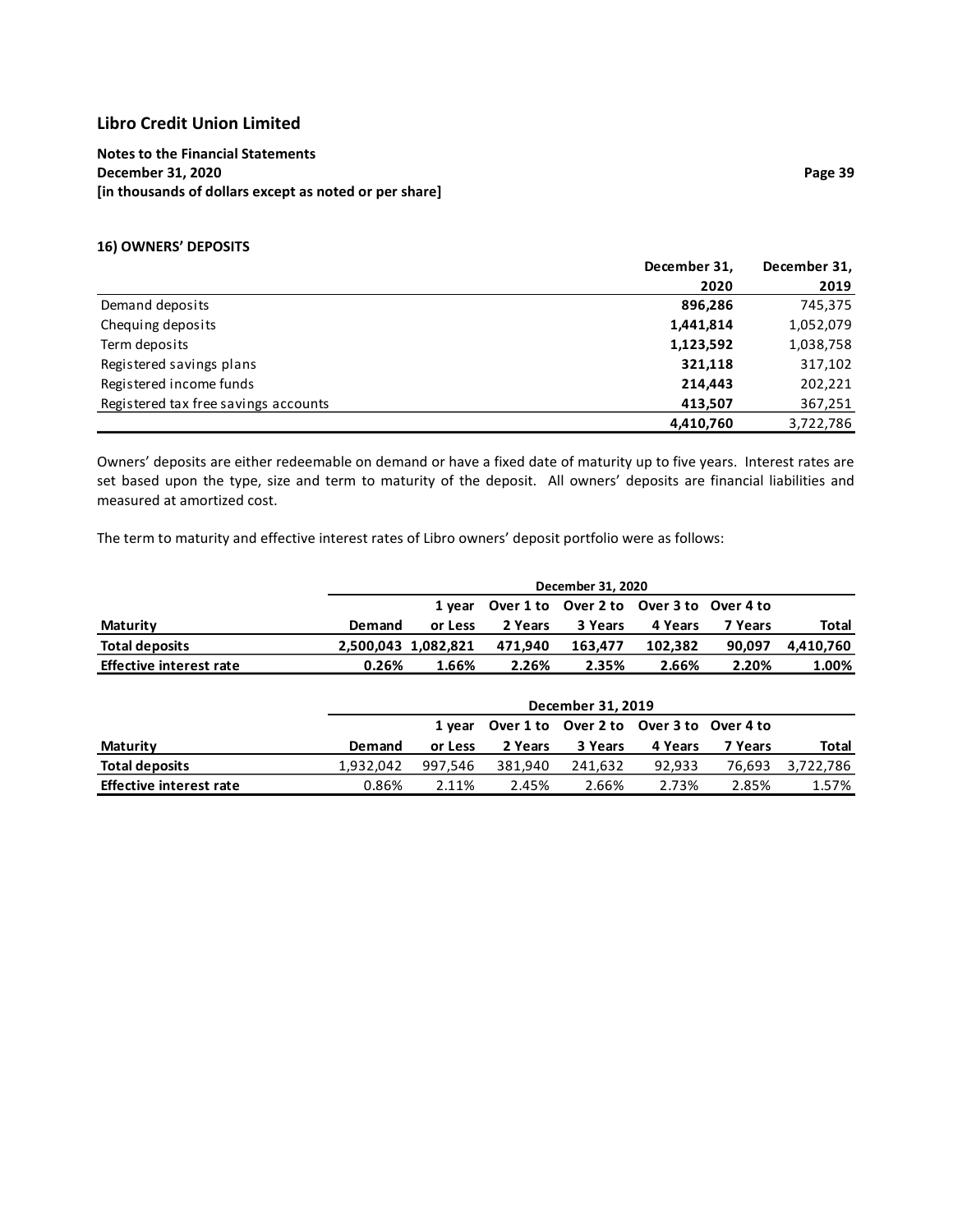Notes to the Financial Statements December 31, 2020 Page 40 [in thousands of dollars except as noted or per share]

### 17) STATEMENTS OF INCOME AND CASH FLOW DISCLOSURES

# [a] Interest income and expense

The amount of income earned from each loan class and interest expense for each type of deposit was as follows:

|                                      | December 31, | December 31, |
|--------------------------------------|--------------|--------------|
|                                      | 2020         | 2019         |
| Interest Income                      |              |              |
| Residential mortgage loans           | 46,983       | 43,923       |
| Personal loans                       | 12,960       | 15,661       |
| Agricultural loans                   | 36,161       | 38,937       |
| Commercial loans                     | 50,775       | 49,509       |
|                                      | 146,879      | 148,030      |
| <b>Interest Expense</b>              |              |              |
| Demand deposits                      | 4,721        | 8,775        |
| Chequing deposits                    | 3,387        | 4,958        |
| Term deposits                        | 22,336       | 22,036       |
| Registered savings plans             | 6,863        | 6,969        |
| Registered income funds              | 4,705        | 4,455        |
| Registered tax free savings accounts | 7,472        | 7,328        |
|                                      | 49,484       | 54,521       |

### [b] Non-interest income

Non-interest income consists of the following:

|                                          | December 31, | December 31, |  |
|------------------------------------------|--------------|--------------|--|
|                                          | 2020         | 2019         |  |
| Service fees                             | 12,511       | 12,214       |  |
| Commissions                              | 4,967        | 4,801        |  |
| Foreign exchange                         | 1,485        | 1,814        |  |
| Unrealized gains (losses) on derivatives | (5, 127)     | 1,041        |  |
| Income from property                     | 358          | 255          |  |
|                                          | 14,194       | 20.125       |  |

### [c] Supplemental cash flow disclosures

Total interest paid in the year on owners' deposits and securitization liabilities was \$55,184 [\$53,516 in 2019]. Total interest received on loans to owners and investments was \$151,660 [\$153,957 in 2019].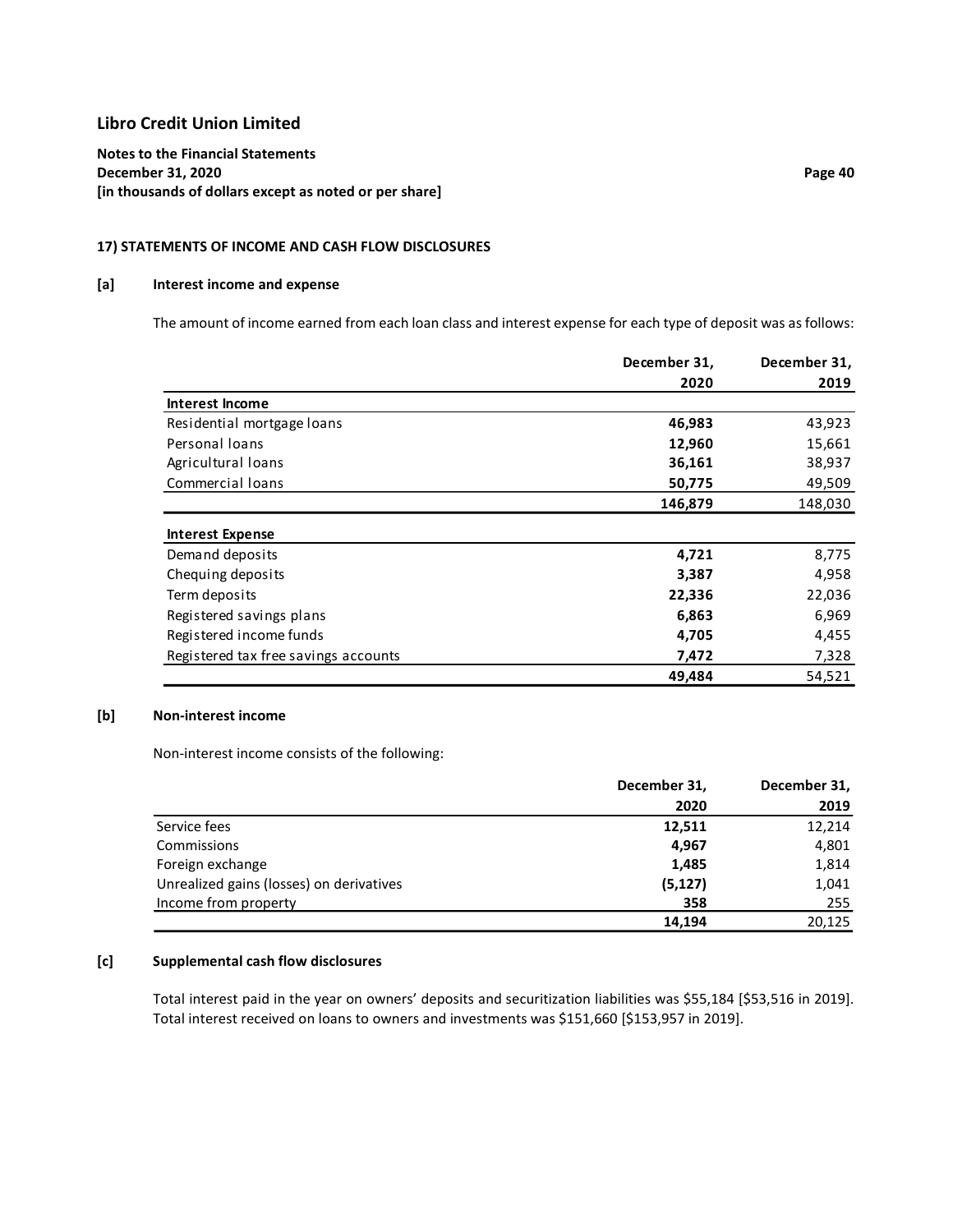Notes to the Financial Statements December 31, 2020 Page 41 [in thousands of dollars except as noted or per share]

### 18) FINANCIAL INSTRUMENTS

The following table represents the fair values of Libro's financial instruments. The fair values disclosed do not include the value of assets that are not considered financial instruments. While the fair value amounts are intended to represent estimates of the amounts at which these instruments could be exchanged in a current transaction between willing parties, some of Libro's financial instruments lack an available trading market. Consequently, the fair values presented are estimates derived using present value and other valuations techniques and may not be indicative of the net realizable values. The calculation of estimated fair values is based on market conditions at a specific point in time and may not be reflective of future fair values.

|                                   |                   | December 31, 2020 |                              |                   | December 31, 2019 |                              |  |
|-----------------------------------|-------------------|-------------------|------------------------------|-------------------|-------------------|------------------------------|--|
|                                   | <b>Book Value</b> |                   | <b>Fair Value Difference</b> | <b>Book Value</b> |                   | <b>Fair Value Difference</b> |  |
| Amortized Cost                    |                   |                   |                              |                   |                   |                              |  |
| Loans to owners                   | 3,873,051         | 3,941,567         | 68,516                       | 3,722,850         | 3,741,286         | 18,436                       |  |
| <b>Investments</b>                | 942,736           | 947,256           | 4,520                        | 350,806           | 350,495           | (311)                        |  |
| Fair Value through Profit or Loss |                   |                   |                              |                   |                   |                              |  |
| <b>Investments</b>                | 21,082            | 21,082            |                              | 20,942            | 20,942            |                              |  |
| Index-linked deposits             | 649               | 649               |                              | 757               | 757               |                              |  |
| Derivative financial instruments  |                   |                   |                              | 1,950             | 1,950             |                              |  |
| Total financial assets            | 4,837,518         | 4,910,554         | 73,036                       | 4,097,305         | 4,115,430         | 18,125                       |  |
| Amortized Cost                    |                   |                   |                              |                   |                   |                              |  |
| Owners' deposits                  | 4,410,760         | 4,419,069         | (8,309)                      | 3,722,786         | 3,725,439         | (2,653)                      |  |
| Accrued and other liabilities     | 17,734            | 17,734            |                              | 16,735            | 16,735            |                              |  |
| Securitization liabilities        | 140,617           | 141,203           | (586)                        | 127,177           | 126,730           | 447                          |  |
| Fair Value through Profit or Loss |                   |                   |                              |                   |                   |                              |  |
| Index-linked deposits             | 649               | 649               |                              | 757               | 757               |                              |  |
| Derivative financial instruments  | 3,718             | 3,718             |                              | 165               | 165               |                              |  |
| Total financial liabilities       | 4,573,478         | 4,582,373         | (8,895)                      | 3,867,620         | 3,869,826         | (2,206)                      |  |

Estimated fair values are determined as follows:

- (i) Fair values for items that are short term in nature approximate their book value. These include cash and cash equivalents, accrued interest receivable, other assets, accrued and other liabilities and accrued interest payable. Fair values for floating rate financial instruments are equal to book value as the interest rates automatically reprice to market.
- (ii) Investments are valued using quoted market prices where available. Cost is used where no ready market values are available.
- (iii) Fixed-rate loans are valued by discounting the contractual future cash flows at current market rates for loans with similar credit risks.
- (iv) Fixed-rate deposits are valued by discounting the contractual future cash flows using market rates currently being offered for deposits with similar terms.

Fair values are determined based on a three-level fair value hierarchy that reflects the significance of the inputs used in making the measurements. The levels of the hierarchy are as follows:

- (i) Level 1 Unadjusted quoted prices in active markets for identical financial assets and financial liabilities;
- (ii) Level 2 Inputs other than quoted prices that are observable for the financial asset or financial liability either directly or indirectly; and
- (iii) Level 3 Inputs that are not based on observable market data.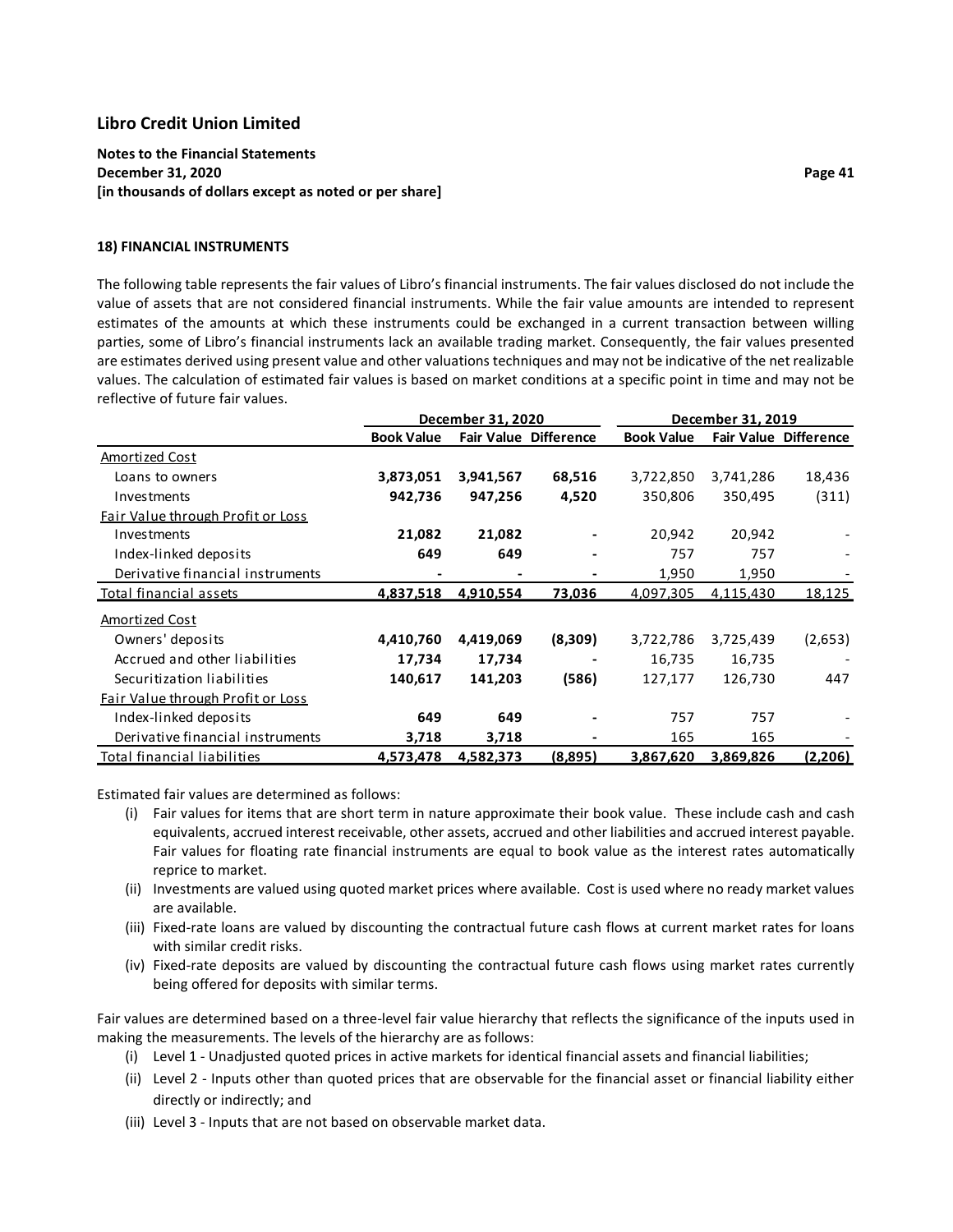# Notes to the Financial Statements December 31, 2020 Page 42 [in thousands of dollars except as noted or per share]

The following table illustrates the classification of Libro's financial instruments within the fair value hierarchy:

|                                           |         | December 31, 2020 |           |           |  |  |  |  |
|-------------------------------------------|---------|-------------------|-----------|-----------|--|--|--|--|
|                                           | Level 1 | Level 2           | Level 3   | Total     |  |  |  |  |
| <b>Recorded at Fair Value</b>             |         |                   |           |           |  |  |  |  |
| <u>Assets</u>                             |         |                   |           |           |  |  |  |  |
| Index-linked deposits                     |         | 649               |           | 649       |  |  |  |  |
| Central 1 Class E shares                  |         |                   | 6,487     | 6,487     |  |  |  |  |
| Central 1 Class A shares                  |         |                   | 1,415     | 1,415     |  |  |  |  |
| Central 1 Class F shares                  |         |                   | 12,895    | 12,895    |  |  |  |  |
| Other investments                         |         |                   | 285       | 285       |  |  |  |  |
| Total assets held at fair value           |         | 649               | 21,082    | 21,731    |  |  |  |  |
| <b>Liabilities</b>                        |         |                   |           |           |  |  |  |  |
| Index-linked deposits                     |         | 649               |           | 649       |  |  |  |  |
| Derivative financial instruments          |         | 3,718             |           | 3,718     |  |  |  |  |
| Total liabilities held at fair value      |         | 4,367             |           | 4,367     |  |  |  |  |
| <b>Fair Value Disclosed</b>               |         |                   |           |           |  |  |  |  |
| Assets                                    |         |                   |           |           |  |  |  |  |
| Loans to owners                           |         |                   | 3,941,567 | 3,941,567 |  |  |  |  |
| Investments                               |         | 947,256           |           | 947,256   |  |  |  |  |
| Total assets disclosed at fair value      |         | 947,256           | 3,941,567 | 4,888,823 |  |  |  |  |
| <b>Liabilities</b>                        |         |                   |           |           |  |  |  |  |
| Owners' deposits                          |         | 4,419,069         |           | 4,419,069 |  |  |  |  |
| Securitization liabilities                |         | 141,203           |           | 141,203   |  |  |  |  |
| Total liabilities disclosed at fair value |         | 4,560,272         |           | 4,560,272 |  |  |  |  |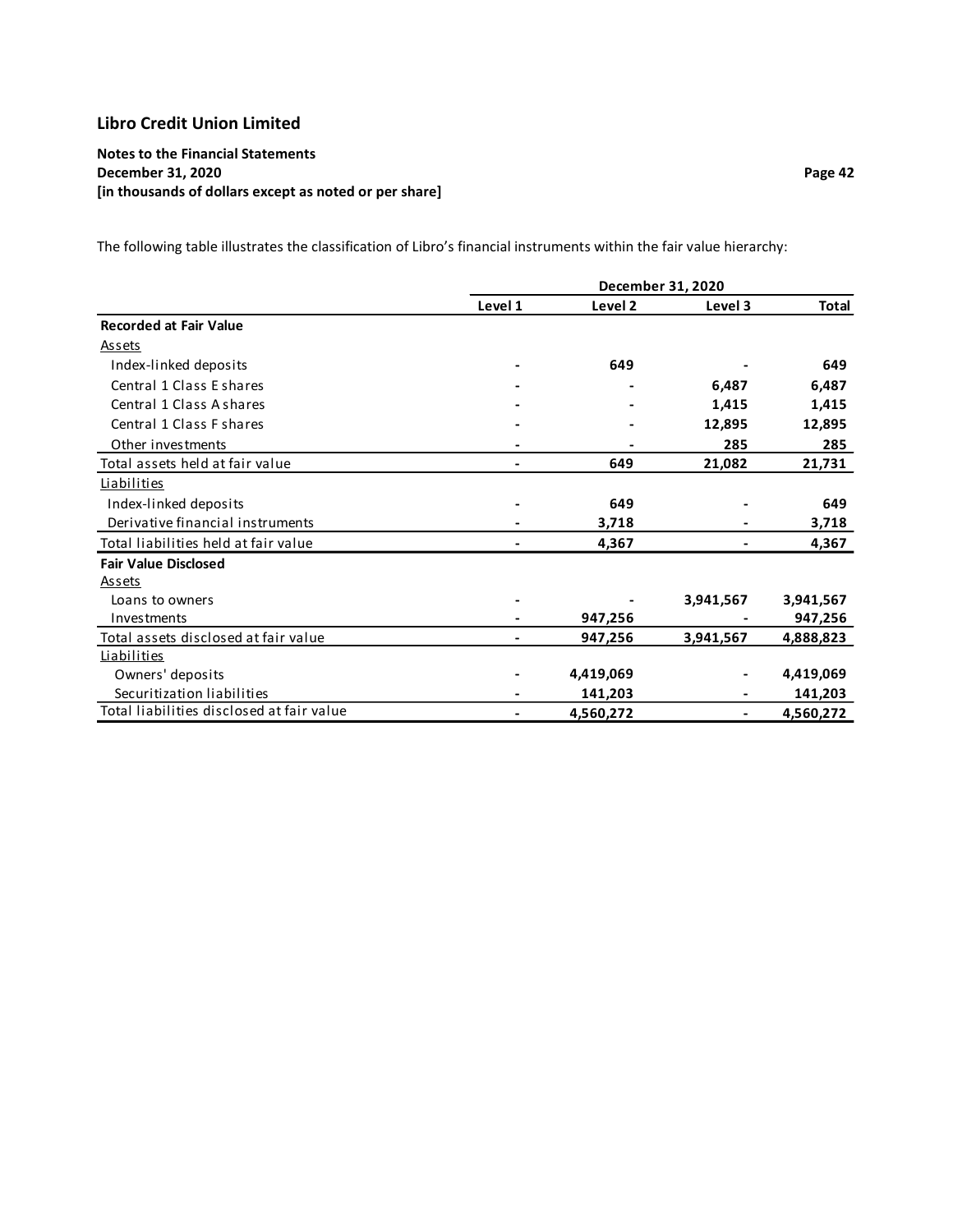# Notes to the Financial Statements December 31, 2020 Page 43 [in thousands of dollars except as noted or per share]

|                                                                   |                        |                          | December 31, 2019        |                                |
|-------------------------------------------------------------------|------------------------|--------------------------|--------------------------|--------------------------------|
|                                                                   | Level 1                | Level 2                  | Level 3                  | <b>Total</b>                   |
| <b>Recorded at Fair Value</b>                                     |                        |                          |                          |                                |
| <u>Assets</u>                                                     |                        |                          |                          |                                |
| Index-linked deposits                                             |                        | 757                      | $\overline{\phantom{a}}$ | 757                            |
| Central 1 Class E shares                                          |                        |                          | 6,487                    | 6,487                          |
| Central 1 Class A shares                                          |                        |                          | 1,389                    | 1,389                          |
| Central 1 Class F shares                                          |                        | $\overline{\phantom{a}}$ | 12,781                   | 12,781                         |
| Other investments                                                 |                        | $\tilde{\phantom{a}}$    | 285                      | 285                            |
| Derivative financial instruments                                  | $\blacksquare$         | 1,950                    |                          | 1,950                          |
| Total assets held at fair value                                   | $\sim$                 | 2,707                    | 20,942                   | 23,649                         |
| <b>Liabilities</b>                                                |                        |                          |                          |                                |
| Index-linked deposits                                             |                        | 757                      |                          | 757                            |
| Derivative financial instruments                                  |                        | 165                      |                          | 165                            |
| Total liabilities held at fair value                              |                        | 922                      | $\overline{a}$           | 922                            |
| <b>Fair Value Disclosed</b>                                       |                        |                          |                          |                                |
| <b>Assets</b>                                                     |                        |                          |                          |                                |
| Loans to owners                                                   |                        | $\overline{\phantom{a}}$ | 3,741,286                | 3,741,286                      |
| Investments                                                       | $\blacksquare$         | 350,495                  | $\overline{\phantom{a}}$ | 350,495                        |
| Total assets disclosed at fair value                              | $\blacksquare$         | 350,495                  | 3,741,286                | 4,091,781                      |
| Liabilities                                                       |                        |                          |                          |                                |
| Owners' deposits                                                  |                        | 3,725,439                | $\overline{\phantom{a}}$ | 3,725,439                      |
| Securitization liabilities                                        | $\blacksquare$         | 126,730                  | $\overline{\phantom{a}}$ | 126,730                        |
| Total liabilities disclosed at fair value                         |                        | 3,852,169                |                          | 3,852,169                      |
|                                                                   |                        |                          |                          |                                |
| <b>19) INCOME TAXES</b>                                           |                        |                          |                          |                                |
|                                                                   |                        |                          |                          |                                |
| Significant components of the deferred tax assets are as follows: |                        |                          |                          |                                |
|                                                                   |                        | <b>Statements</b>        |                          |                                |
|                                                                   |                        |                          |                          |                                |
|                                                                   | <b>January 1, 2020</b> | of Income                |                          |                                |
| Allowance for credit losses                                       | 1,121                  | 762                      |                          | OCI December 31, 2020<br>1,883 |
| Employee future benefits                                          | 3,203                  | 212                      | 1,267                    | 4,682                          |
| Property and equipment                                            | 67                     | (47)                     |                          | 20                             |
| Fair value adjustments on acquisition                             | (98)                   | 98                       |                          |                                |
| Deferred revenue                                                  | 343                    | 29                       |                          | 372                            |
| Prepaid expenses                                                  | $\blacksquare$         | (232)                    |                          | (232)                          |

# 19) INCOME TAXES

|                                       |                 | <b>Statements</b> |       |                          |
|---------------------------------------|-----------------|-------------------|-------|--------------------------|
|                                       | January 1, 2020 | of Income         | OCI   | <b>December 31, 2020</b> |
| Allowance for credit losses           | 1,121           | 762               |       | 1,883                    |
| Employee future benefits              | 3,203           | 212               | 1,267 | 4,682                    |
| Property and equipment                | 67              | (47)              |       | 20                       |
| Fair value adjustments on acquisition | (98)            | 98                |       |                          |
| Deferred revenue                      | 343             | 29                |       | 372                      |
| Prepaid expenses                      |                 | (232)             |       | (232)                    |
|                                       | 4,636           | 822               | 1,267 | 6,725                    |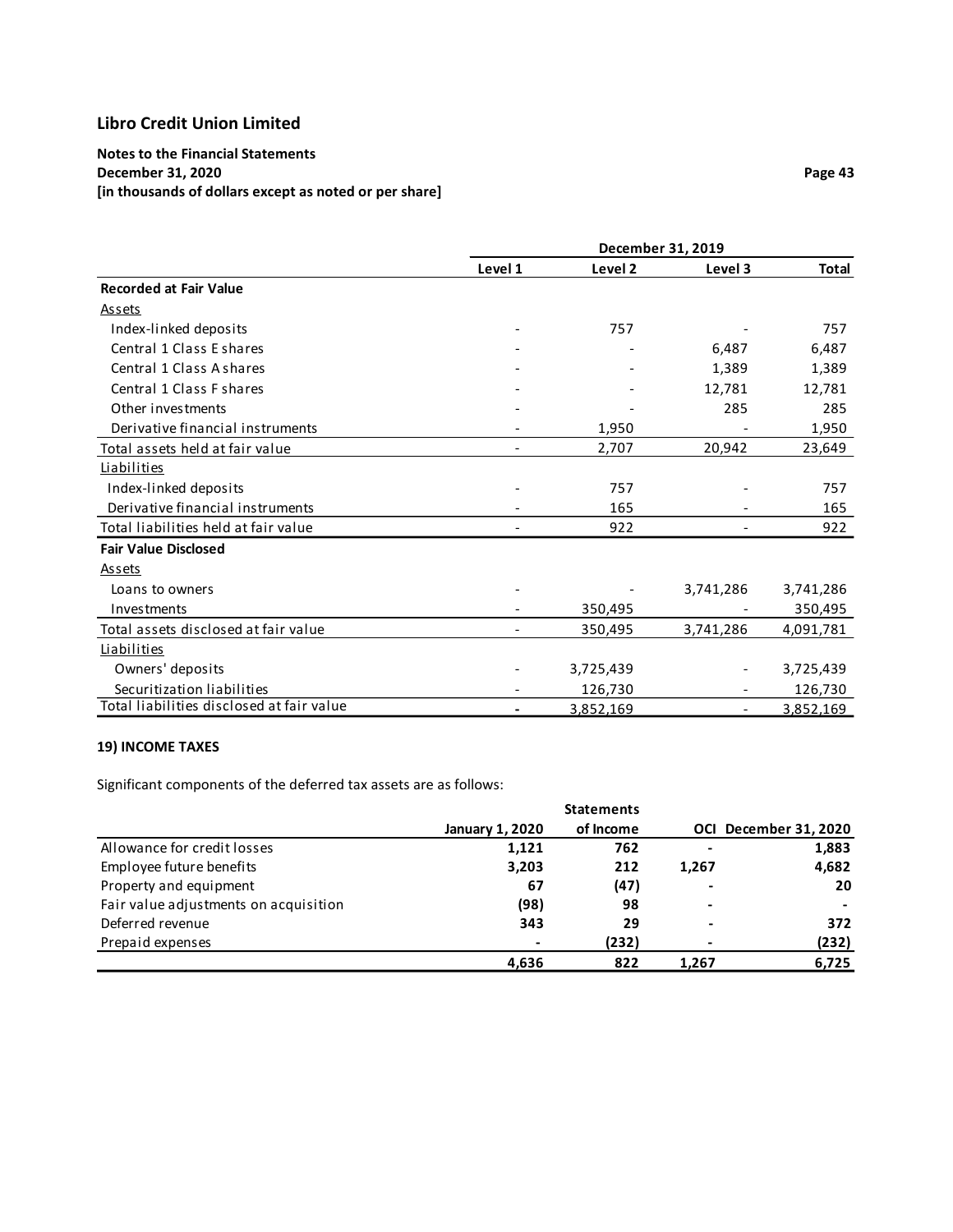# Notes to the Financial Statements December 31, 2020 **Page 44** [in thousands of dollars except as noted or per share]

| <b>Libro Credit Union Limited</b><br><b>Notes to the Financial Statements</b><br>December 31, 2020<br>[in thousands of dollars except as noted or per share]<br><b>Statements</b><br><b>January 1, 2019</b><br>of Income<br>Allowance for credit losses<br>(72)<br>1,193<br>$\blacksquare$<br>Employee future benefits<br>1,928<br>173<br>1,102<br>270<br>(203)<br>Property and equipment<br>(500)<br>402<br>Fair value adjustments on acquisition<br>Deferred revenue<br>70<br>273<br>Cash flow hedges<br>12<br>(12)<br>$\overline{\phantom{a}}$<br>3,176<br>1,090<br>370<br>The reconciliation of income tax computed at the statutory rates to income tax expense is as follows:<br>%<br>Amount<br>Expected tax provision based on combined federal and provincial<br>2,439<br>26.5%<br>rate<br>Ontario rate reduction<br>(764)<br>(8.3%)<br>Permanent difference<br>39<br>0.4%<br>205<br>2.2%<br>Other<br>1,919<br>21%<br>Tax amounts related to current year OCI are as follows:<br>December 31, 2020 |                       |                          |
|------------------------------------------------------------------------------------------------------------------------------------------------------------------------------------------------------------------------------------------------------------------------------------------------------------------------------------------------------------------------------------------------------------------------------------------------------------------------------------------------------------------------------------------------------------------------------------------------------------------------------------------------------------------------------------------------------------------------------------------------------------------------------------------------------------------------------------------------------------------------------------------------------------------------------------------------------------------------------------------------------------|-----------------------|--------------------------|
|                                                                                                                                                                                                                                                                                                                                                                                                                                                                                                                                                                                                                                                                                                                                                                                                                                                                                                                                                                                                            |                       |                          |
|                                                                                                                                                                                                                                                                                                                                                                                                                                                                                                                                                                                                                                                                                                                                                                                                                                                                                                                                                                                                            |                       |                          |
|                                                                                                                                                                                                                                                                                                                                                                                                                                                                                                                                                                                                                                                                                                                                                                                                                                                                                                                                                                                                            |                       |                          |
|                                                                                                                                                                                                                                                                                                                                                                                                                                                                                                                                                                                                                                                                                                                                                                                                                                                                                                                                                                                                            |                       |                          |
|                                                                                                                                                                                                                                                                                                                                                                                                                                                                                                                                                                                                                                                                                                                                                                                                                                                                                                                                                                                                            |                       |                          |
|                                                                                                                                                                                                                                                                                                                                                                                                                                                                                                                                                                                                                                                                                                                                                                                                                                                                                                                                                                                                            |                       | Page 44                  |
|                                                                                                                                                                                                                                                                                                                                                                                                                                                                                                                                                                                                                                                                                                                                                                                                                                                                                                                                                                                                            |                       |                          |
|                                                                                                                                                                                                                                                                                                                                                                                                                                                                                                                                                                                                                                                                                                                                                                                                                                                                                                                                                                                                            |                       |                          |
|                                                                                                                                                                                                                                                                                                                                                                                                                                                                                                                                                                                                                                                                                                                                                                                                                                                                                                                                                                                                            |                       |                          |
|                                                                                                                                                                                                                                                                                                                                                                                                                                                                                                                                                                                                                                                                                                                                                                                                                                                                                                                                                                                                            | OCI December 31, 2019 |                          |
|                                                                                                                                                                                                                                                                                                                                                                                                                                                                                                                                                                                                                                                                                                                                                                                                                                                                                                                                                                                                            |                       | 1,121                    |
|                                                                                                                                                                                                                                                                                                                                                                                                                                                                                                                                                                                                                                                                                                                                                                                                                                                                                                                                                                                                            |                       | 3,203                    |
|                                                                                                                                                                                                                                                                                                                                                                                                                                                                                                                                                                                                                                                                                                                                                                                                                                                                                                                                                                                                            |                       | 67                       |
|                                                                                                                                                                                                                                                                                                                                                                                                                                                                                                                                                                                                                                                                                                                                                                                                                                                                                                                                                                                                            |                       | (98)                     |
|                                                                                                                                                                                                                                                                                                                                                                                                                                                                                                                                                                                                                                                                                                                                                                                                                                                                                                                                                                                                            |                       | 343                      |
|                                                                                                                                                                                                                                                                                                                                                                                                                                                                                                                                                                                                                                                                                                                                                                                                                                                                                                                                                                                                            |                       | $\overline{\phantom{a}}$ |
|                                                                                                                                                                                                                                                                                                                                                                                                                                                                                                                                                                                                                                                                                                                                                                                                                                                                                                                                                                                                            |                       | 4,636                    |
|                                                                                                                                                                                                                                                                                                                                                                                                                                                                                                                                                                                                                                                                                                                                                                                                                                                                                                                                                                                                            |                       |                          |
|                                                                                                                                                                                                                                                                                                                                                                                                                                                                                                                                                                                                                                                                                                                                                                                                                                                                                                                                                                                                            |                       |                          |
|                                                                                                                                                                                                                                                                                                                                                                                                                                                                                                                                                                                                                                                                                                                                                                                                                                                                                                                                                                                                            | Amount                | %                        |
|                                                                                                                                                                                                                                                                                                                                                                                                                                                                                                                                                                                                                                                                                                                                                                                                                                                                                                                                                                                                            |                       |                          |
|                                                                                                                                                                                                                                                                                                                                                                                                                                                                                                                                                                                                                                                                                                                                                                                                                                                                                                                                                                                                            | 4,327                 | 26.5%                    |
|                                                                                                                                                                                                                                                                                                                                                                                                                                                                                                                                                                                                                                                                                                                                                                                                                                                                                                                                                                                                            | (1,306)               | (8.0%)                   |
|                                                                                                                                                                                                                                                                                                                                                                                                                                                                                                                                                                                                                                                                                                                                                                                                                                                                                                                                                                                                            | 120                   | 0.7%                     |
|                                                                                                                                                                                                                                                                                                                                                                                                                                                                                                                                                                                                                                                                                                                                                                                                                                                                                                                                                                                                            | 13                    | 0.1%                     |
|                                                                                                                                                                                                                                                                                                                                                                                                                                                                                                                                                                                                                                                                                                                                                                                                                                                                                                                                                                                                            | 3,154                 | 19%                      |
|                                                                                                                                                                                                                                                                                                                                                                                                                                                                                                                                                                                                                                                                                                                                                                                                                                                                                                                                                                                                            |                       |                          |
|                                                                                                                                                                                                                                                                                                                                                                                                                                                                                                                                                                                                                                                                                                                                                                                                                                                                                                                                                                                                            |                       |                          |
|                                                                                                                                                                                                                                                                                                                                                                                                                                                                                                                                                                                                                                                                                                                                                                                                                                                                                                                                                                                                            |                       |                          |
|                                                                                                                                                                                                                                                                                                                                                                                                                                                                                                                                                                                                                                                                                                                                                                                                                                                                                                                                                                                                            |                       |                          |
| <b>Gross</b>                                                                                                                                                                                                                                                                                                                                                                                                                                                                                                                                                                                                                                                                                                                                                                                                                                                                                                                                                                                               | Tax                   | Net of Tax               |

| $. 8.1. 1.8.1. 8.8.1. 8.0.1. 8.0.1. 8.0.1. 8.0.1. 8.0.1. 8.0.1. 8.0.1. 8.0.1. 8.0.1. 8.0.1. 8.0.1. 8.0.1. 8.0.1. 8.0.1. 8.0.1. 8.0.1. 8.0.1. 8.0.1. 8.0.1. 8.0.1. 8.0.1. 8.0.1. 8.0.1. 8.0.1. 8.0.1. 8.0.1. 8.0.1. 8.0.1. 8.0$ | $\sim$ $\sim$ $\sim$ $\sim$ $\sim$ |        |              |                   | $\sim$ $\sim$ $\prime$ |
|--------------------------------------------------------------------------------------------------------------------------------------------------------------------------------------------------------------------------------|------------------------------------|--------|--------------|-------------------|------------------------|
| Deferred revenue                                                                                                                                                                                                               | 273                                | 70     |              |                   | 343                    |
| Cash flow hedges                                                                                                                                                                                                               | 12                                 |        |              | (12)              |                        |
|                                                                                                                                                                                                                                | 3,176                              | 370    | 1,090        |                   | 4,636                  |
|                                                                                                                                                                                                                                |                                    |        |              |                   |                        |
| The reconciliation of income tax computed at the statutory rates to income tax expense is as follows:                                                                                                                          |                                    |        |              |                   |                        |
|                                                                                                                                                                                                                                |                                    |        |              |                   |                        |
|                                                                                                                                                                                                                                |                                    | Amount | %            | Amount            | %                      |
| Expected tax provision based on combined federal and provincial                                                                                                                                                                |                                    |        |              |                   |                        |
| rate                                                                                                                                                                                                                           |                                    | 2,439  | 26.5%        | 4,327             | 26.5%                  |
| Ontario rate reduction                                                                                                                                                                                                         |                                    | (764)  | (8.3%)       | (1,306)           | (8.0%)                 |
| Permanent difference                                                                                                                                                                                                           |                                    | 39     | 0.4%         | 120               | 0.7%                   |
| Other                                                                                                                                                                                                                          |                                    | 205    | 2.2%         | 13                | 0.1%                   |
|                                                                                                                                                                                                                                |                                    | 1,919  | 21%          | 3,154             | 19%                    |
|                                                                                                                                                                                                                                |                                    |        |              |                   |                        |
|                                                                                                                                                                                                                                |                                    |        |              |                   |                        |
| Tax amounts related to current year OCI are as follows:                                                                                                                                                                        |                                    |        |              |                   |                        |
|                                                                                                                                                                                                                                |                                    |        |              | December 31, 2020 |                        |
|                                                                                                                                                                                                                                |                                    |        | <b>Gross</b> | Tax               | Net of Tax             |
|                                                                                                                                                                                                                                |                                    |        |              |                   |                        |
| Actuarial gain (loss) in employee defined benefit plans included in OCI                                                                                                                                                        |                                    |        | (6, 961)     | 1,267             | (5,694)                |
|                                                                                                                                                                                                                                |                                    |        |              |                   |                        |
| 20) TRANSFER OF FINANCIAL ASSETS                                                                                                                                                                                               |                                    |        |              |                   |                        |
|                                                                                                                                                                                                                                |                                    |        |              |                   |                        |
| [a]<br><b>Securitization activity</b>                                                                                                                                                                                          |                                    |        |              |                   |                        |
|                                                                                                                                                                                                                                |                                    |        |              |                   |                        |
| Libro periodically may securitize mortgages through the transfer of mortgage loans to a special nurnose entity                                                                                                                 |                                    |        |              |                   |                        |

### Tax amounts related to current year OCI are as follows:

|                                                                         | December 31, 2020 |       |            |
|-------------------------------------------------------------------------|-------------------|-------|------------|
|                                                                         | Gross             | Tax   | Net of Tax |
| Actuarial gain (loss) in employee defined benefit plans included in OCI | (6,961)           | 1,267 | (5.694)    |

### 20) TRANSFER OF FINANCIAL ASSETS

### [a] Securitization activity

Libro periodically may securitize mortgages through the transfer of mortgage loans to a special purpose entity as described in note 3[n] through programs sponsored by the Canada Mortgage and Housing Corporation. The following table summarizes Libro's securitization activity in the year:

|                                              | December 31, | December 31. |
|----------------------------------------------|--------------|--------------|
|                                              | 2020         | 2019         |
| Residential mortgages securitized and sold   | 60.883       | 60,204       |
| Net cash proceeds received                   | 60,135       | 59.623       |
| Outstanding balance of securitized mortgages | 137.156      | 125.299      |

There were no mortgage loans that were delinquent as at year-end [nil in 2019]. In addition, there were no credit losses incurred on the mortgages transferred in 2020 or 2019.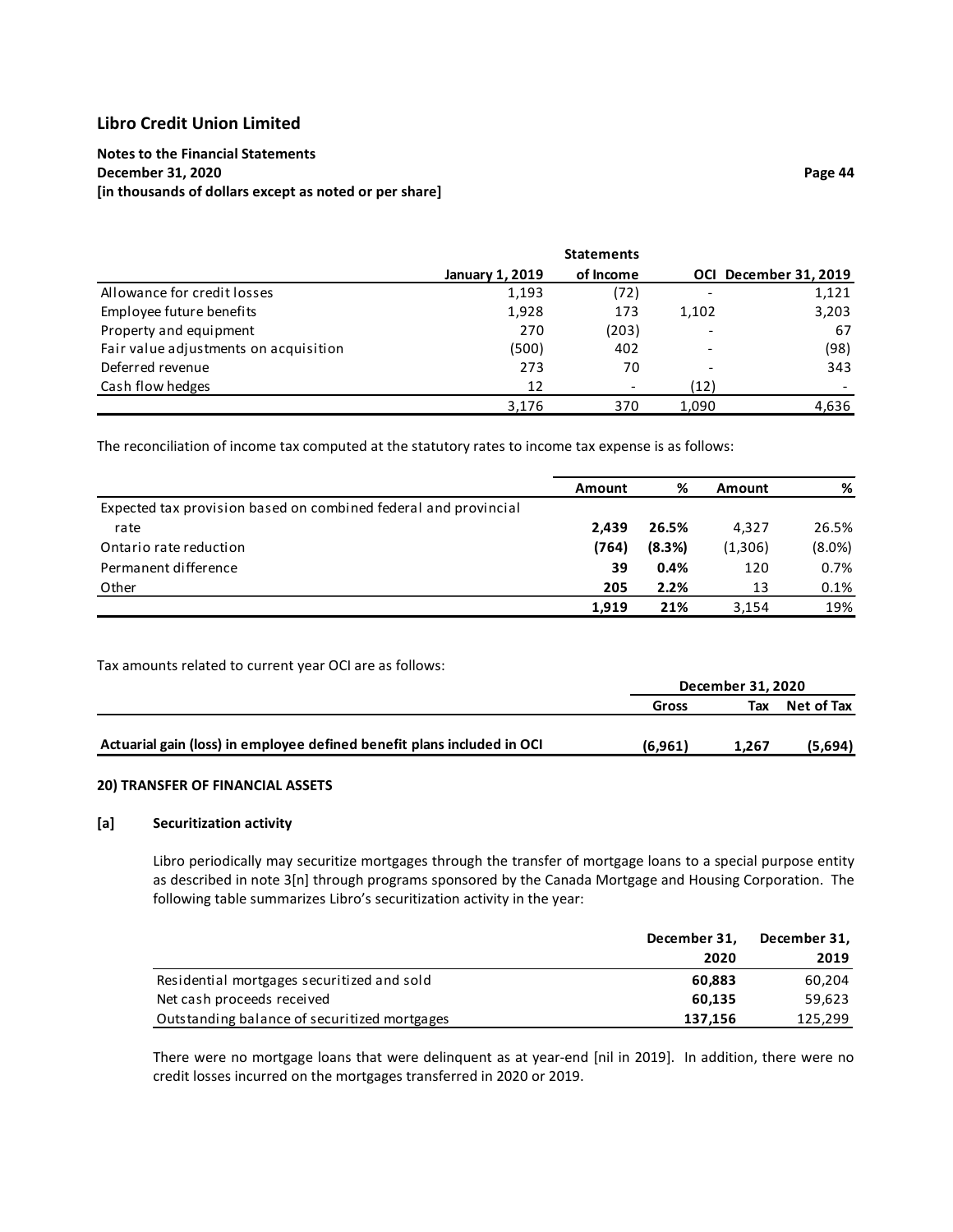### Notes to the Financial Statements December 31, 2020 Page 45 [in thousands of dollars except as noted or per share]

Libro retains a securitization liability for mortgages transferred. The liability bears an average fixed interest rate of 1.83% [2.30% in 2019] and bears a weighted average maturity date of 2023 [2023 in 2019]. As at December 31, 2020, the liability was \$140,617 [\$127,177 in 2019].

### [b] Government loan programs

In 2020, Libro funded \$124,200 of loans under the CEBA Program and \$4,005 under the Co-Lending program. As at December 31, 2020, outstanding balances were \$122,909 of loans under the CEBA Program and \$4,005 of loans under the Co-Lending program.

### 21) RISK MANAGEMENT

The credit union's results and operations have been and will continue to be impacted by the COVID-19 pandemic. The adverse effects include but are not limited to a decline in interest rates, increase in credit risk, volatility in equity markets and disruption of business operations. Significant uncertainty remains regarding the breadth and depth of these events and the long-term economic impact on the credit union.

### [a] Liquidity risk

Liquidity risk is defined as the risk that the credit union will be unable to pay obligations when they fall due, or become unable to repay depositors when funds are withdrawn, or become unable to meet commitments to lend money. Libro manages liquidity risk within Board of Directors' Policy limits to ensure the credit union has sufficient liquidity to meet its obligations. This is managed by monitoring cash flows and cash forecasts, maintaining a portfolio of high-quality liquid financial assets [note 4], monitoring and managing the remaining contractual term to maturity of its loan and deposit portfolios [notes 5 and 16], and maintaining access to credit facilities through Central 1 [note 10]. Libro achieves this through a combination of active management of organic balance sheet growth, borrowing, whole loan sales, and loan securitization. Since the credit union does not issue redeemable long-term deposit products, liquidity risk will not increase as a result of unexpected prepayments or changing deposit maturity forecasts.

As at year-end, Libro's liquidity ratio was 21.85% [11.20% in 2019] and assets held for liquidity purposes totalled \$990,209 [\$416,971 in 2019], consisting of \$297,488 liquidity reserve deposits [\$250,885 in 2019] and \$692,721 cash and other qualifying deposits [\$166,086 in 2019].

### [b] Credit risk

Credit risk is defined as the risk of financial loss due to a borrower or counterparty failing to meet its obligations in accordance with contractual terms and arises from the credit union's direct lending, trading, investment and hedging activities. Granting loans to owners is one of the credit union's primary sources of income and Libro grants credit through consideration of an owner's credit history, character, collateral, and capacity for debt. Owners' financial situations are monitored through the life of the loan and all current receivables are expected to be collected. Debt that appears to be in arrears is impaired to the extent that a loss is expected. Libro uses internal risk scoring measures to assess the credit quality of commercial and agricultural borrowers. These measures are derived from the underlying credit experience, collateral, management expertise, and other objective financial measures.

### (i) Credit quality

Credit quality of retail borrowers is measured in part by a standardized credit rating system, which considers payment history, current debt, age of accounts, type of credit and credit enquiries. Standard is defined as loans with a credit score between 600 and 649 or C commercial paper.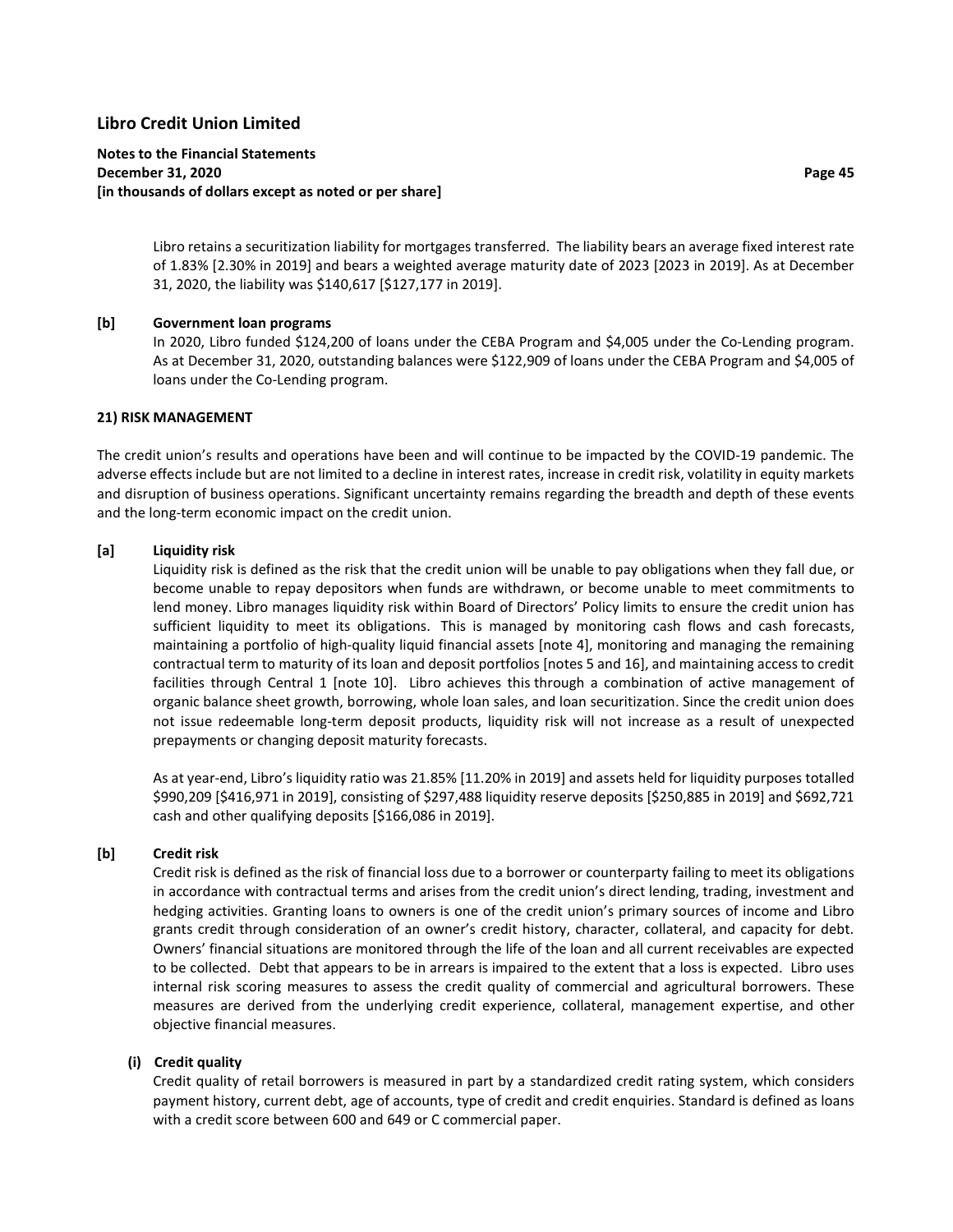# Notes to the Financial Statements December 31, 2020 Page 46 [in thousands of dollars except as noted or per share]

The application of these scoring measures is as follows:

|                |                       |          | December 31, 2020 |            |           |
|----------------|-----------------------|----------|-------------------|------------|-----------|
|                | <b>Residential</b>    | Personal | Agricultural      | Commercial |           |
|                | <b>Mortgage Loans</b> | Loans    | Loans             | Loans      | Total     |
| Above standard | 1,363,078             | 190,909  | 432,902           | 417,854    | 2,404,743 |
| Standard       | 82,037                | 7,034    | 406,162           | 756,501    | 1,251,734 |
| Below standard | 47,672                | 3,688    | 91,821            | 73,393     | 216,574   |
|                | 1,492,787             | 201,631  | 930,885           | 1,247,748  | 3,873,051 |
|                |                       |          | December 31, 2019 |            |           |
|                | <b>Residential</b>    | Personal | Agricultural      | Commercial |           |
|                | <b>Mortgage Loans</b> | Loans    | Loans             | Loans      | Total     |
| Above standard | 1,268,635             | 203,442  | 395,801           | 345,945    | 2,213,823 |
| Standard       | 93,898                | 10.714   | 459,968           | 683,111    | 1,247,691 |
| Below standard | 56,774                | 4,702    | 105,699           | 94,161     | 261,336   |
|                | 1,419,307             | 218,858  | 961,468           | 1,123,217  | 3,722,850 |

To manage credit risk, Libro secures collateral against all types of loans. In the event that an owner is unwilling or unable to meet their obligations as a borrower, security is liquidated to repay the obligation to Libro. Collateral is taken on each loan funded with regard to the owner's overall creditworthiness including credit history, character, capacity for debt, and type of loan granted. Note 6 provides detail on collateral held against loans.

### [c] Market risk

Market risk is defined as the risk that the credit union's ability to meet business objectives will be adversely affected by volatility in market rates. Libro manages market risk using an earnings at risk approach. The primary objective of this approach is to maximize earnings on a consistent basis while minimizing reductions to net income resulting from changes in future interest rates.

Interest rate risk is the impact that changes in interest rates could have on the credit union's margins, profit or loss, and equity. Interest rate risk arises from the difference between interest paid related to the credit union's liabilities and the interest earned on its assets. As part of the credit union's risk management strategy, the Board of Directors has established limits on the interest rate exposures that are consistent with the credit union's risk appetite.

The credit union's policy is to monitor positions on a monthly basis. Libro uses income simulation modeling to measure exposure to changes in interest rates over short-term periods. Earnings at risk is calculated by forecasting the net interest margin for the next 12-month period using most likely assumptions, including existing hedging activities. Most likely assumptions include management's best estimates for planned growth rates and the use of future interest rates. Planned growth rates are recorded at the start of the fiscal period as initially set out in the budget and modified to actual experience through the fiscal period. Future interest rates on new business and product renewals are determined using the future interest rates derived mathematically based on the term structure of interest rates. The impact of rate shock scenarios are measured against the most likely forecast ("MLF") as defined above. The resulting change in the forecast as a result of interest rate shocks is then compared to the MLF to determine the earnings at risk amount. Maximum change limits under these interest rate scenarios have been set out by the Board of Directors. These scenarios are based on hypothetical